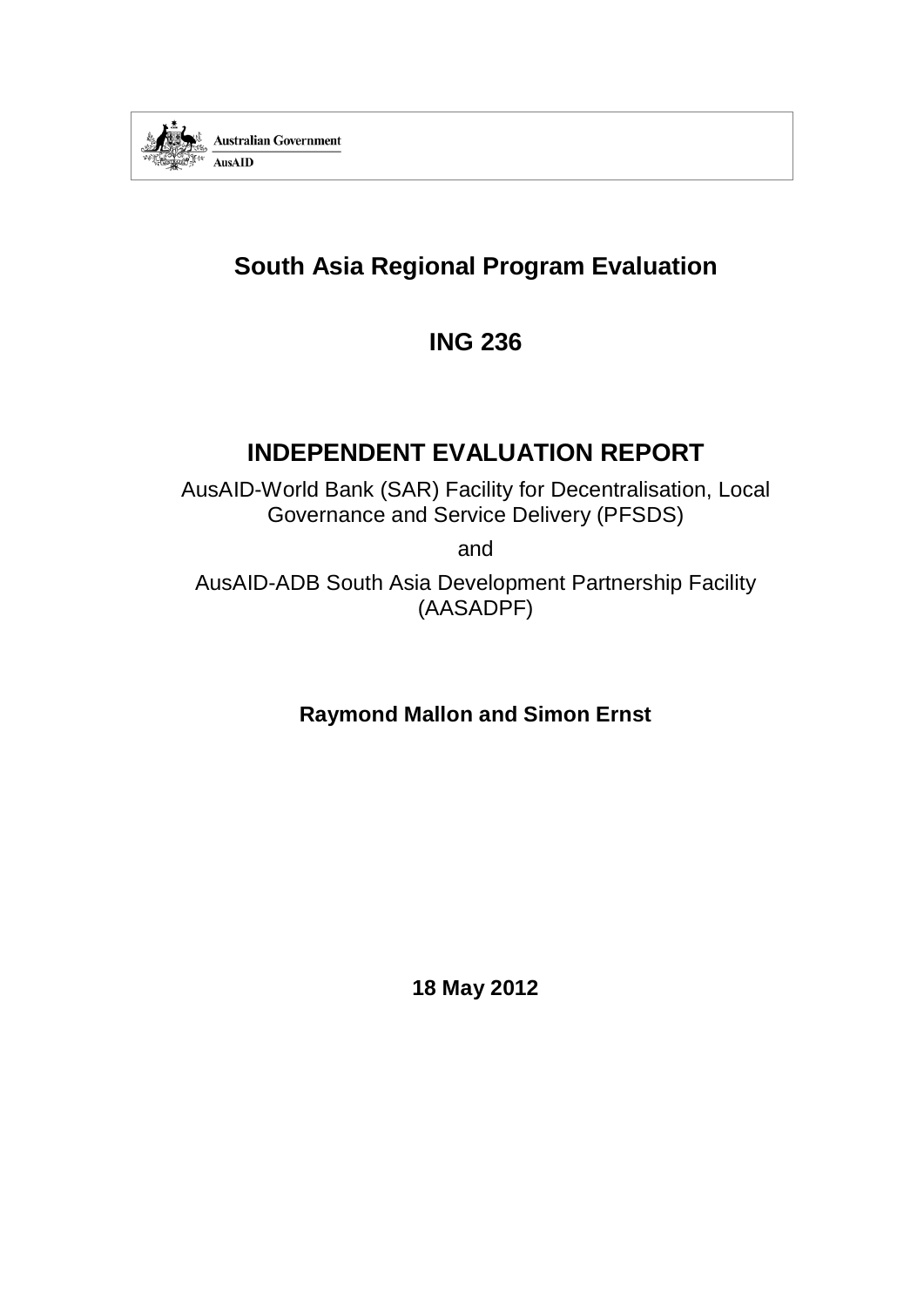#### **Acknowledgments**

The team held consultations with government agencies, development partners, and stakeholders from sub-projects. A list of agencies and persons consulted is included in Appendix A.

The team expresses its appreciation of the support provided by host governments of Bhutan, Nepal and Sri Lanka and by the AusAID, ADB and WB representatives in these countries. The logistical support provided by ADB Manila greatly helped in facilitating intensive consultations over a very short period. The team appreciated the open and productive discussions it had with most stakeholders met during the field visits.

#### **Evaluation Team**

- 1. The evaluation team comprised:
	- Raymond Mallon, Evaluation Consultant, Evaluation Team Leader
	- Simon Ernst, Director, Performance Policy and Systems
- 2. During the evaluation, the evaluation team was joined and assisted by:
	- Gambhir Bhatta, Principal Knowledge Management Specialist, ADB
	- Ma. Arlene Tadle, Program Coordinator, RETA 6337, ADB
	- Mary Anne Chaneco, Senior Operations Assistant, ADB
	- Tara Sharafudeen, Senior Operations Officer, South Asia Region, World Bank
	- Fiona Lord, South Asia, Manager, India and South Asia Regional Programs, AusAID, Canberra
	- Gopal Menon, Country Manager, India and South Asia Regional Programs, AusAID, Delhi
- 3. Discussions at ADB on forward planning issues included the participation of:
	- Brek Batley, Director, South Asia Regional Section
	- Sabrina Varma, Senior Trade Economist, South Asia Regional Section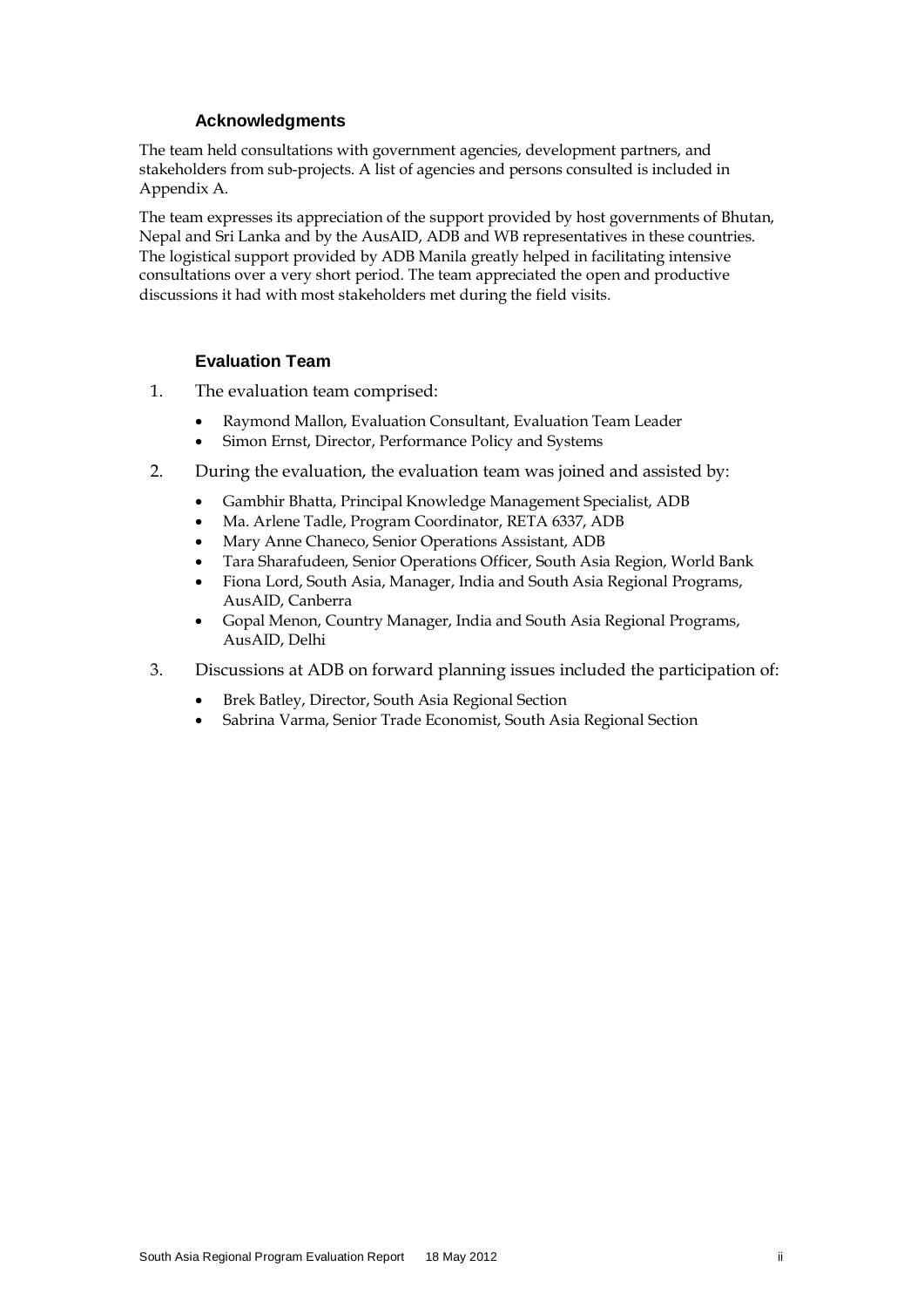# **Contents**

| CONCLUSIONS, LESSONS LEARNED AND RECOMMENDATIONS 24         |  |
|-------------------------------------------------------------|--|
|                                                             |  |
|                                                             |  |
|                                                             |  |
|                                                             |  |
|                                                             |  |
|                                                             |  |
| APPENDIX C: CLUSTER EVALUATION TERMS OF REFERENCE 40        |  |
| ATTACHMENT 1: AUSAID-ADB SOUTH ASIA DEVELOPMENT PARTNERSHIP |  |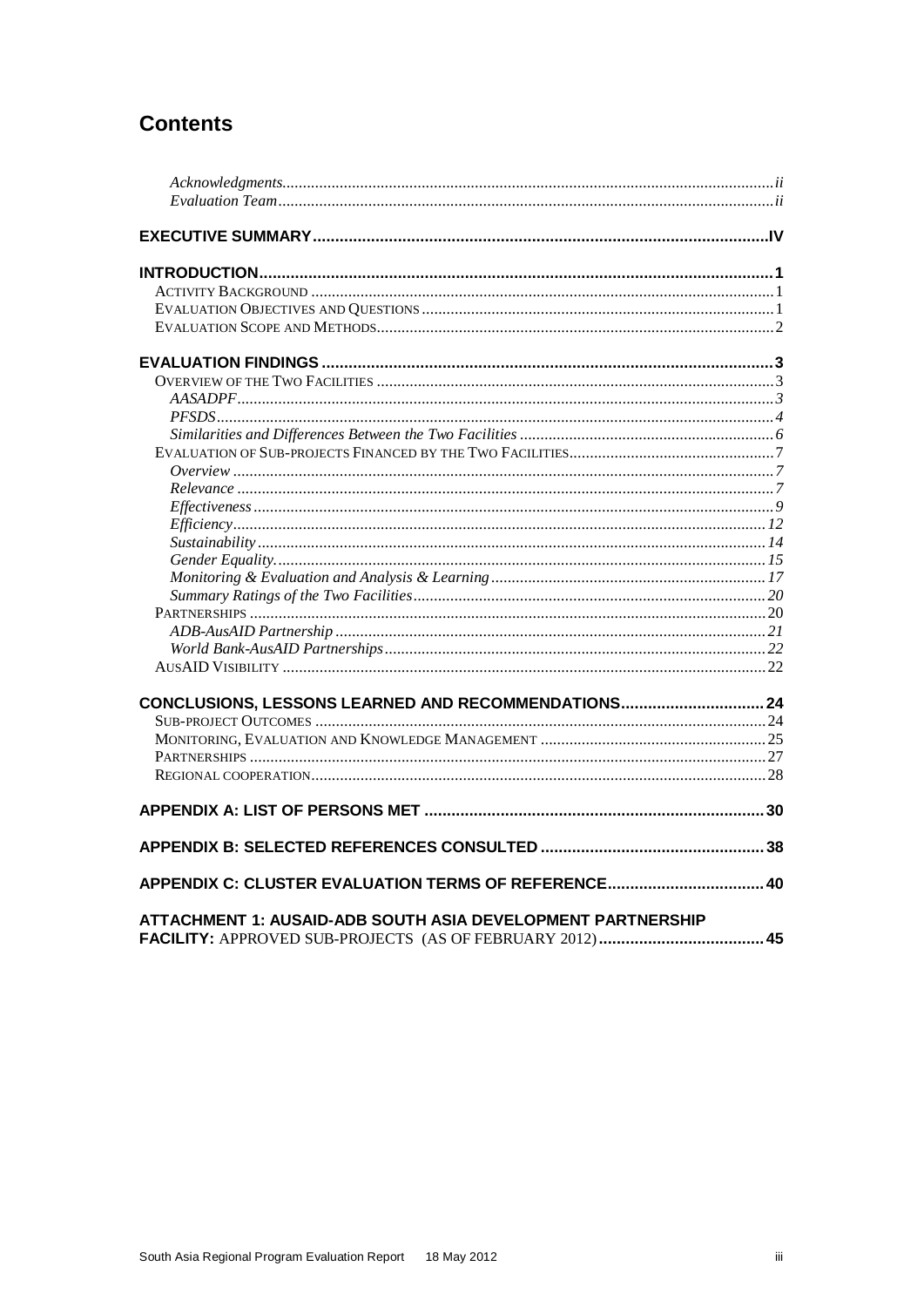# **Executive Summary**

- 1. This evaluation of the AusAID-ADB South Asia Development Partnership Facility (AASADPF) and the AusAID-World Bank (SAR) Facility for Decentralisation, Local Governance and Service Delivery (PFSDS) *[1](#page-0-0)* aims to:
	- (i) Compare the performance of the two funds.
	- (ii) Identify program strengths and weaknesses.
	- (iii) Assess how AusAID might improve engagement with partners.
	- (iv) Draw forward-looking lessons and recommendation[s2](#page-3-0).
- 2. The tight mission schedule meant limited time in each country, with limited time for in-depth discussion on outcomes and experiences of individual projects. Neither the Evaluation Team nor the PFSDS provided input into selecting the countries visited. The schedule offered particularly few opportunities for the team to visit PFSDS sub-projects and/or to meet with key World Bank staff. Given that it is hard to justify high ratings with limited information on sub-project performance, methodological limitations may have negatively impacted on evaluation ratings. This being said, the core aim of the evaluation exercise is to use experiences and lessons learned from the evaluation to draw forward looking recommendations about how AusAID could strengthen its engagement with development partners in South Asia.

#### **Characteristics and Performance of the Two Programs**

- 3. The PFSDS facility was more narrowly focused than the AASADPF, supporting: decentralization; local governance, and; service delivery reform. The AASADPF covered five much broader focus areas (governance, inclusive growth, urban development, human resource development, and regional cooperation and integration).
- 4. The AASADPF financed larger sub-projects: many were near the maximum USD 500,000 allowed under the facility. There average PFSDS sub-project was only about USD 82,500.
- 5. Many sub-projects financed from both facilities would probably not have been financed from internal Multilateral Financial Institution (MFI) resources because of their small size, perceived risks, and/or because they would not necessarily directly support lending operations.
- <span id="page-3-1"></span>6. Regional cooperation activities mostly involved sharing of knowledge and experiences. Some of these activities have had particularly high visibility. Relatively few activities addressed trans-boundary issues.
- 7. The two facilities were given similar ratings for relevance, sustainability, efficiency, and gender. The AASADPF was rated higher in terms of

<span id="page-3-0"></span><sup>2</sup> The evaluation objectives and terms of reference were circulated to the two facilities for comment prior to the field mission.

<sup>1</sup> The facility is also referred to as '*AusAID – World Bank Policy Advocacy & Service Delivery Improvement Facility*' and '*Policy Facility for Decentralisation and Service Delivery*' for ease of reference the initials PFSDS are used throughout.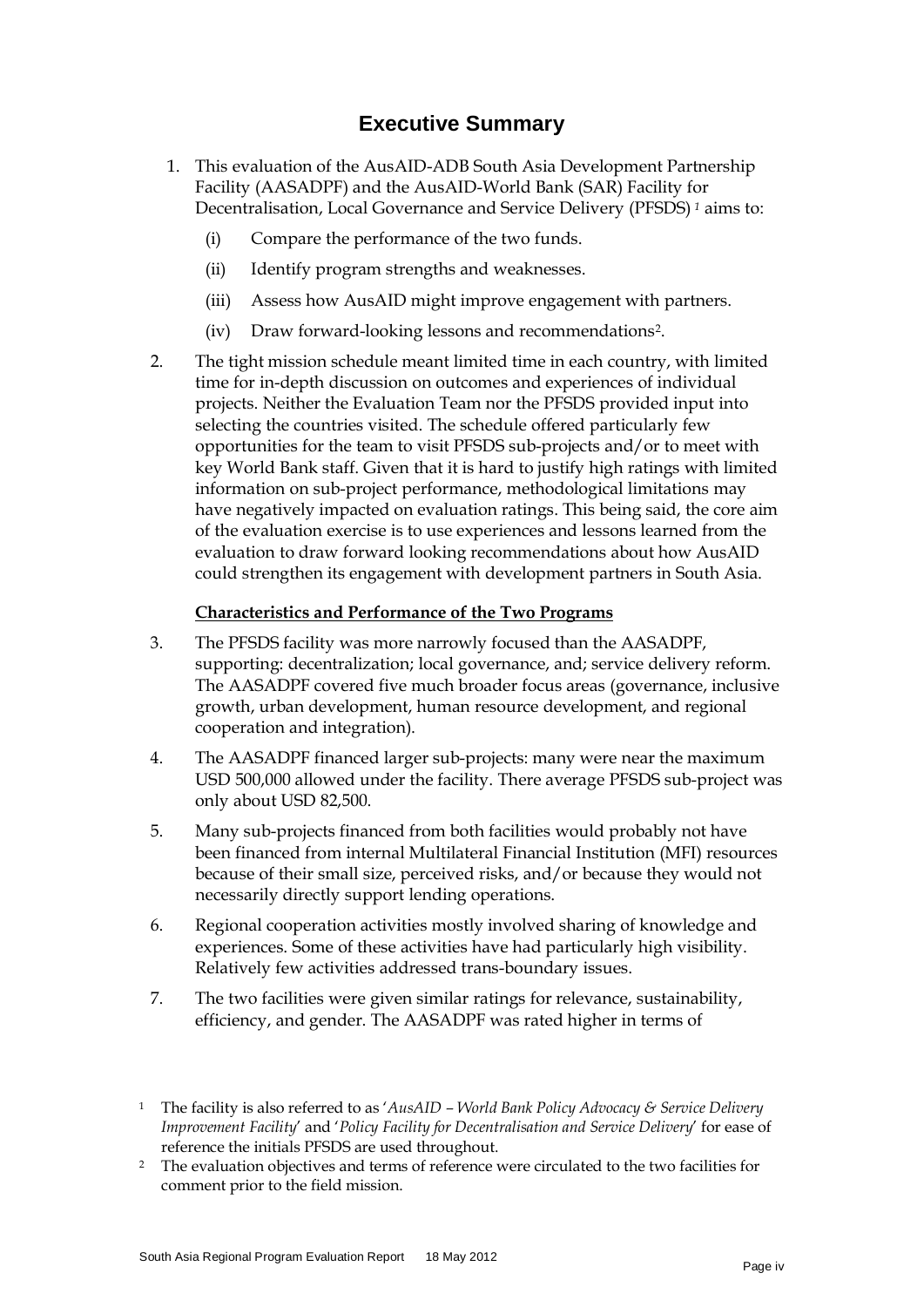effectiveness and monitoring and evaluation. All ratings -- except the M&E rating for the PFSDS -- were satisfactory or better.

#### **Strengths and Weaknesses of the Two Programs**

- 8. Key **strengths** of both programs are the stronger partnerships that are emerging. These partnerships benefit target countries, AusAID and the MFIs in line with international agreements on aid effectiveness. Joint engagement on key issues such as governance, regional cooperation, gender, results monitoring and knowledge management is benefiting all parties in terms of building capacity through sharing experiences, learning and good practices. It takes time -- and regular and effective communications -- to build the trust and systems needed to maximize benefits from the partnership.
- 9. Both facilities included capacity building activities linked to the MFIs funding operations with evidence of tangible improvements in capacity in some of the sub-projects. Because of relatively larger budgets, AASADPF sub-projects were able to provide more sustained support for capacity building.
- 10. Despite implementation delays, both facilities identified and implemented successful sub-projects that resulted in tangible outputs, experiences and lessons within, and beyond, the South Asia region. There are indications that some of these outputs are generating tangible and sustainable results.
- 11. The physical proximity of ADB offices and larger scale of most sub-projects provided more opportunities for interaction on substantive policy issues.
- 12. The "just in time" option within the PFSDS facilitated more rapid response to requests for small-scale support for urgent reform opportunities.
- 13. The **fundamental weakness** of both facilities was the lack of clear facility wide results frameworks in the original designs. This weakness was exacerbated by the broad focus of the AASADPF. Sub-project level results frameworks were better developed, but reporting against results needs to be strengthened.
- 14. Slow disbursements (especially during the early stages) undermined the efficiency of both facilities. There were delays between approval and initial disbursement in several sub-projects (under both facilities). It is still too early to make definitive statements about the outcomes of all sub-projects (most of the AASADPF sub-projects were approved from 2009-11).
- 15. While weaknesses in communications between AusAID and its partners were identified, more systematic communications processes developed over time.
- 16. The geographic distribution of projects was not uniform. Some relatively poor areas of South Asia received relatively limited allocations of resources.

#### **Conclusions, lessons and recommendations for the future**

- 17. There is a considerable unmet demand for financing relatively modest investments in innovative regional and national projects to help share development experiences. ADB and WB staff are uniquely well-positioned to identify and respond to such opportunities.
- 18. Build on existing partnerships. Supporting reform and innovation can generate high returns, but is also risky and time consuming, requiring trust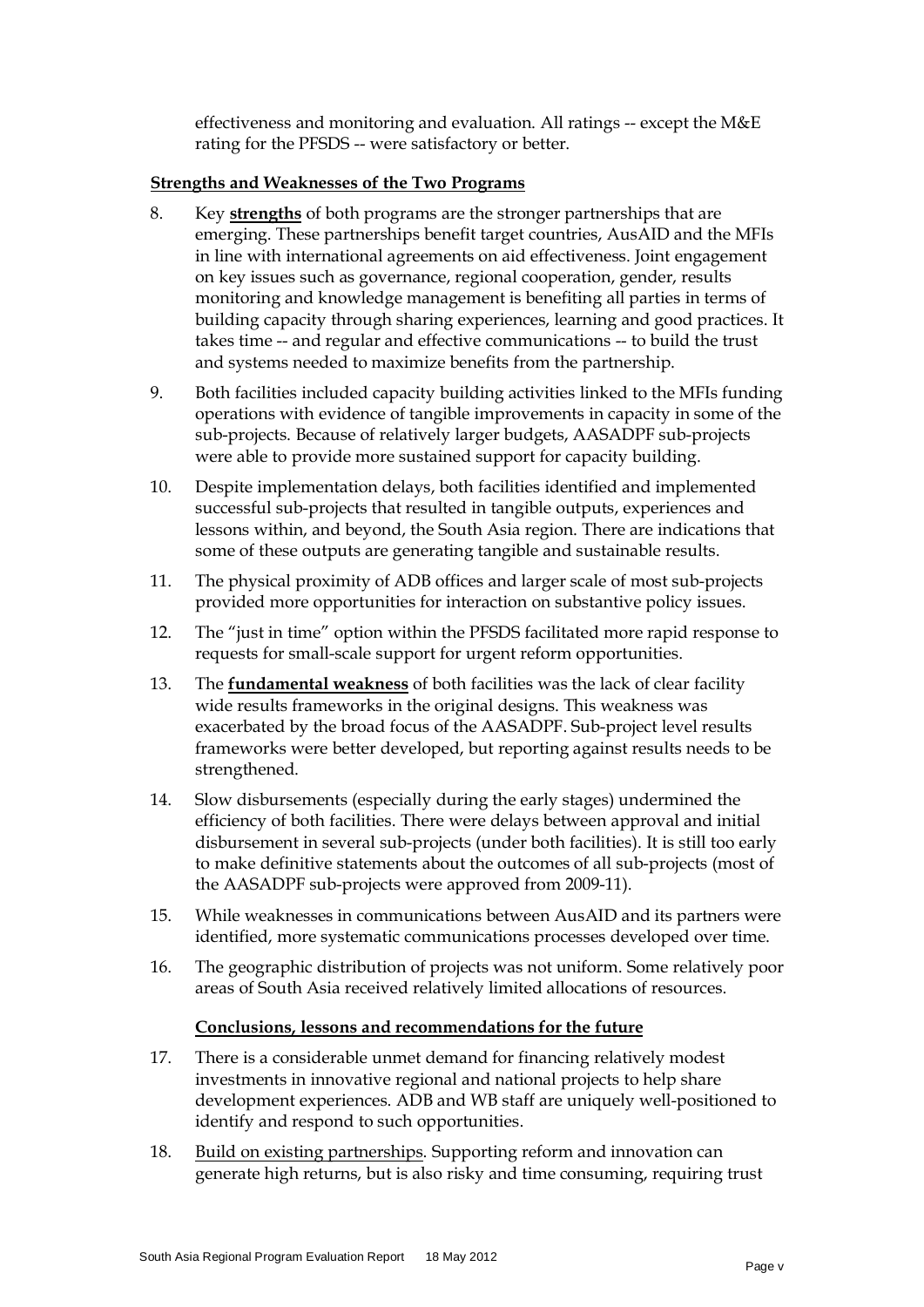and effective knowledge transfer to change mindsets. AusAID should build on the achievements, networks, and experiences developed under the two facilities since 2006. Systems and partnerships developed should provide the basis for more effective future delivery of development assistance. Nevertheless, AusAID needs to ensure that results and knowledge management, and priority crosscutting concerns (e.g. gender and disability) are specifically addressed in future program designs.

- 19. Results focus. Partners need to agree, from the beginning, on a shared performance management and results framework for each facility with clear, targeted, phased outcomes. Linkages between targeted outcomes and impact on poverty alleviation should be clearly and concisely articulated (even if direct attribution is difficult). Where feasible, gender disaggregated indicators should be included. Formal performance assessment processes should be outlined in facility agreements. At the same time, it will be important not to lose the flexibility needed to respond to emerging opportunities: a key strength of both facilities.
- 20. Communicating results. Future support should include formal protocols for communicating on regional program events, sub-project selection, and country level policy issues, including commitments to participate in: (i) an annual regional workshop to present key results and lessons learned and; (ii) quarterly video-conference discussions on progress and implementation issues. Where feasible, expected impacts on the poor, disadvantaged groups and women should be reported and communicated.
- 21. Visibility. Each facility should include dedicated resources to develop and distribute knowledge products that are likely to be of regional interest. Encourage greater AusAID participation in key facility events.
- 22. Regional cooperation. AusAID should adopt a pragmatic approach to supporting regional cooperation that recognizes the critical role of improved central and sub-national governance and service delivery (e.g. in cross-border towns and along economic corridors) to boosting regional cooperation and to ensure that poor households and lagging regions benefit from regional integration. Target activities aimed at achieving quick results (especially in reducing poverty). Continue to actively engage with ADB's efforts to facilitate regional and sub-regional economic cooperation in South Asia.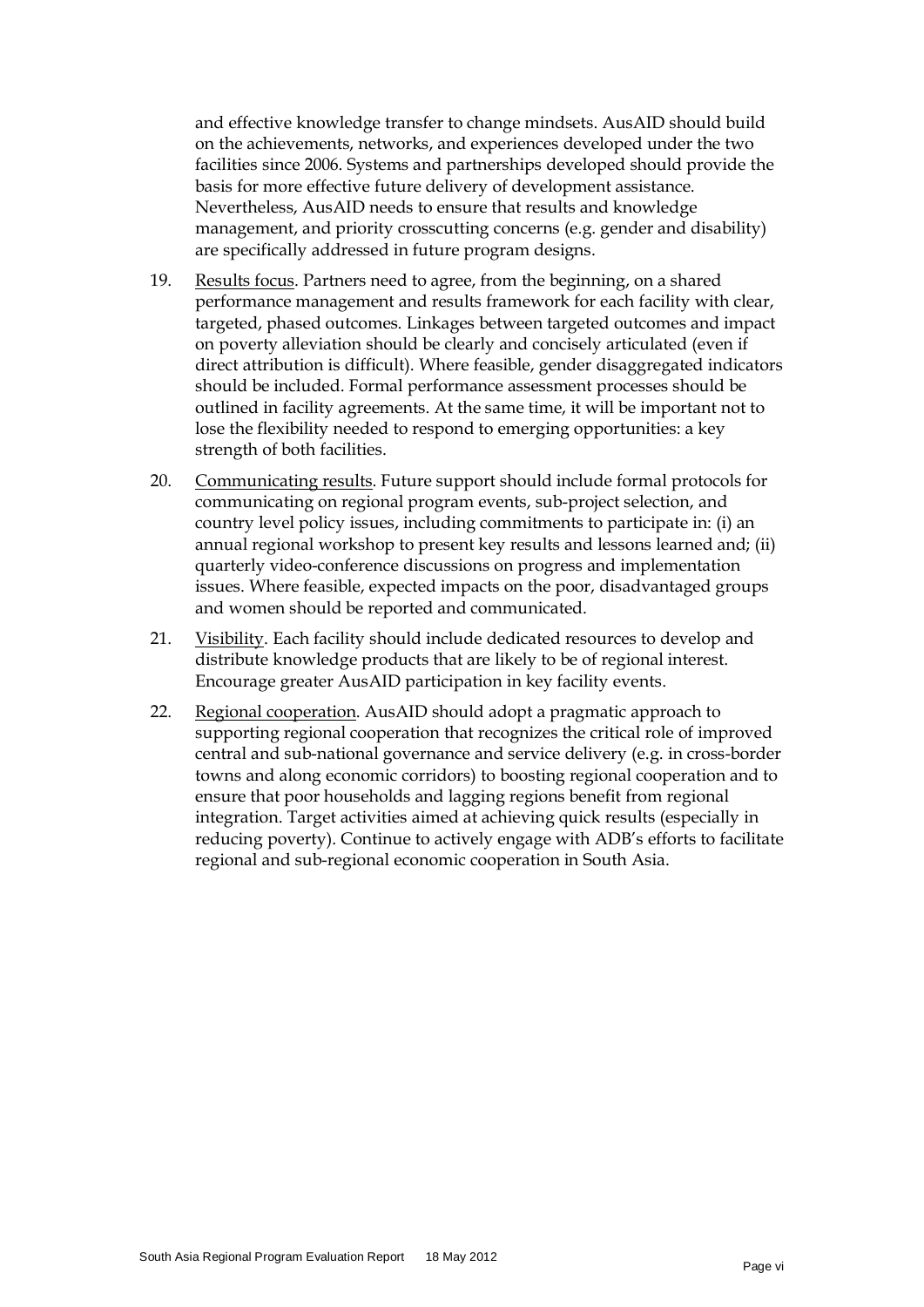# **Introduction**

# **Activity Background**

23. AusAID funding for two regional multilateral facilities -- the AusAID-ADB South Asia Development Partnership Facility (AASADPF, AUD 11 million)[3](#page-3-1) and the AusAID-World Bank (SAR) Facility for Decentralisation, Local Governance and Service Delivery (PFSDS, AUD 5.7 million)<sup>[4](#page-6-0)</sup> -- were initially due to end in the 2011/2 financial year. Both facilities finance regional and national sub-projects<sup>[5](#page-6-1)</sup> covering South Asia<sup>[6](#page-6-2)</sup>. AusAID has extended the duration of both facilities in 2011, to allow time to disburse funds from approved sub-projects and review future options.

# **Evaluation Objectives and Questions**

- 24. The cluster evaluation of these programs aims to assess overall performance of the two facilities and to identify lessons for future support. The purpose of the evaluation is to:
	- Compare the performance of the two funds to their objectives (i.e. discuss how well have these been met and describe significant outcomes<sup>[7](#page-6-3)</sup> and achievements).
	- Identify what has worked well and what hasn't with the two programs;
	- Assess how AusAID might improve engagement with its partners, and;
	- Present forward-looking lessons and recommendations to guide the next phase of AusAID engagement with the multilateral development banks in South Asi[a8.](#page-6-4)
- 25. The cluster evaluation will assess the effectiveness of the two partnership facilities, including:
	- How effective were the multilateral partners in using facility resources to support governance and policy reform in the region?
	- How effective are the AusAID-WB and AusAID-ADB partnership facility arrangements? Is there a better way to structure the partnerships?
- <sup>3</sup> The AASADPF targeted five broad areas: (i) governance; (ii) promotion of inclusive growth; (iii) challenges associated with rapid urbanization and the rise of mega cities; (iv) human resource development, particularly improved delivery of services (e.g., education, health, water and sanitation); and (v) regional cooperation and integration.
- <span id="page-6-0"></span><sup>4</sup> The PFSDS focused on facilitating efforts of clients to develop and implement the institutional and policy reforms needed for efficient and accountable service delivery at the local level. Targeted sectors were health, education, water and sanitation, economic governance and infrastructure.
- <span id="page-6-1"></span><sup>5</sup> Including technical assistance (TA), components of investment projects and stand-alone grant financed activities.
- <span id="page-6-2"></span>6 South Asia comprises Afghanistan, Bangladesh, Bhutan, India, Maldives, Nepal, Pakistan and Sri Lanka.
- <span id="page-6-3"></span><sup>7</sup> To the extent possible, given time limitations and limited data on outcomes.
- <span id="page-6-4"></span><sup>8</sup> The evaluation objectives and terms of reference were circulated to the two facilities for comment prior to the field mission.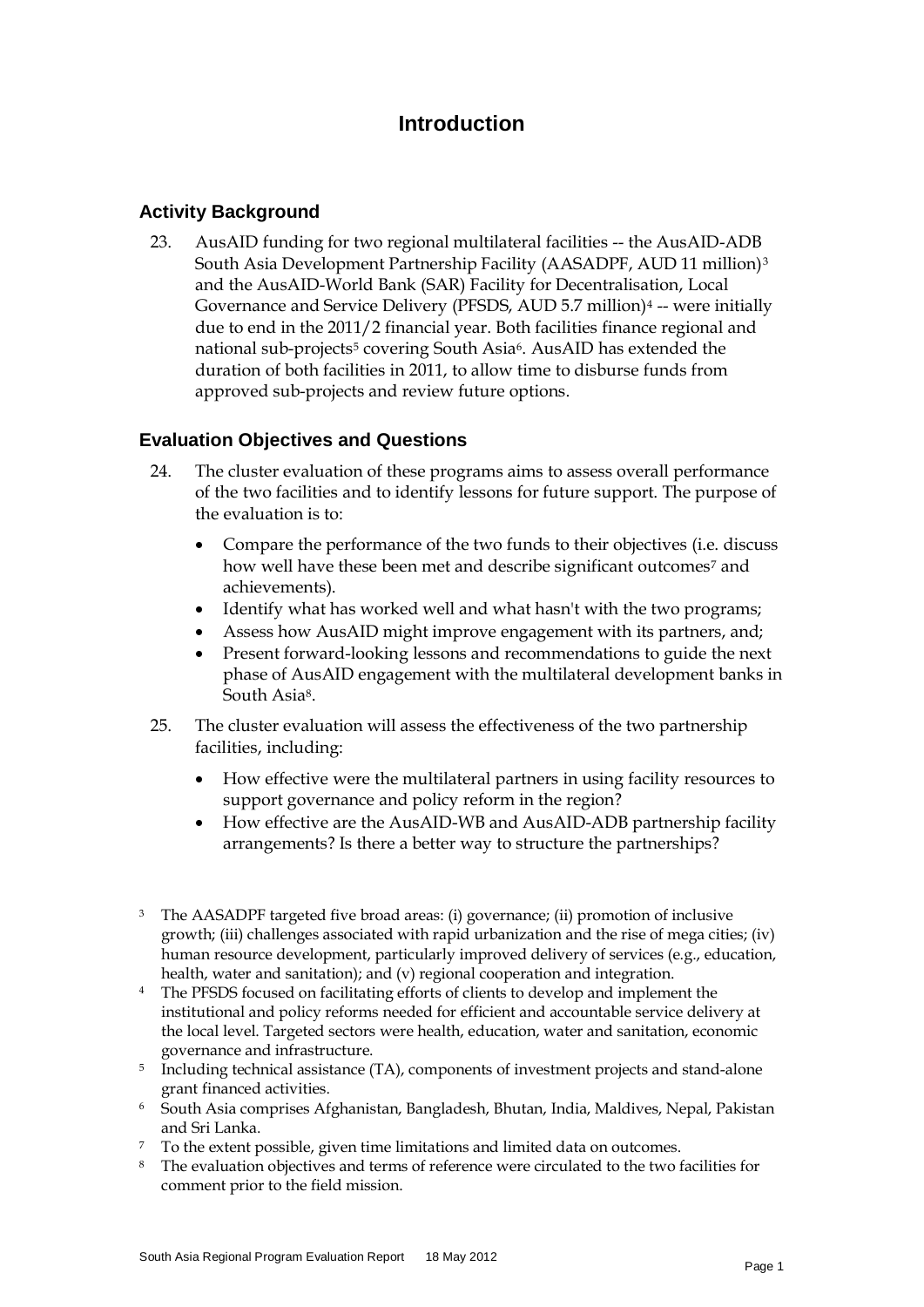# **Evaluation Scope and Methods**

- 26. The methodology of the evaluation included:
	- Review core documents and submit, discuss and finalize methodology with AusAID managers.
	- Review other key design, monitoring, and evaluation reports.
	- Telephone discussions with key AusAID stakeholders.
	- Field visit and national stakeholder consultations in Bhutan, Nepal, and Sri Lanka (10-20 March 2012). This included meetings with government officials, development partners, and other stakeholders associated with individual sub-projects.
	- Meet and discuss with senior ADB, AusAID, and WB strategic planning officers from field offices in countries visited.
	- Visit ADB headquarters in Manila from 21-23 March (focus of discussion was on options for a follow-up phase of support).
	- Telephone discussions with other key WB staff.
- 27. ADB, in consultation with AusAID, led the organization of the evaluation, field visits and meetings. Neither the evaluation team nor the PFSDS team were involved in selecting the countries visited. WB input into planning came at a later stage, and the evaluation team had less opportunity to assess the PFSDS. Given time and logistics constraints, the evaluation team met with stakeholders from 10 of the 21 AASADPF sub-projects, but only 7 of 55 PFSDS sub-projects: for two of these PFSDS sub-projects the team was only able to meet with World Bank stakeholders and had no opportunity to interview government counterparts or independent parties<sup>9</sup>. The sample of sub-projects reviewed was not representative of all PFSDS sub-projects. A more detailed and representative evaluation might generate different ratings.
- 28. The evaluation team was asked to answer broad ranging questions about two facilities covering many sub-projects in different countries in a short time. The focus of the evaluation was on formulating forward looking recommendations. While the opportunity to evaluate two related facilities provided an interesting comparative perspective, a longer lead time would have allowed greater evaluation team participation in mission planning and sample selection. A mission of longer duration (including time for analysis and writing between meetings) would have allowed more effective reflection on questions, some time to better verify initial conclusions, and allow more in-depth discussions. The findings offered by the evaluation team in this report are based upon a review of a limited number of subprojects and material pertaining to the overall operations of each facility.

<span id="page-7-0"></span><sup>9</sup> Namely, the two Sri Lankan sub-projects; *political economy and analysis of decentralisation in Sri Lanka* and *effective nutrition policies*.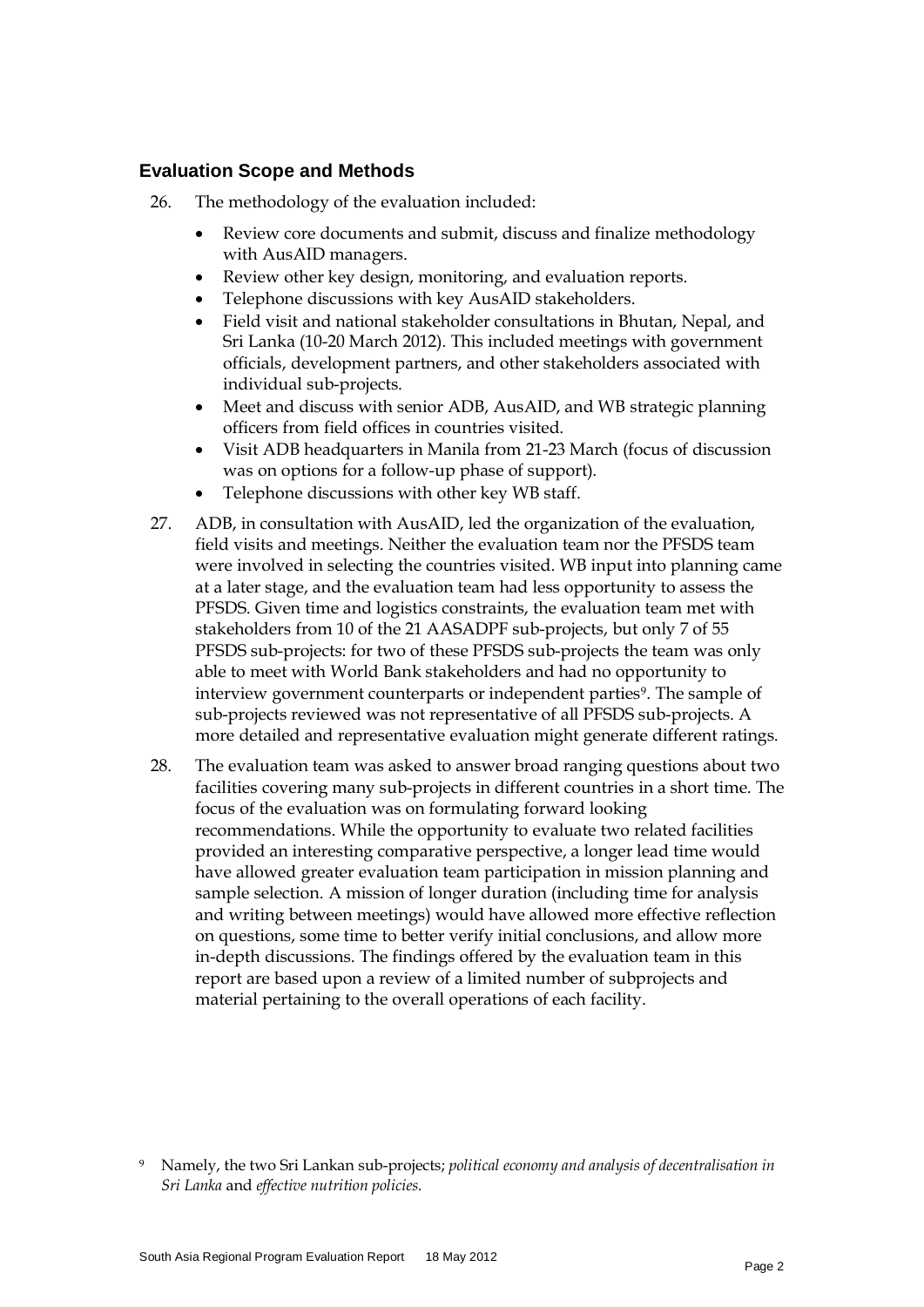# **Evaluation Findings**

# **Overview of the Two Facilities**

### **AASADPF**

- 29. The AASADPF was initially established on 8 June 2006. AusAID and ADB agreed to extend the completion date to 30 April 2013 to enable the completion of all activities under the ongoing sub-projects. The AASADPF is being implemented through a regional technical assistance (RETA). This umbrella RETA was used to provide grant financing for sub-projects of up to US\$500,000 per sub-project.
- 30. Primary objectives of the AASADPF are to:
	- (i) Advance necessary reforms (including ensuring the participation of end users in service delivery);
	- (ii) Promote broad-based and inclusive economic growth; and
	- (iii) Introduce improvement in key development areas by addressing the major development challenges faced by South Asia.
- 31. The Facility focuses on five key areas of cooperation, namely:
	- Enhanced governance particularly at the local level.
	- Urban development including mega cities, secondary cities, and towns, and associated issues such as municipal financing of infrastructure and public-private partnerships.
	- Promotion of inclusive growth.
	- Human resource development, particularly in improving service delivery in education, health, water and sanitation; and other such social services.
	- Regional cooperation and integration.
- 32. A facility Advisory Committee is responsible for approving proposals. A Project Secretariat is responsible for the day-to-day administration of the Facility. Guidelines for processing and implementing sub-projects were published and was available on the facility website. Most of the detailed information about the facility was removed in April 2012 as part of a restructuring of the public ADB website.
- 33. Some 22 sub-projects had been financed up until February 2012: one project was cancelled prior to implementation

#### **Table 1: Sub-projects by Priority Areas (as of February 2012)**

| <b>Key Prioritized Areas</b>              | Sub-projects (no.) | <b>Share</b> |
|-------------------------------------------|--------------------|--------------|
| <b>Enhanced Governance</b>                | 8                  | 38%          |
| Regional Cooperation and Integration      | 2                  | 10%          |
| Human Resources Development               | 3                  | 14%          |
| <b>Inclusive Growth</b>                   | 4                  | 19%          |
| Urban Infrastructure and Service Delivery | 4                  | 19%          |
| TOTAL                                     | 21                 | 100%         |

Source: AASADPF Monitoring Reports.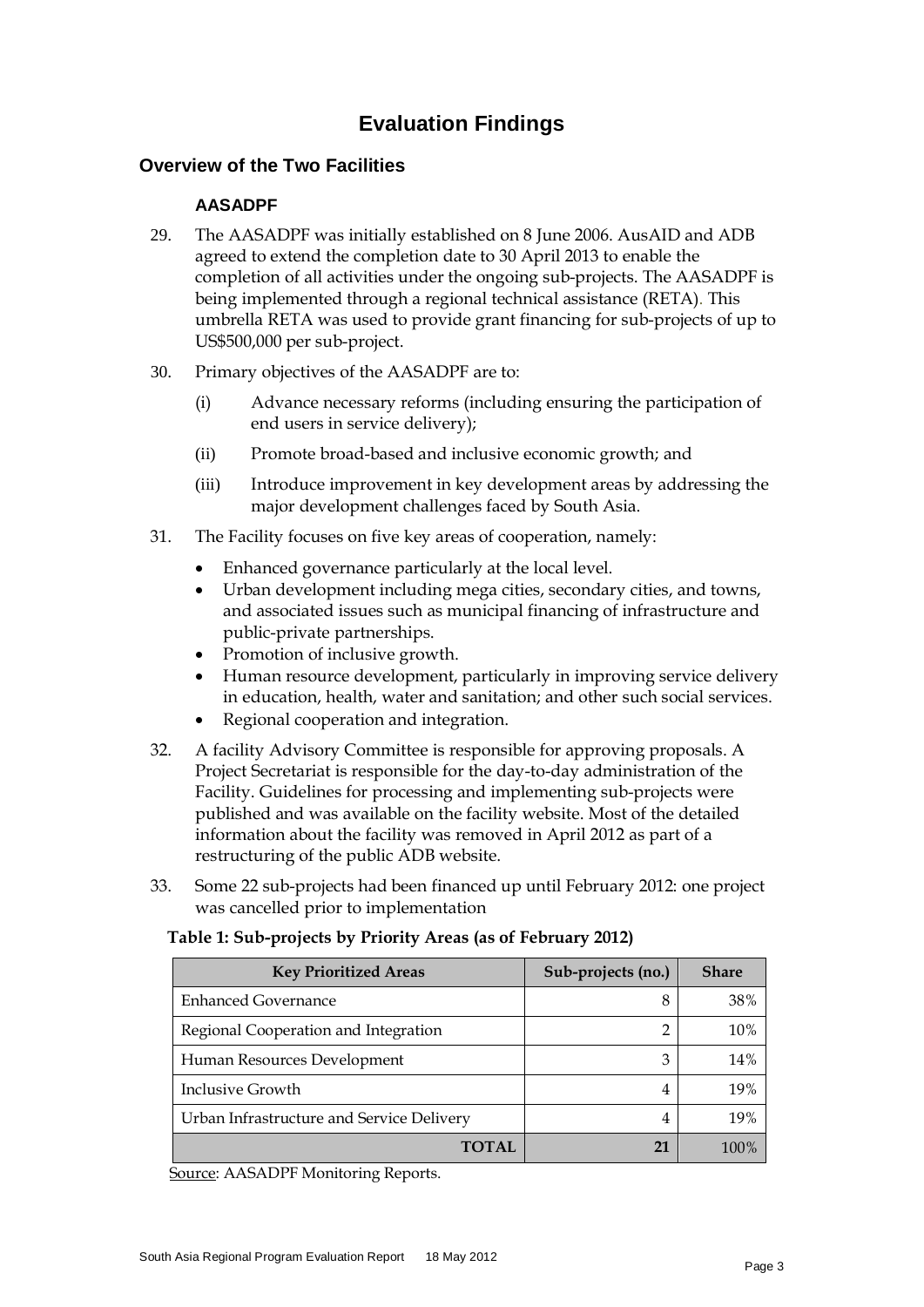- 34. The facility financed sub-projects in Bangladesh (3), Bhutan (5), Maldives (2), Nepal (2), and Sri Lanka (3). A sub-project approved for Pakistan was cancelled. Six sub-projects had a regional focus, including 4 that included India. Ten sub-projects had been completed by the end of March 2012.
- 35. The Facility employs a simplified process[10](#page-7-0) to review and approve projects, and encourages the use of novel sub-project designs and allows flexibility in implementation of the activities, helping ADB to be more responsive to client countries needs. Sub-projects have helped ADB to identify key constraints to development in South Asia.
- 36. At the end of February 2012, some USD 4.7 million had been disbursed from USD 9.3 million committed, a disbursement ratio of 50.3 percent<sup>11</sup>. Disbursement rates are expected to increase substantially in 2012 as projects mature and reach completion.
- 37. As of end December 2010, resource mobilization totalled \$12,864,650, of which AusAID's contribution was \$9,435,000 and partner Government's contributions were \$641,650. Additional grant contributions equivalent to about \$300,000 from Norway (October 2008) and \$288,000 from Sweden (June 2008) were mobilized to co-finance the "*Strengthening of Conflict Sensitivity and Governance in Sri Lanka*". ADB provided an additional \$1 million (December 2010) to complete the ongoing "*Innovative Strategies in Technical and Higher Education for Human Resource Development in South Asia*". ADB also provided unquantified in-kind sub-project support by task managers.
- 38. A 2010 mid-term review of the AASADPF concluded that the facility performance was highly satisfactory with relatively low transaction costs, relatively quick processing times, and tangible results being achieved from the sub-projects[12](#page-9-1). ADB officials report that there is strong demand for replication of ongoing sub-projects in other subsectors and or countries.

# **PFSDS**

- 39. The *AusAID-World Bank (SAR) Facility for Decentralisation, Local Governance and Service Delivery* (PFSDS) provides grant funding to support South Asian Governments develop and implement the institutional and policy reforms needed for efficient and accountable service delivery at the local level. The facility (USD \$5.7 million over 7 years (2006-13)) finances a program of technical assistance sub-projects which have averaged USD \$82,500 in value but ranged from \$6,000 to \$335,000 per sub-project.
- 40. PFSDS typically covers costs associated with capacity building, knowledge sharing, advocacy, program design, policy and analytical work, facility management and monitoring and evaluation. PFSDS spans a range of sectors

<sup>10</sup> Relative to normal ADB TA approval processes.

<span id="page-9-0"></span><sup>11</sup> Disbursement rates at the end of 2011, 2010 and 2009 were 42.3%, 35.1% and 29.0%, respectively.

<span id="page-9-1"></span><sup>12</sup> [http://www.adb.org/documents/mid-term-review-australia-adb-south-asia](http://www.adb.org/documents/mid-term-review-australia-adb-south-asia-development-partnership-facility-and-reta-6337-de)[development-partnership-facility-and-reta-6337-de](http://www.adb.org/documents/mid-term-review-australia-adb-south-asia-development-partnership-facility-and-reta-6337-de)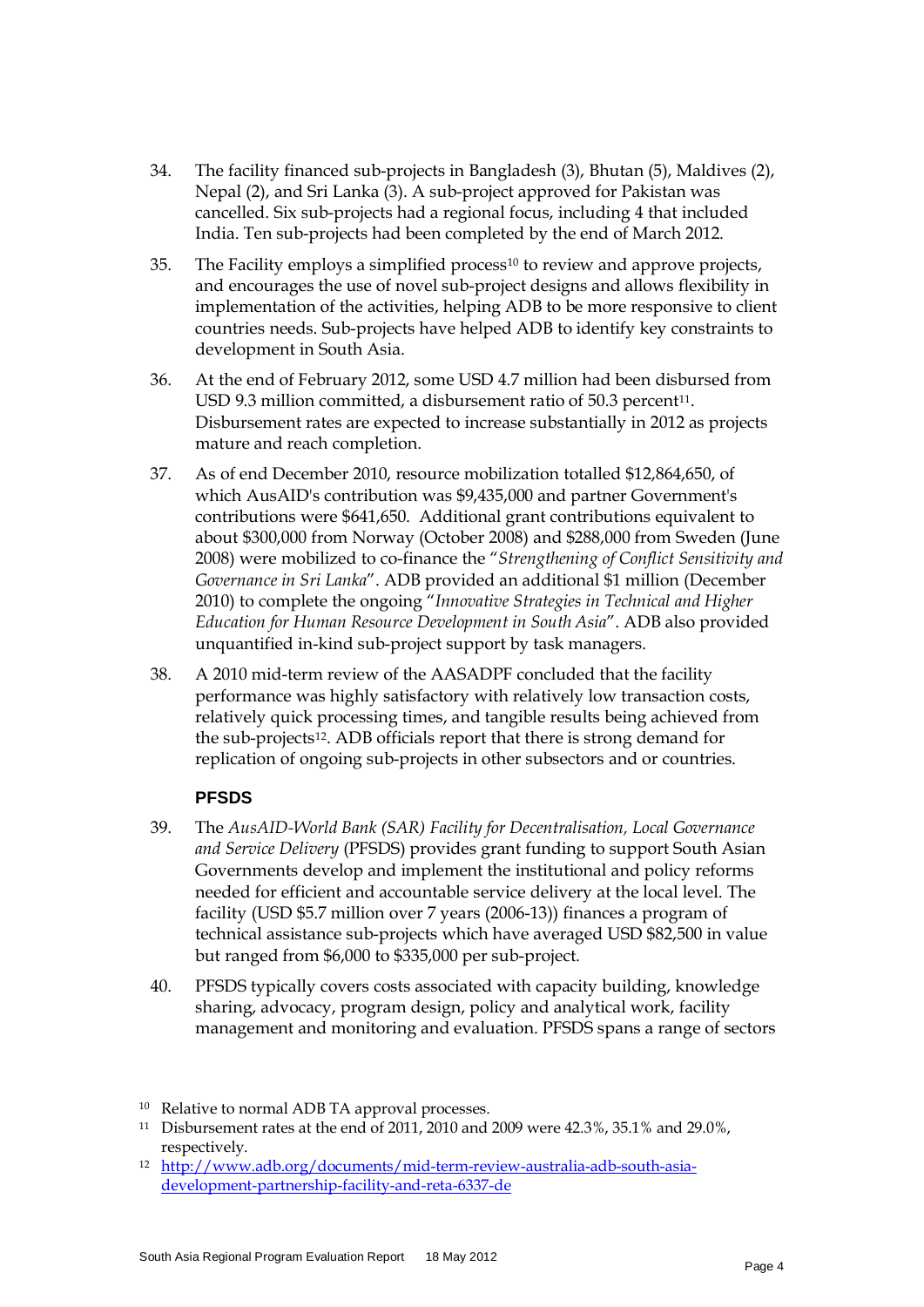including economic governance, local government, infrastructure (energy, transport, water and sanitation), health and education

- 41. The specific objective of PFSDS is to support local service delivery reforms through a focus on the relationship between decentralisation and service delivery, in particular the fiscal, administrative, regulatory and accountability relationships and linkages at the national, state and local government levels in South Asia.
- 42. The Sector Directors Forum comprising all the Sector Directors, the Chief Economist and the Operations Director for the South Asia section in the World Bank are responsible for reviewing and approving sub-projects put forward for PFSDS financing in line with the facility themes formally agreed with AusAID. A program manager is responsible for developing and supervising the work program and reporting to the World Bank and AusAID on sub-project progress and results achieved.
- 43. Key principles guiding activity selection are demonstrated substantive partner government support, and a sound understanding of how the proposed activity is situated within the prevailing political economy and alignment with PFSDS objectives. Rather than institute competitive funding 'rounds', activities for PFSDS selection are identified through initial concept discussion with relevant sector teams. A portion of PFSDS funds was earmarked for health and education activities to help drive forward the decentralisation agenda in these sectors.

| <b>Key Prioritized Areas</b>                                   | Sub-projects<br>(no.) | <b>Share</b> |
|----------------------------------------------------------------|-----------------------|--------------|
| Economic Governance                                            | 7                     | 17%          |
| Education                                                      | 5                     | 10%          |
| Water and Sanitation (cross sector partnership with education) | 1                     | 7%           |
| Health                                                         | $\overline{2}$        | 3%           |
| Health and Education (cross sectoral)                          | 1                     | 7%           |
| Infrastructure                                                 | 17                    | 30%          |
| Local Government                                               | 19                    | 19%          |
| Urban Development                                              | 3                     | 7%           |

#### **Table 2: PFSDS Sub-projects by priority areas**

- 44. As of March 2012, PFSDS has provided funding for 55 individual sub-projects that have been either regional in focus (3 sub-projects) or addressed individual needs in Afghanistan (3), Pakistan (6), India (26), Nepal (4), Bhutan (4), Bangladesh (5) and Sri Lanka (4). Thirty-nine sub-projects have now been completed. Although eligible, the Maldives has not received support from the facility, as it has not adopted relevant decentralisation reforms.
- 45. Sub-projects financed under PFSDS hold in common a unifying theory of change that cites the need to improve accountability at all levels alongside the devolution of authority for improved service delivery to actors who are in close physical proximity to the community. PFSDS emerged out of a major piece of policy work undertaken by the World Bank entitled 'making services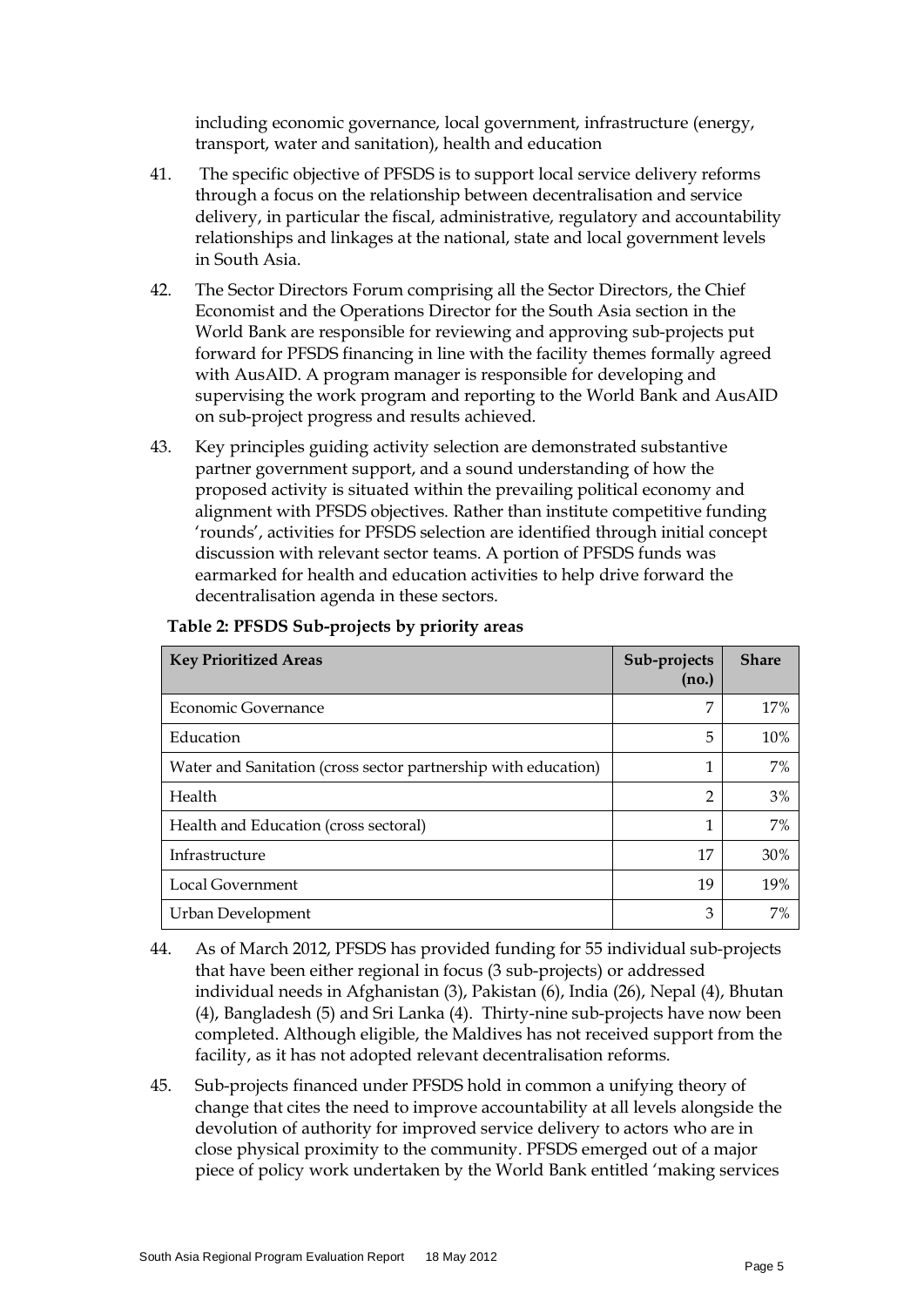work for the poor'. Since its inception, PFSDS has also helped grow and consolidate decentralization work undertaken by the World Bank. This focus on decentralized service delivery was consistent with AusAID's (then) policy themes of 'investing in people'. However more recently AusAID's proposed regional strategy is looking to move away from service delivery and this potentially detracts from the ongoing relevance of the facility.

- 46. The PFSDS includes a just in time (JIT) window which earmarks a small portion of funds to respond in a flexible and responsive manner to finance urgent and unanticipated requests. This enables PFSDS to help build momentum for reforms that are often both politically and time sensitive. The JIT window supported 16 activities, representing 6% of total allocations.
- 47. As of March 2012 PFSDS has disbursed and/or committed USD 3,138, 870 of 4,746,319 made available for sub-project implementation. This represents a disbursement/commitment rate of a little over 66%.

# **Similarities and Differences Between the Two Facilities**

- 48. The PFSDS facility has more narrowly focused objectives to support decentralization, local governance and service delivery reform. All PFSDS sub-projects reviewed were aligned with this theme, although they did address divergent aspects. The AASADPF covers five quite broad sub-topics, amongst which are decentralization, local governance and service delivery.
- 49. The design of both facilities lacked a clear facility wide results focus and targets. This was particularly pronounced in the case of the AASADPF because of the particularly broad scope of that facility.
- 50. Both facilities included initiatives to share development experiences with other regional economies. AusAID aims to learn from, and build-on, good practice in this regard to ensure a more systematic attempt to develop knowledge products in any future support.
- 51. The AASADPF financed larger sub-projects. Most were at, or close to, the maximum USD 500,000 allowed under the facility. There average PFSDS subproject was only about USD 82,500, and there was greater variability between sub-projects in the budget of PFSDS sub-projects.
- 52. Both facilities included capacity building activities linked to the MFIs funding operations. Because the AASADPF sub-projects had mostly larger budgets, they were able to provide more sustained support for capacity building. Both MFIs were able to mobilize additional, or related, support to sustain institutional development initiatives (e.g. WB utilized the public service mapping capacity Bhutan to support joint public expenditure work and the design of other WB supported projects, while ADB built on lessons learned from small scale PPP experiences under local government strengthening to help institutionalize national PPP policy under an ADB financed project.
- 53. The two banks actively cooperate on issues addressed by the facility (e.g. urban and local development, and regional cooperation). There were, for example, reciprocal invitations to facility funded workshops, consultations, and other events. However, the team did not see evidence of direct formal cooperation between the banks in planning and utilizing facility resources, and/or in sharing lessons learned from facility activities.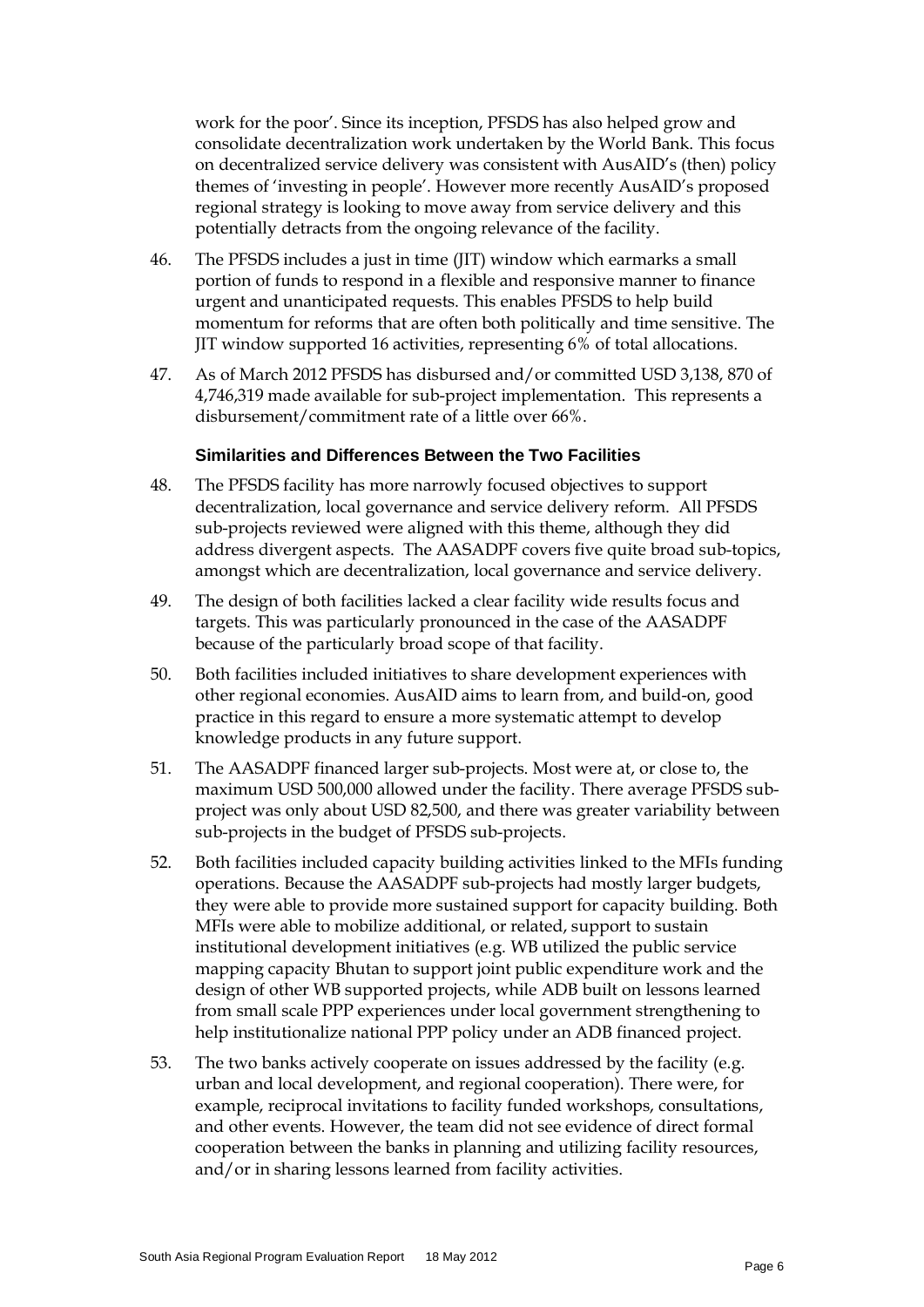- 54. The "just in time" option within the PFSDS facilitated more rapid response to requests for small-scale support for urgent reform opportunities.
- 55. The physical proximity of ADB offices and larger scale of most sub-projects provided relatively more opportunities for interaction between ADB and AusAID staff on substantive policy issues.
- 56. AusAID staff argued that more could be done to ensure that core AusAID crosscutting concerns (especially gender and disabilities) were more directly addressed in all relevant sub-projects.
- 57. Geographic spread of facilities varied. Much of PFSDS went to India but none to Maldives. More of the AASADPF resources were provided to the smaller South Asian countries (especially Bhutan). The AASADPF did not support activities in either Afghanistan or Pakistan.

# **Evaluation of Sub-projects Financed by the Two Facilities**

#### **Overview**

58. This section includes analysis of the performance of the two facilities using AusAID's standard evaluation criteria of relevance; effectiveness; efficiency; sustainability; gender; and monitoring, evaluation and knowledge sharing. A ranking (on a scale of 1-6) is assigned to each criterion for each facility. These rankings are than summarized in a table at the end of the section.

#### **Relevance**

#### **AASADPF**

- 59. The sub-projects financed under the Facility are consistent with the focus of the ADB Strategy 2020 and ADB's respective country strategy and priorities and country operations and business plans. ADB policies require that all subprojects had to be consistent with country partnership strategies agreed between the MFI and partner countries. ADB has an efficient project selection processes in place (allowing for add-on TA investments that align with its relevant Country (and Regional) Partnership Strategies).
- 60. Linkages between individual country initiatives were not always immediately obvious to the evaluation team (not surprising given the broad AASADPF objectives). In the case of the city clusters support for rubber industry development in Sri Lanka, the team asked about the direct relevance of activities to stated sub-project priority objectives (i.e. urban development). ADB staff and Project Steering Committee members explained that the project showed demonstrated forward and backward linkages of the rubber industry from smaller-holders to industrial estates (emerging urban clusters) and impacts on water quality and supply for urban area.[13.](#page-9-0)
- 61. Sub-projects were generally consistent with the original (quite broad) AusAID regional strategy. The draft revised AusAID strategy for South Asia
- <span id="page-12-0"></span><sup>13</sup> Sri Lankan officials highlighted the important linkages between the development of rubber industries and urban development and the backward linkages to both smallholder rubber producers and rubber plantations, noting that most of the expansion in rubber supply is coming from smallholders located in the most disadvantaged areas of Sri Lanka.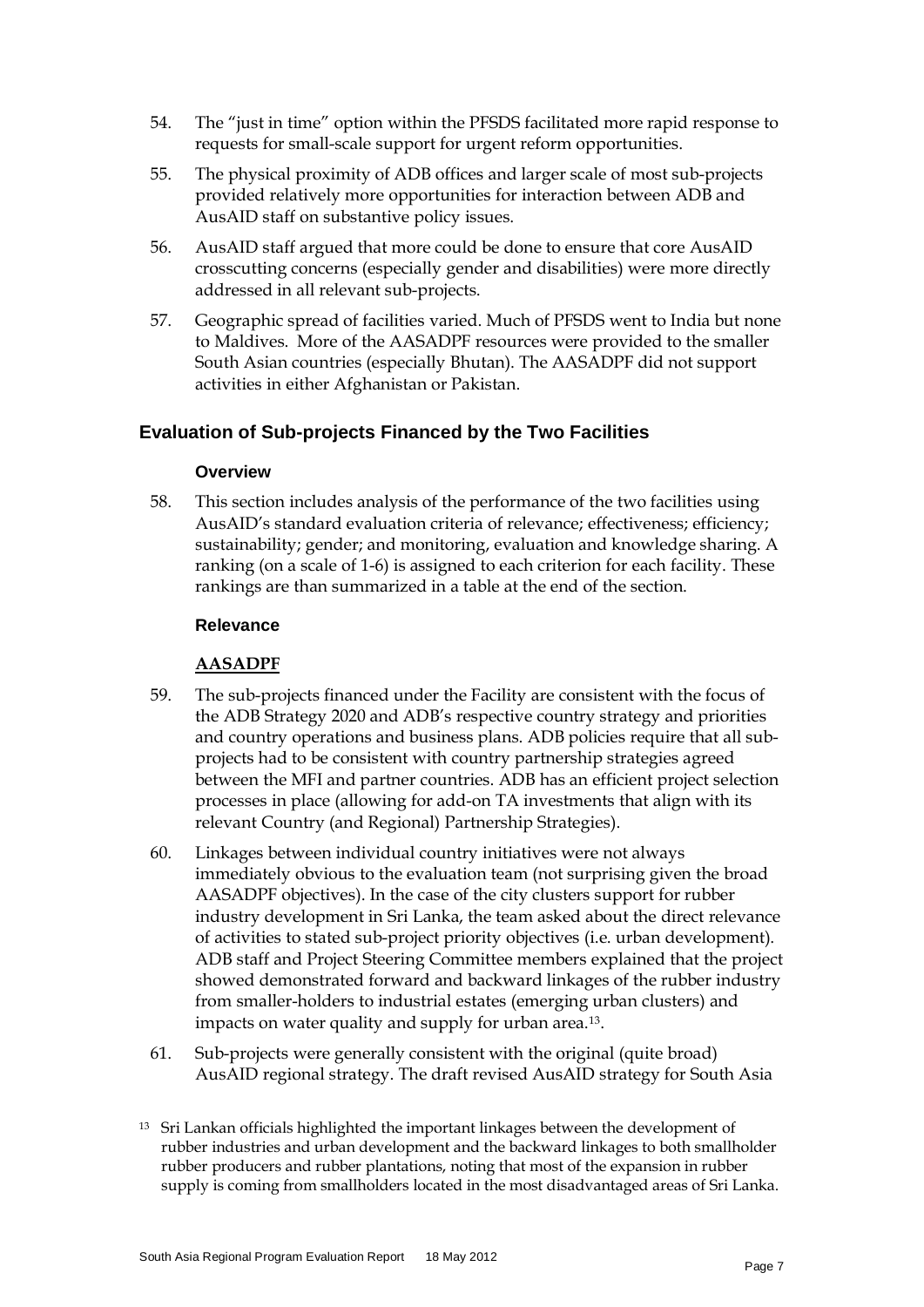is more narrowly focused on trans-boundary issues. Adjustments will be needed to sub-project selection criteria in any follow-up programs.

- 62. Not surprisingly (given the objectives and design of the facilities) sub-projects were not directly aligned to AusAID country programs.
- 63. Rating: 5/6. Most sub-projects were relevant, but there were issues with some sub-projects that raised questions of Government commitment. A project from Pakistan that had to be cancelled and there were concerns about delays in the start-up of several sub-projects (e.g. in Nepal (gender) and Sri Lanka (displaced persons))[14.](#page-12-0)

# **PFSDS**

- 64. The PFSDS is well integrated with the WB country partnership strategies agreed with partner country governments. This is a key focus of the quality assurance lens applied to activity selection. The facility has also been used in some areas (such as health and education) to provide additional incentives and means for the promotion of decentralised approaches. World Bank discussants rated the PFSDS as highly relevant, particularly as the designed flexibility in the facility aids ready alignment with other World Bank activities.
- 65. The objectives of PFSDS sub-projects are consistent with the facility level objectives on decentralisation and service delivery. However the outcomes achieved for some sub-projects demonstrated less alignment than originally anticipated. For example, the focus of the *effective nutrition policies* sub-project in Sri Lanka was pragmatically adjusted to address the urgent nutrition needs of internally displaced people as an appropriate response to a humanitarian crisis. There had also been difficulties in securing funding for the original objective of building the capacity of local governments in estate areas to tackle malnutrition. Although the World Bank discussants remain committed to the concept, it is still too early to assess whether it will be possible to extend this intervention to the original target group in the estate sector.
- 66. Several partner government discussants commented favourably on the role of that sub-projects had played in advancing key reforms. There were, however, mixed signals on the commitment of the Government of Sri Lanka to several sub-projects. For example, PFSDS reports note challenges in supporting decentralization in Sri Lanka, with bureaucratic procedures, including the need for cabinet clearance, leading to a delay of about 1.5 years in start-up of the northern provinces nutrition project. Political concerns also delayed broad dissemination of the results of sensitive political economy studies[15.](#page-13-0)
- 67. PFSDS resources were used alongside those of a range of other donor partners to support priority interventions. The World Bank's ability to pool and coordinate resources delivered a degree of donor harmonisation.

<span id="page-13-1"></span><sup>14</sup> An ADB mid-term review of the AASADPF (para. 21) concluded that "*Implementation delays have been experienced in some cases due to delay in TA agreement signing, slow response of recipients, delay in consultant recruitment and start of work, change in the scope of subproject, weak performance of consultant, lack of resources for implementation follow up and monitoring and inadequate supervision".*

<span id="page-13-0"></span><sup>15</sup> AASADPF also faced major delays in securing government approvals in Sri Lanka.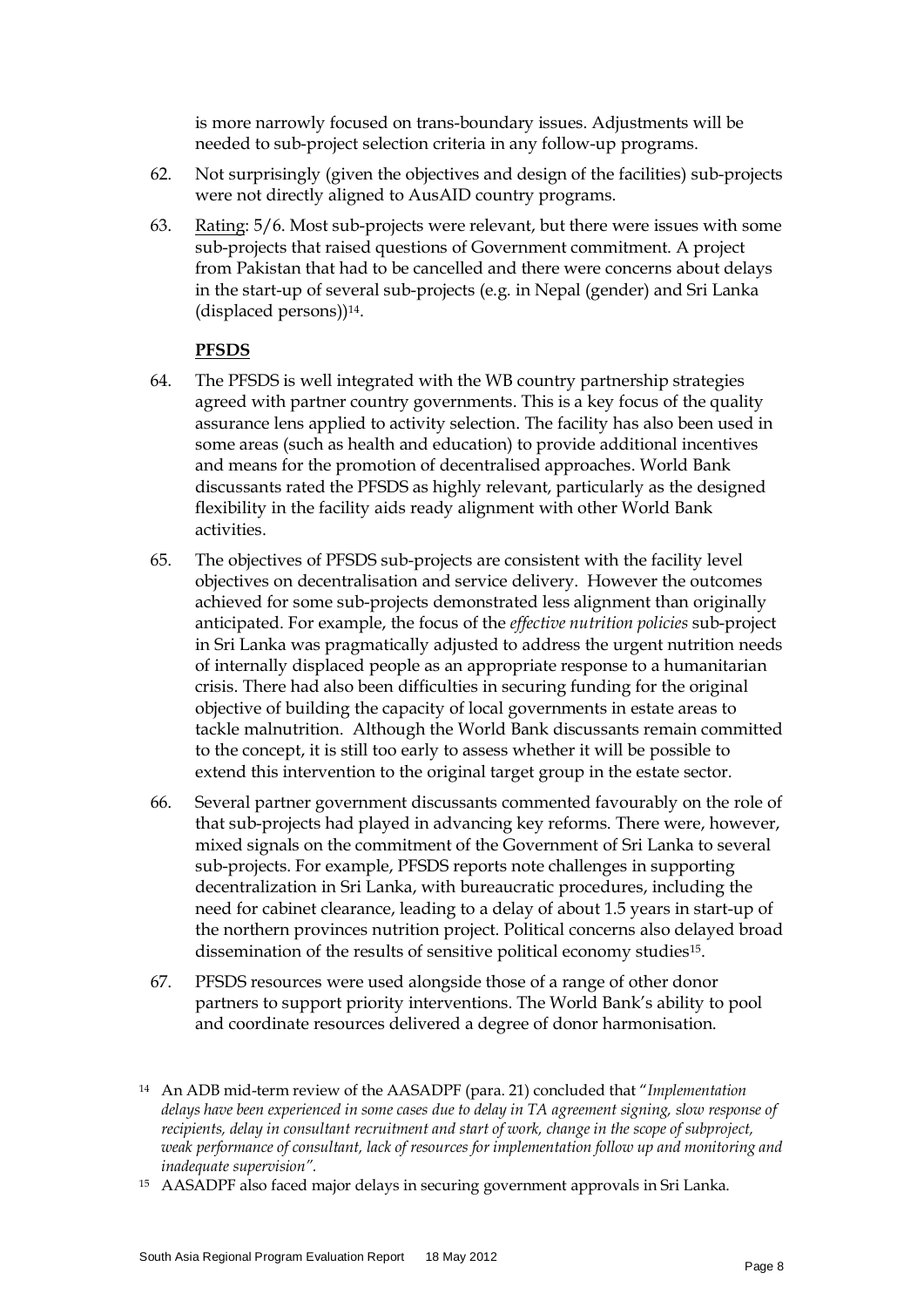- 68. PFSDS was clearly relevant to AusAID's earlier South Asia regional strategy. Relevance to AusAID bilateral programs in each of the South Asian countries is less easily assured given each outlines differing priorities relative to the individual country contexts. AusAID's proposed new regional strategy outlines a shift away from service delivery in favour of supporting work on transboundary issues. Given the decidedly local focus of PFSDS the facility did not, nor was it expected to, do much in the way of promoting regional cooperation.
- 69. Rating: 5/6. The Facility and most sub-projects were relevant although this is arguably relatively less so in Sri Lanka where there have been frequent delays in committing to decentralization reforms<sup>16</sup>.

#### **Effectiveness**

# **AASADPF**

- 70. A Secretariat was established for the day-to-day management of the facility while an Advisory Committee set policy and reviewed sub-project proposals. This structure proved effective and efficient. An ADB review of the facility found that projects could be approved within 6 months, compared with the 9- 12 months required for projects funded by ADB's own resources[17](#page-14-0).
- 71. Sub-projects were implemented by a mix of: (i) ADB headquarters staff; (ii) government executing or implementing agency; (iii) ADB resident mission staff; (iv) local NGOs; and (v) United Nation's specialized agencies.
- 72. While many sub-projects are still at too early a stage to assess whether planned outcomes will achieved, most sub-projects reviewed delivered tangible outputs. Some have also helped ADB to move forward with other interventions that were better prepared than would have been the case without the AASADPF. Areas where tangible evidence of outputs have been identified in ADB monitoring reports include:
	- a. Enhanced good governance, anti-corruption, public service delivery accountability and financial management systems (Bhutan, Maldive[s18,](#page-14-1) Nepal and Sri Lanka);
	- b. Improved capacity to address conflict sensitivity and governance to respond to needs of conflict-affected beneficiaries (Sri Lanka);
	- c. Improved enterprise registration, licensing and clearance for business start-ups are improving the prospects for business investment and trade, private investment in service delivery (Bhutan).
	- d. Sub-national pilot projects delivered tangible short-term outcomes (economic, health, environmental, community development). Pilot results (some very small-scale) are influencing central level policies covering decentralized financial management, accountability, public

<span id="page-14-2"></span><sup>&</sup>lt;sup>16</sup> In addition to observations offered by the evaluation team, page 23 of the PFSDS Report for 2011 also notes lack of support for decentralisation reform in Sri Lanka.

<span id="page-14-0"></span><sup>17</sup> <http://www.adb.org/sites/default/files/AASADPF-Medium-Term-2010.pdf>

<span id="page-14-1"></span><sup>&</sup>lt;sup>18</sup> An ADB completion report notes concerns about sustainability of the Maldives results.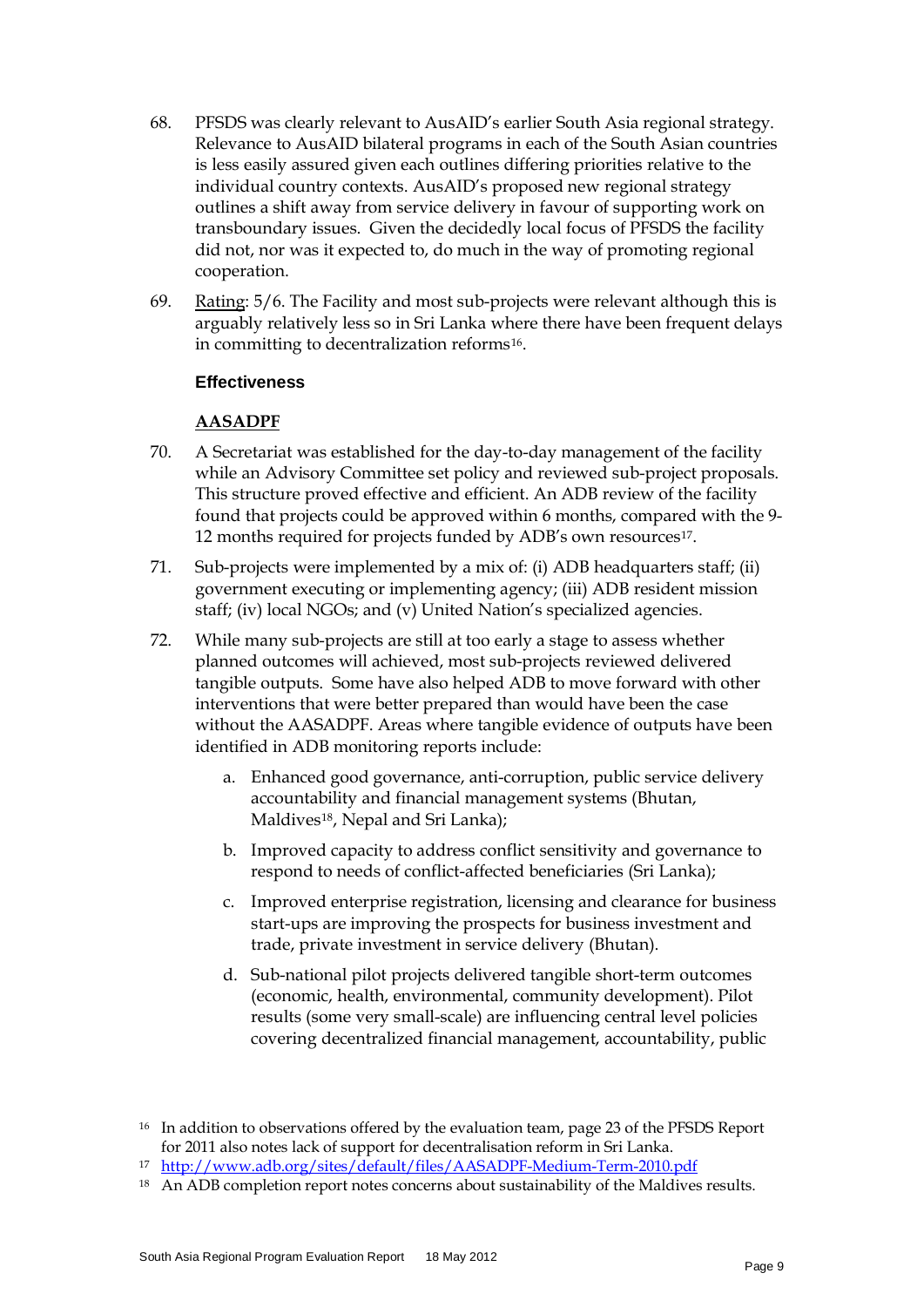private partnerships (PPPs), community participation in planning and accountability processes (Nepal)<sup>[19](#page-14-2)</sup>.

- e. City Cluster initiatives helped build private-public cooperation to address practical barriers to development of industrial development in Sri Lanka (more explicit documentation of linkages to smallholder development might have helped in promoting pro-poor outcomes).
- f. The potential effectiveness of several pilot projects has been enhanced via linkages to ADB investment programs[20.](#page-15-0)
- g. Environment sub-projects are contributing to increased investments in cleaner technologies and compost-based municipal solid waste management are expected in South Asia.
- h. Gender focused projects are laying the foundations to empower women and increase women's participation in local government and business (e.g. in results being achieved with women entrepreneur initiative Bangladesh). While some outputs have been produced (people trained), it is still too early to assess likely results for the Nepal or the other Bangladesh gender project.
- i. The capacity of policy makers to integrate more innovative approaches in policies, strategies, and long-term education planning has been enhanced, and increased investment in technical and higher education to better meet demands for skilled workers are anticipated.
- j. A facility supported regional study promoted debate about options for increased inter and intraregional trade are expected to boost regional and sub-regional economic cooperation South Asia.
- k. Other regional cooperation initiatives have increased the sharing of experiences and good practices on policies and strategies.
- 73. ADB argued that AusAID caps on financing of non-consulting sub-project costs undermine effectiveness (and efficiency). Increased budget flexibility is particularly important when financing innovative projects and to ensure that knowledge products are developed and disseminated.
- 74. Rating: 5/6. The project has generated substantial outputs and potential outcomes that are consistent with the broadly defined objectives of the facility to: (i) advance the reforms (focusing on end users participation in service delivery); (ii) promoting broad-based and inclusive economic growth; and (iii) addressing major development challenges faced by South Asia. This high rating would need to be confirmed as projects matured and there was more concrete evidence of outputs being translated to results.
- <sup>19</sup> While the sustainability of pilot initiatives is not assured, there was local interest in building on and/or replicating pilot approaches.
- <span id="page-15-1"></span><span id="page-15-0"></span><sup>20</sup> E.g., sub-project linked to the energy loan in Bangladesh; sub-project on local public service delivery linked to a related ADB loan financed national program in Nepal; linkages in Bhutan to MSME Sector Development Program, and; linkages to improving access of entrepreneurs to financial resources earmarked for women under the ADB funded SME Development Project in Bangladesh.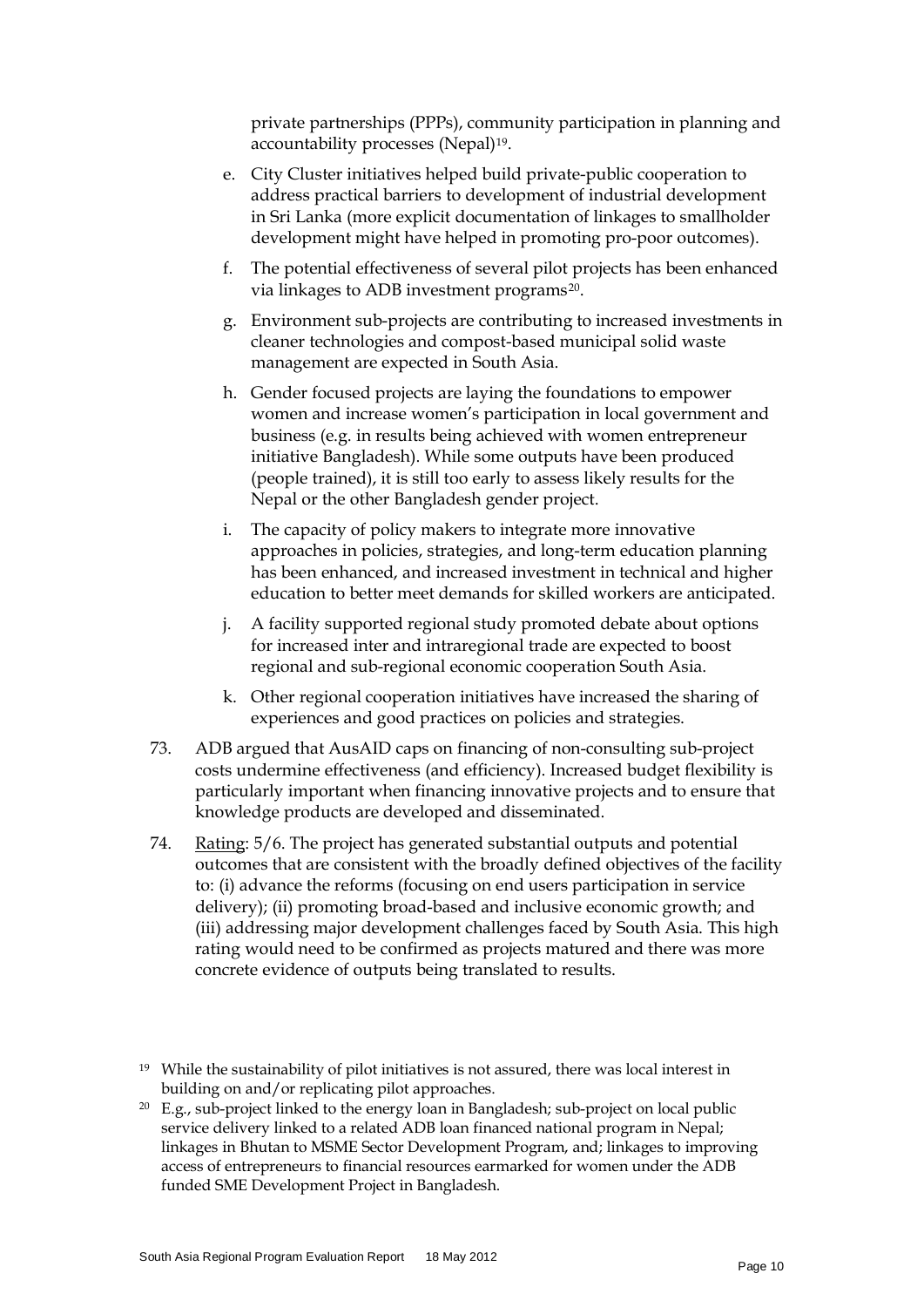#### **PFSDS**

- 75. The PFSDS has a clearly defined focus to promote decentralization and improved service delivery. This focus was evident in all the individual subprojects reviewed. The facility operates in a targeted manner and is guided by a clear theory as to the importance of decentralization and service delivery to poverty alleviation in South Asia. However, the PFSDS goal statements are not readily measurable and are arguably mostly of an enabling nature. PFSDS does not have a monitoring and evaluation framework defining expected outputs, outcomes and indicators at the facility level. The World Bank has recently developed a results framework with key performance indicators. While an improvement, the information captured is generally at too low a level to guide an assessment against objectives.
- 76. The team only reviewed a small sample of PFSDS sub-projects. In several cases, interviews were only possible with World Bank staff or consultants.[21](#page-15-1) Sub-projects reviewed included;
	- a. Formulation of HR rules and regulations for urban local governments in Bhutan
	- b. Mainstreaming map portal for local development planning and service delivery – Bhutan
	- c. Supporting the government of Bhutan to develop a municipal finance policy – Bhutan
	- d. Strategy and business plan for restructuring the town development fund – Nepal
	- e. Urban and service delivery study Nepal
	- f. Implementation of effective nutrition policies at the local level to address malnutrition in the estate sector and rural pockets of Sri Lanka; and
	- g. Political economy of decentralization in Sri Lanka.
- 77. While not all reviewed subprojects are expected to achieve all planned outcomes, most subprojects either successfully delivered, or are likely to deliver, beneficial outputs. Almost all sub-projects demonstrate obvious relevance and linkages to other work being undertaken by the World Bank, partner governments and/or other development partners.
- <span id="page-16-0"></span>78. Areas where tangible evidence of results have been identified in World Bank reporting include;
	- a. A series of draft human resource rules and regulations were prepared to support local government reforms (Bhutan);
	- b. A draft municipal finance policy has also been prepared to support these reforms and is being reviewed by the Government (Bhutan);
	- c. Tools and indicators have been developed to support improved poverty targeting of block grants and service provision (Bhutan);
- <sup>21</sup> Due to AusAID travel restrictions, the review team was unable to meet with either beneficiaries or government counterparts for the Sri Lankan sub-projects.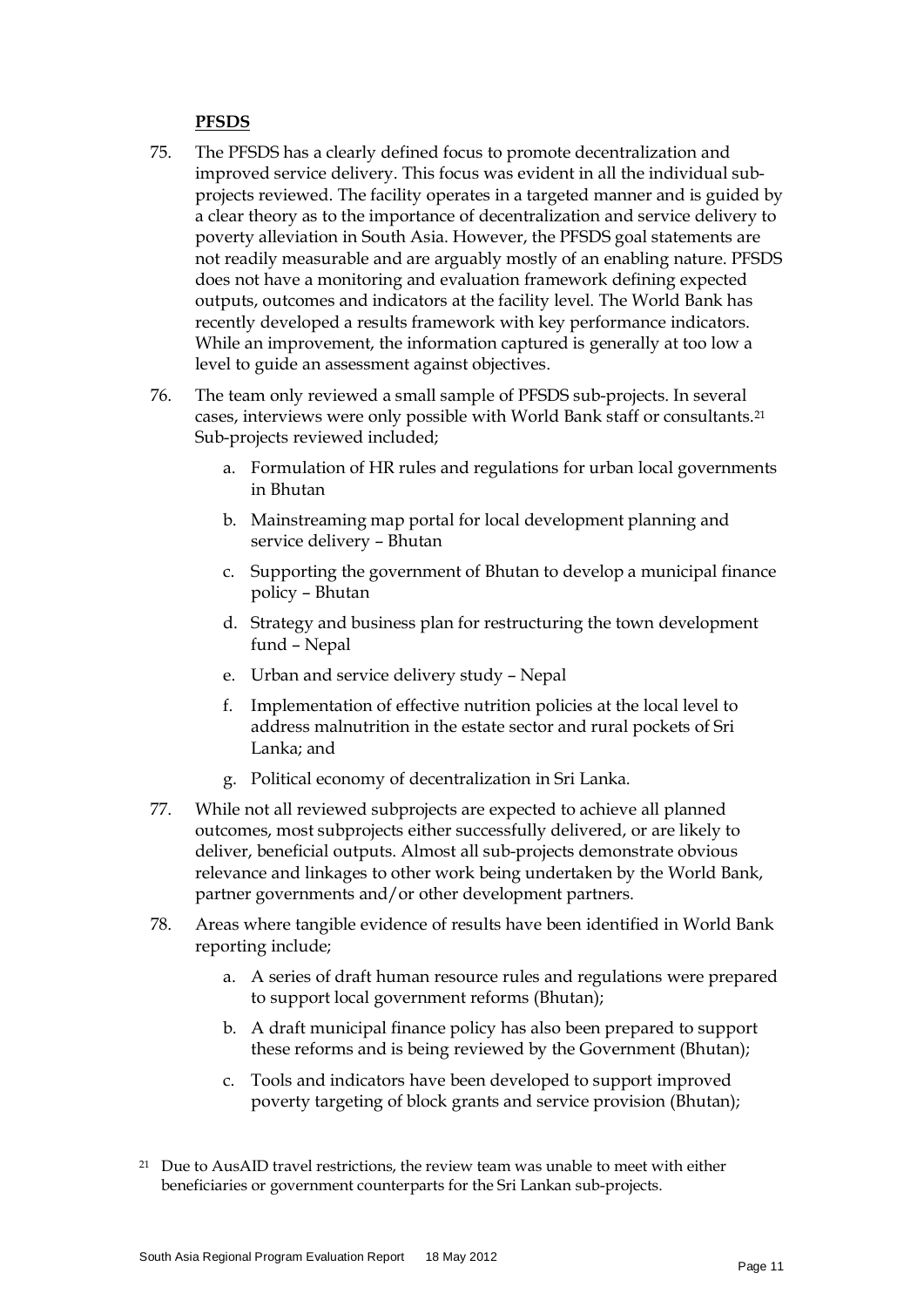- d. The mechanisms for channelling grants and loans to municipalities has been rejuvenated with the strengthening of the Town Development Fund (Nepal);
- e. Analysis undertaken on urban development which has helped influence the government's approach to policy and planning (Nepal);
- f. A strategy for the decentralized nutrition service provision for estate and rural population has been completed (Sri Lanka); and
- g. Analysis to support the World Bank's policy dialogue with government on decentralization (Sri Lanka).
- 79. As outlined above, the key outcomes for several sub-projects are analytical pieces and/or knowledge products. It is the use of this analysis in informing plans and policies that is the key determinant of the overall effectiveness of such sub-projects. Interviews with government officials in Nepal and Bhutan confirmed that this either was, or was highly like to be, the case with 4 of the 5 sub-projects in question. However there appears to be some risk that the work on *HR rules and regulations* will go unutilized<sup>[22](#page-16-0)</sup>.
- 80. Rating: 4/6. Most sub-projects reviewed are being implemented, with several yet to achieve the key milestones needed to demonstrate effectiveness (as outlined above). The team recognizes that the evaluation of a more representative sample of sub-projects (including more mature projects) could result in a different rating.

# **Efficiency**

#### **AASADPF**

- 81. There were delays in start up of the facility, and several sub-projects experiences substantial delays between ADB approval, government approval, and initial disbursement<sup>23</sup>. The net result was low disbursements during the early stages of AASADPF operations. Low disbursement ratios undermine the efficiency of facility resources. While improvements in systems and better understanding of these systems have helped reduce delays in approval, recently approved sub-projects continued to experience delays between approval and implementation<sup>[24](#page-17-1)</sup>.
- <sup>22</sup> Although World Bank staff remain hopeful, proposed reforms have been rejected by Cabinet, and key Bhutanese government officers interviewed were doubtful as to whether this reform would proceed.
- <span id="page-17-0"></span><sup>23</sup> ADB's mid-term review concluded (para. 23) "*Slow disbursement is due to start-up delays as the majority of projects requiring a 4-6 month "start-up" period and the need to provide sufficient time for the delivery of services against which payments are then made. A number of factors explain the relatively lengthy startup including: (i) a need to revise and fine-tune sub-project design after approval; (ii) time required to secure executing agency approval of proposed contract scope and consultant selection; (iii) changes in the political setting, executing agency staff and other minor changes in institutional arrangements; (iv) difficulties in identifying suitable consultants who could be available on short-notice; (v) the need to wait for complementary Programs to start; and (vi) slow responses by the Government to requests to select and field consulting teams."*
- <span id="page-17-2"></span><span id="page-17-1"></span><sup>24</sup> E.g., the gender responsiveness project in Nepal, and the city cluster initiative in Sri Lanka, the Fund Management Support for Infrastructure Finance sub-project in Bangladesh.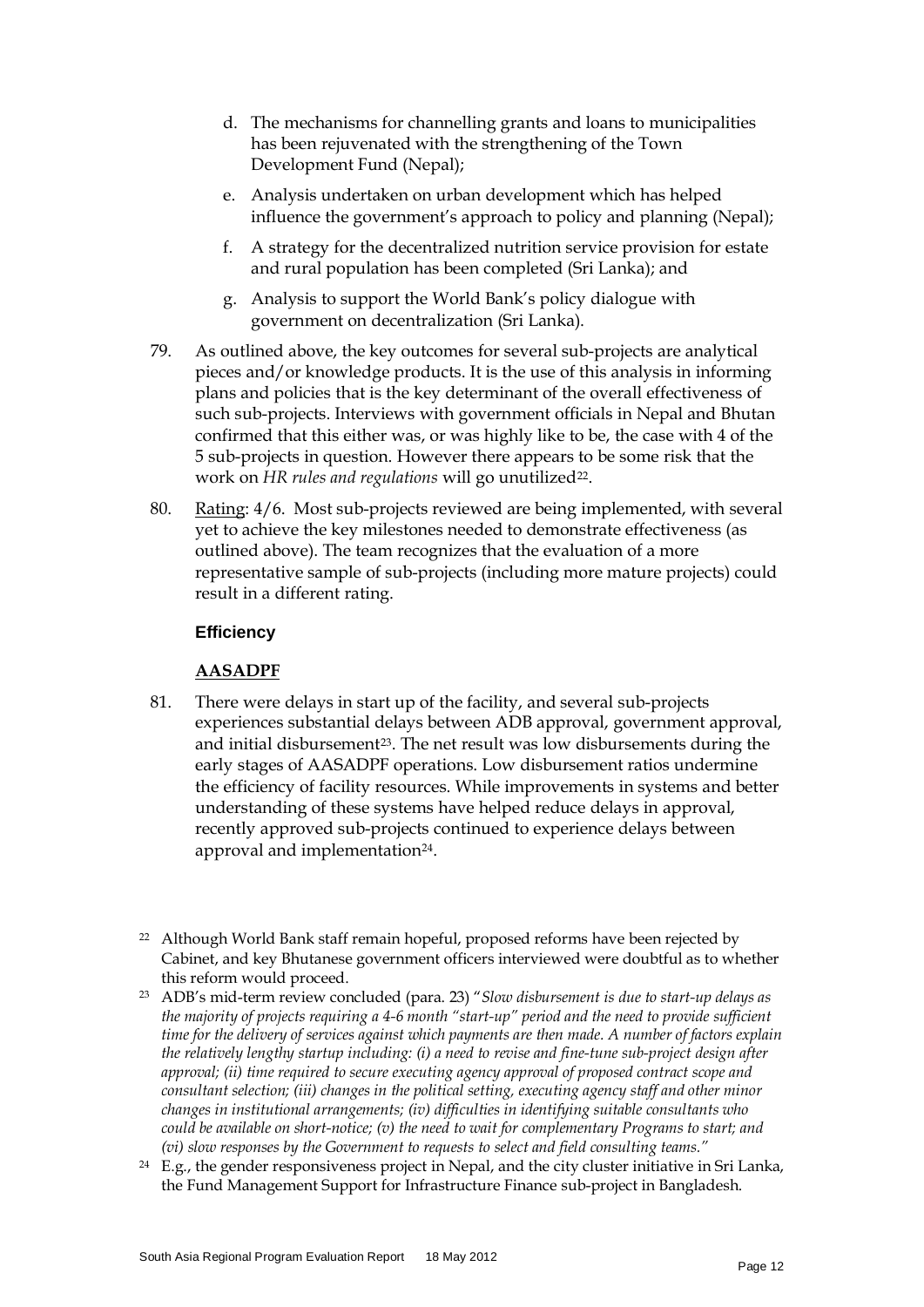- 82. With a maturing sub-project portfolio, overall disbursement ratios have improved over the last two years, reaching 50 percent at the end of 2011 with expectation of a further increase in 2012. Options for improving disbursement efficiency should be explored in any follow-up programs.
- 83. Despite low disbursements, some sub-projects are generating good value for money. Relatively modest investments are changing the way the Bhutan government interacts with businesses and the population (e.g. anticorruption, accountability, consultative processes). Small investments in community development initiatives in Nepal (in cooperation with a United Nations initiative) have the potential to generate substantial returns if local level outcomes are reflected in national policies and replicated in other areas. Modest investments in addressing political economy issues in Sri Lanka impacted on design and poverty focus of ADB and other government and donor projects. Strong project selection mechanism helped encourage innovative and effective designs. Innovative efforts to use limited resources to support initiatives that require inter-agency, private-public and/or regional cooperation have helped to ensure substantive outcomes with limited resources. ADB staff are often well placed to identify such opportunities, but several ADB staff noted that it is not easy to quickly mobilize internal (ADB) resources to fund innovative small-scale technical assistance activities where there is limited prospects of follow-up loan financing.
- 84. Rating: 4/6. While initial delays and low disbursement ratios undermined efficiency, relatively modest size projects are generating tangible outcomes and potentially high returns on investment in innovative approaches.[25](#page-17-2) This rating might be increased at a later stage if there was tangible evidence of more widespread use of knowledge products to influence policy-making.

#### **PFSDS**

- 85. Although the World Bank reports that PFSDS is disbursing well, the review team's analysis of financial reporting suggests that the facility is behind schedule. As of March 2012 approximately one third of all funds received are yet to be disbursed or committed. The PFSDS would almost certainly be underspent at completion if not for the recently agreed 12-month extension. It would appear this risk remains unless expenditure can be hastened. A sixth tranche was recently transferred to the World Bank even though the drawdown on the preceding tranche was less than 12%.
- <span id="page-18-0"></span>86. The Just in Time window was established to make funds available for urgent client requests as and when they arise. World Bank staff and government officials indicated that the quick response facility was highly appreciated. Expenditure from this window accounts for only 6% of the PFSDS expenditure but about 29% of all facility sub-projects. Further analysis would be justified in order to determine whether this approach entailing a large number of relatively small activities represents an efficient use of resources.

<sup>25</sup> The ADB mid-term review also concluded (para. 28) that, "*while startup delays have lowered efficiency, these effects have been modest compared to the highly efficient use of small grants to develop innovative approaches and new knowledge in the region."*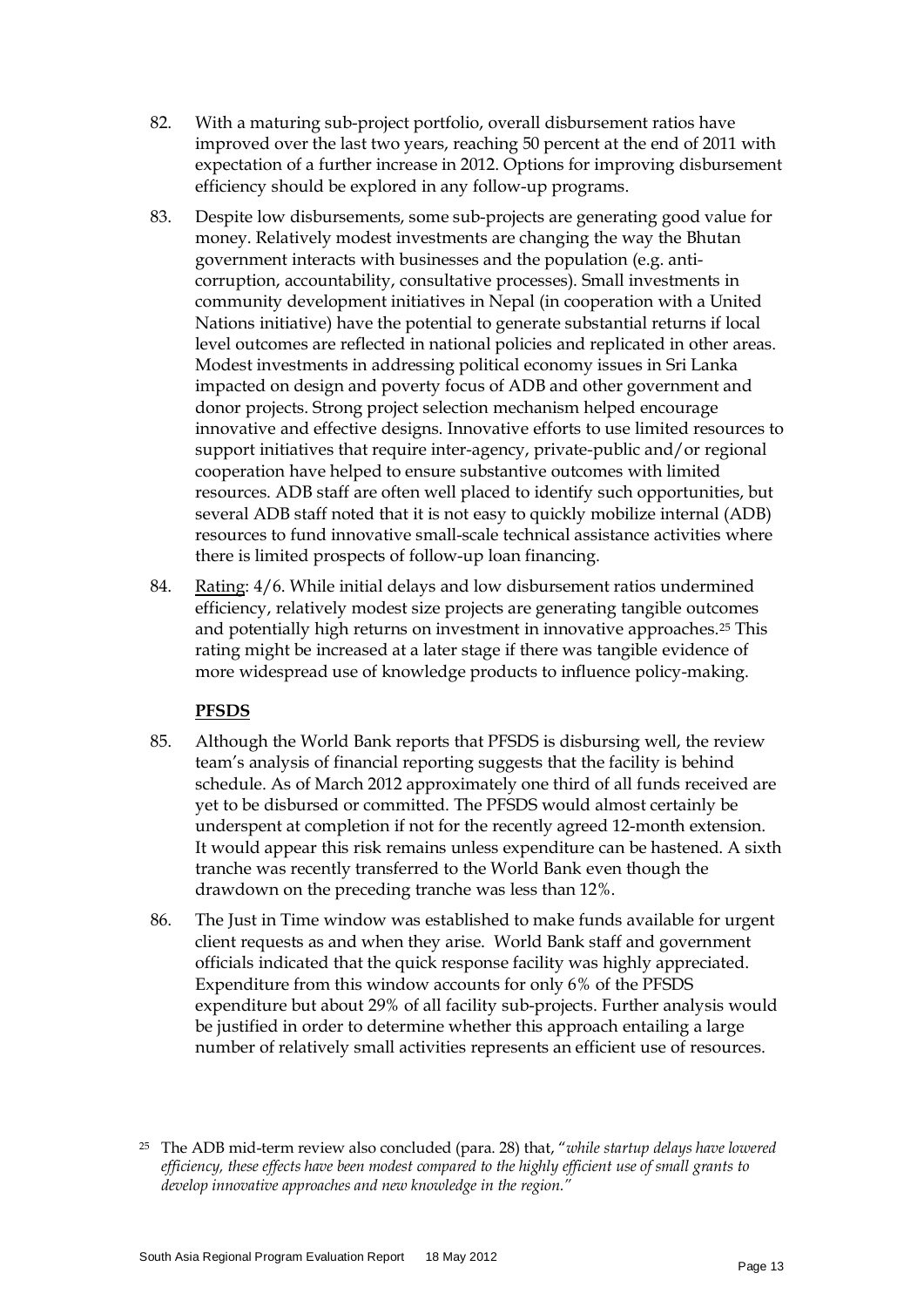- 87. Activity selection and funding allocations are made just once a year. Given the above observations, a 6-monthly or quarterly process might help accelerate disbursement and implementation.
- 88. World Bank reports that approximately USD 4.4 million PFSDS funds have effectively leveraged USD 21.5 billion in lending and co-financing for a range of development interventions across the region. Whilst it is evident that the PFSDS has in many cases usefully supplemented other valuable work there is perhaps some risk that this 'leveraging' figure will be confused with the additionally generated. The actual figure for additional funding, which would not have otherwise have been secured were it not for the facility, is not known but is thought to be a much more modest amount<sup>[26](#page-18-0)</sup>.
- 89. Whilst it is evident that the PFSDS is making valuable contributions an assessment of the value for money represented by the facility is difficult. Constraints in results reporting made it difficult to verify value for money of sub-project investments. PFSDS financial reporting indicates that an administration fee of approximately 5%[27](#page-19-0) is withheld.
- 90. Rating: 4/6. PFSDS financial reporting suggests that the facility is considerably underspent and behind schedule. Whilst the facility has been able to contribute to, and build upon, other development programs the extent of additionality created could not be verified.

# **Sustainability**

# **AASADPF**

- 91. It is also too early to draw conclusions about the sustainability of many subprojects (especially those approved since mid 2010 (sub-projects 15-22), which are still at early stages of implementation). Nevertheless, the fact that all activities are jointly agreed priorities between host governments and ADB -- and mostly support longer-term national initiatives -- increases prospects for sustainability.
- 92. Initiatives visited by the team that seem to have sound prospects for sustainability include the anti-corruption and regulatory impact assessment initiatives in *Bhutan[28](#page-19-1)*, the public accountability initiatives in *Bhutan* and *Nepal*, local governance/community development initiatives in Nepal<sup>29</sup>, and the strengthening of conflict sensitivity and governance initiative in *Sri Lanka[30](#page-19-3)*. On the other hand, the sub-project completion report (PCR) for the study on inter-regional trade an investment highlighted the need for followup support to sustain interest. The PCR for the internal audit sub-project in

- <span id="page-19-0"></span><sup>27</sup> PFSDS 2011 report indicates that from \$4.65 million, \$4.42 million was available after deduction of an administrative fee this fee is split between difference divisions of the World Bank.
- <span id="page-19-1"></span><sup>28</sup> E.g., there have continued to be steady increase in staffing of the anti-corruption commission, and in the number of audits undertaken by the audit authority.
- <span id="page-19-2"></span><sup>29</sup> While many of these initiatives are very modest, they are having valuable demonstration impacts on local communities and providing models for higher level reforms.
- <span id="page-19-3"></span><sup>30</sup> This project is reported to be impacting on the design and implementation of both Government and donor financed projects.

<span id="page-19-4"></span><sup>&</sup>lt;sup>26</sup> In contrast the AASADPF reports relatively modest resource mobilization.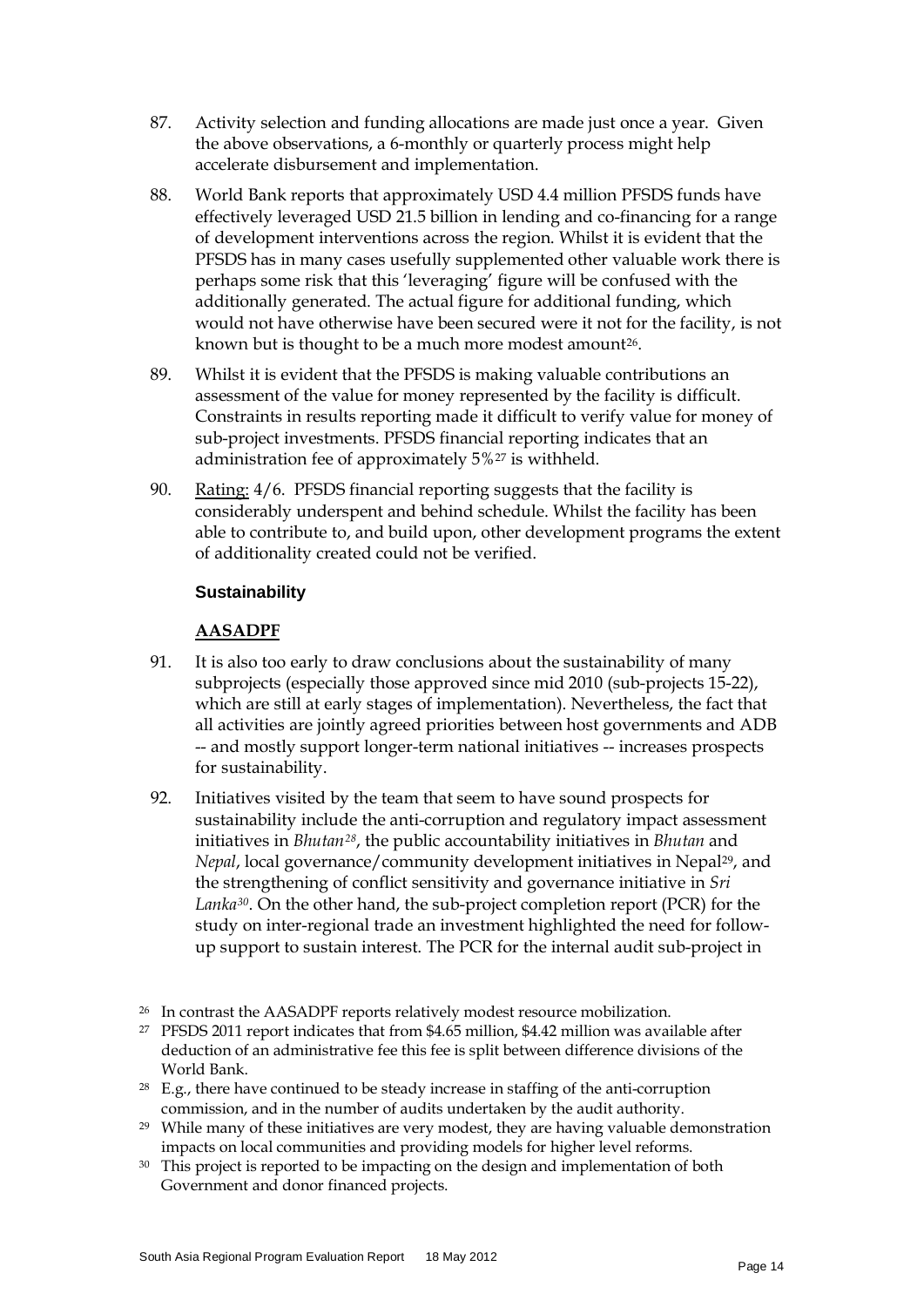the Maldives also highlighted concerns about the sustainability of the audit unit. Concerns about government commitment to the gender responsiveness work in Nepal raises some questions about the sustainability this initiative.

93. Rating: 4/6. The close alignment with national and ADB priorities as specified in agreed country partnership strategies, combined with efficient designs and tangible outcomes, provides a solid basis for expecting sustained outcomes from core sub-project activities. However, as noted above, there are concerns about the sustainability of two completed sub-projects, and the sustainability of several ongoing subprojects is not assured. This rating should be reviewed as more projects are completed.

#### **PFSDS**

- 94. Very few, if any, of the PFSDS sub-projects are designed to deliver standalone development outcomes. As such, a sustainability assessment of PFSDS revolves primarily around the degree to which sub-projects have usefully contributed to other, larger development interventions. In this regard reference to two of the reviewed sub-projects suggests mixed results. Whilst the *municipal finance* work in Bhutan is likely to have a lasting impact on government policy it appears less likely that the work on *HR rules and regulation*s will. In Nepal the *Town Development Fund* sub-project had succeeded in getting key approvals endorsed by cabinet in a highly fluid and challenging political environment which saw multiple changes in government during the implementation period. This situation underscores the complexity of supporting decentralization in South Asia; in reality some reforms will succeed whilst others will fail.
- 95. It is acknowledged that whilst at the heart of many sub-projects lie explicit sustainability objectives the reform process is often difficult. At times partner governments reject changes designed to deliver improved sustainability in favour of shorter-term imperatives. In this regard, the challenge is to identify and back those reforms that are most likely to succeed. The activity selection process employed by the World Bank places heavy emphasis on the need for sub-projects to be closely aligned with the priorities of partner governments. Sub-projects are also closely aligned with the other initiatives being implemented under each World Bank country program.
- 96. Rating: 4/6. PFSDS activities generally exhibit close alignment to government priorities and those of the World Bank and its development partners. This provides a firm footing for sustainability but could be further improved through the development of sustainability indicators as part of a facility monitoring and evaluation framework.

#### **Gender Equality.**

#### **AASADPF**

97. ADB's guidelines for implementation of the facility specifically require that for all sub-projects: "*ADB's Policy on Gender and Development and safeguard policies, and policies relating to anticorruption and counterterrorism, and will give*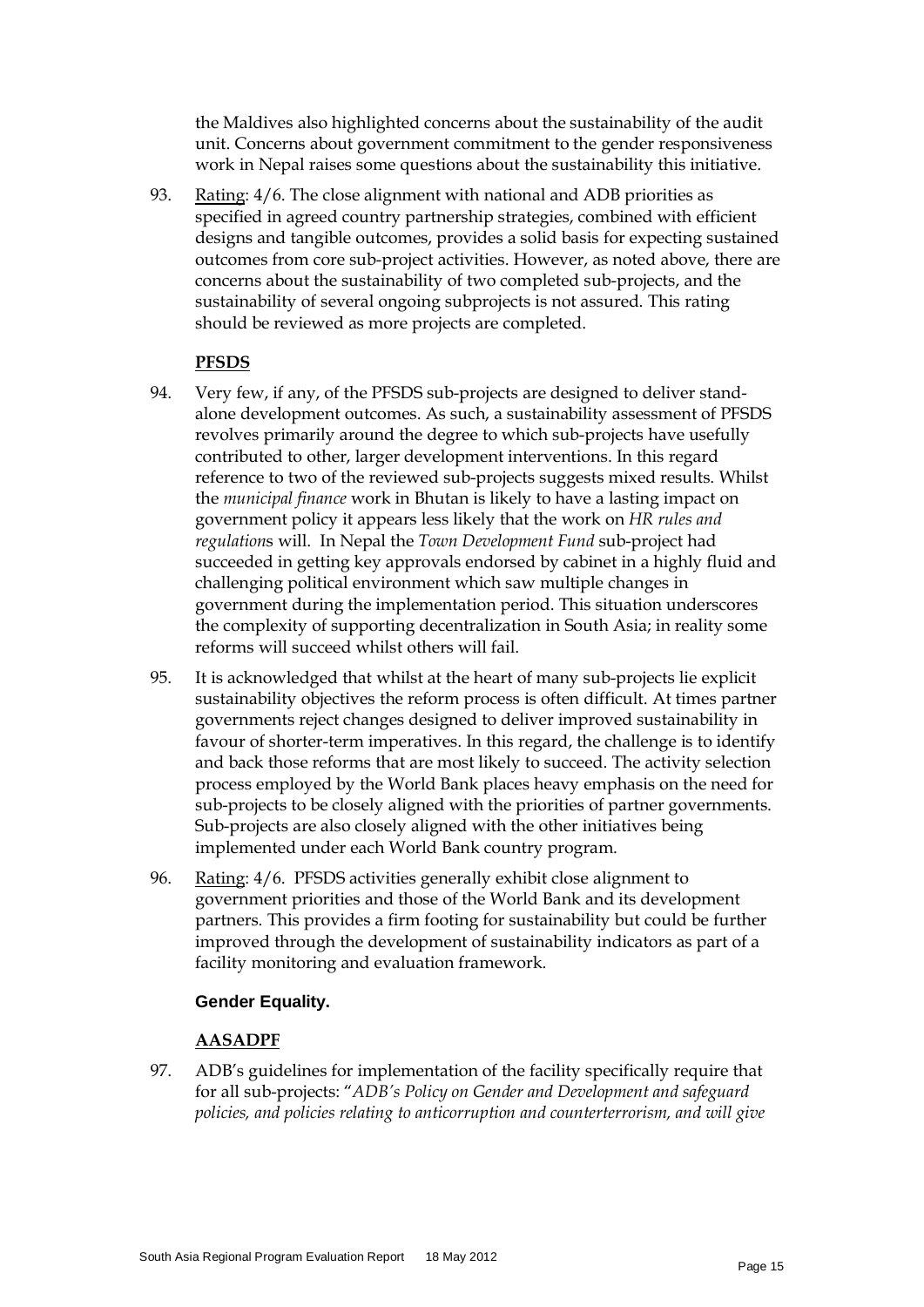*due attention to women, indigenous peoples, and other vulnerable groups*".[31](#page-19-4) All project proposals were required to review gender impacts of projects. Some sub-projects helped raise the profile of gender in development issues at the regional level<sup>[32](#page-21-0)</sup>.

- 98. A regional sub-project "*Enhanced Gender Capacity of Executing and Implementing Agencies in South Asia*" facilitated sharing of experiences and good practise to sustain actions to ensure gender considerations are better addressed in donor financed projects. ADB staff noted that the South Asia Department had exceeded ADB targets for gender mainstreaming in ADB's loan and grant financed projects, and argued that facility supported capacity building activities had "*largely contributed to the significant increase in projects with gender mainstreaming from 38% in 2010 to 58% by end 2011*"[33](#page-21-1). On the other hand ADB reports recognizes that many factors<sup>[34](#page-21-2)</sup> are contributing to this remarkable increase*[35](#page-21-3).*
- 99. Grass-roots initiatives in the local governance sub-project in Nepal have had a strong and practical focus on gender issues that have generated tangible changes in attitudes and practices. Central level efforts in *Nepal* focussed on gender mainstreaming (as part of an ADB financed regional initiative) have resulted in recommendations but limited tangible outcomes yet. Because planned evaluation team meetings with Government and other national stakeholders did not eventuate, the team is not in a position to assess the prospects of tangible outcomes from this support.
- 100. While there was little evidence of specific gender targeted outcomes in the AASADPF supported activities in *Bhutan*, improved governance initiatives (e.g., anti-corruption and accountability mechanisms) should benefit less politically connected groups (including women).
- 101. Other governance/anti-corruption initiative (e.g. in Sri Lanka) and subprojects such as "Strengthening of Conflict Sensitivity and Governance in Sri Lanka" also include activities that should provide long-term benefits to less politically connected groups.
- 102. The "*Promoting Women Entrepreneurship in Bangladesh*" helped support capacity development, institutional reforms, and related activities aimed at maximizing returns from a large ADB investment project.

<sup>31</sup> <http://www2.adb.org/Documents/TARs/REG/40124-REG-TAR.pdf> (para 4).

<span id="page-21-0"></span><sup>32</sup> [http://www.adb.org/news/sri-lanka/adb-ausaid-holds-south-asia-gender-and-urban](http://www.adb.org/news/sri-lanka/adb-ausaid-holds-south-asia-gender-and-urban-poverty-workshop)[poverty-workshop](http://www.adb.org/news/sri-lanka/adb-ausaid-holds-south-asia-gender-and-urban-poverty-workshop)

<span id="page-21-1"></span><sup>&</sup>lt;sup>33</sup> Written comments supplied to the Evaluation Team on 29 March 2012. From a ADB wide perspective, the 2011 ADB annual report (p. 38) states" "*Gender mainstreaming targets attained in 51% of ADB's public sector projects and 67% of ADF projects.*

<span id="page-21-4"></span><span id="page-21-2"></span><sup>34</sup> An ADB South Asia gender specialist summarizes the range of gender initiatives in: [www.gratis-boeken.eu/doc/613834/dialogue-with-south-asia-region-department-sard.](http://www.gratis-boeken.eu/doc/613834/dialogue-with-south-asia-region-department-sard)

<span id="page-21-3"></span><sup>35</sup> ADB also funds a USD 1.5 million project Enhancing Gender Equality Results in South Asia Developing Member Countries (Phase 2). A sub-project design notes that "*The gender mainstreaming mechanisms introduced under ADB's GAD Policy have contributed substantially to SARD's progress in addressing gender concerns in its Country Partnership Strategies (CPSs), loans, TAs, and capacity development activities. In 2008, South Asia had the highest percentage of ADB projects (33%) and those with ADF funding (50%) with significant gender mainstreaming".*  <http://pid.adb.org/pid/TaView.htm?projNo=44098&seqNo=02&typeCd=2>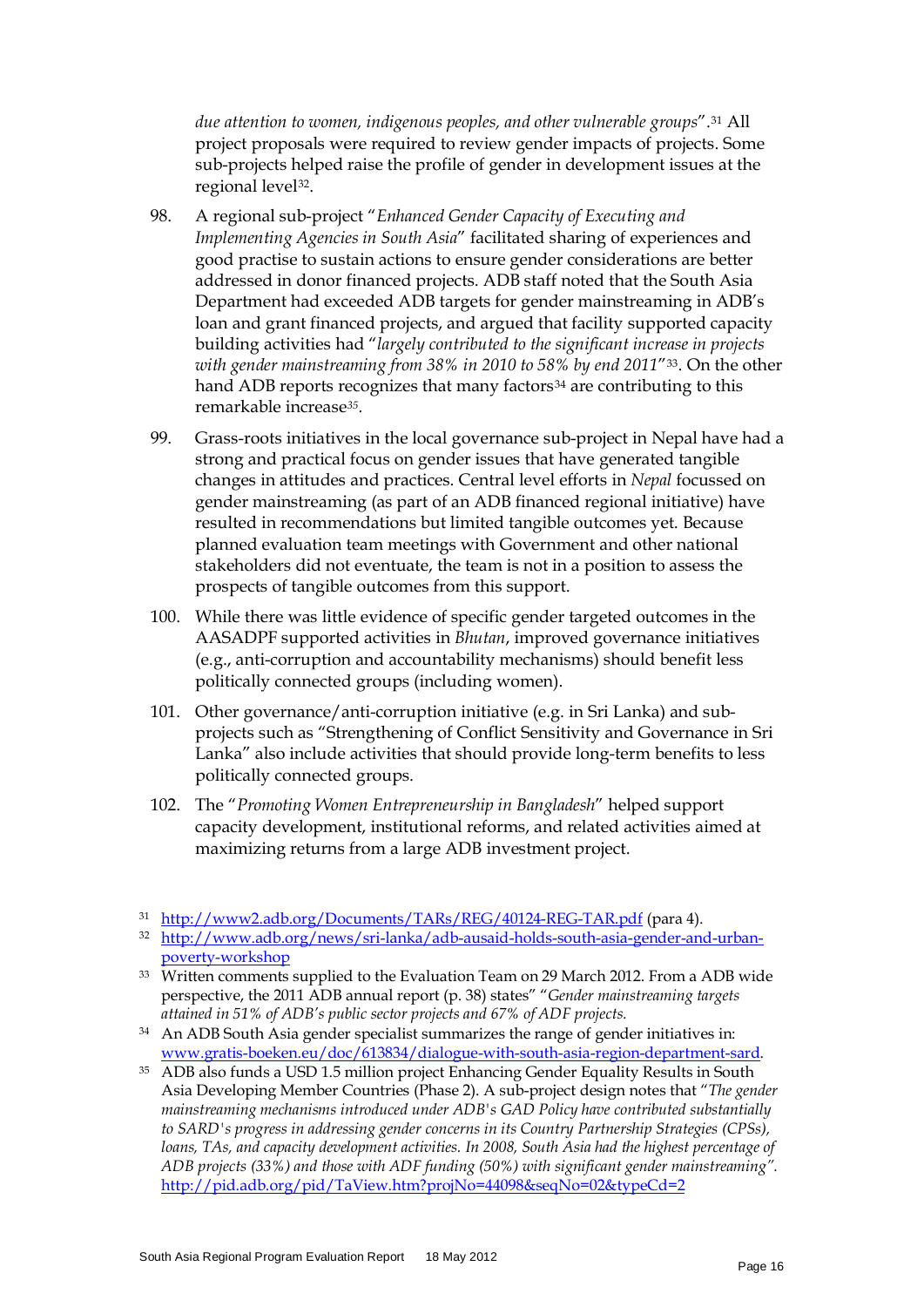103. Rating: 4/6. Some sub-projects specifically targeted gender concerns, and other others were particularly beneficial to groups that were less well connected to political power (including women). All sub-projects were required to include analysis of potential gender impacts. While some subprojects warranted a rating higher than 4/6, the overall score was held back by limited attention to targeting and/or reporting gender outcomes across all relevant sub-projects.

# **PFSDS**

- 104. Although several PFSDS sub-projects are clearly designed to deliver benefits to women there is<sup>[36](#page-21-4)</sup> little evidence of an overall facility wide gender strategy being in place. Neither the PFSDS proposal template, nor the reporting template, make reference to gender and there is little to indicate that gender considerations have been mainstreamed into facility operations or that they are routinely addressed by each and every sub-project.
- 105. A review of the 2011 PFSDS progress report, and supplementary information<sup>[37](#page-22-0)</sup> provided by the World Bank, reveals that a small number of important sub-projects are actively addressing gender issues. These include social audits in Bangladesh and development of social accountability frameworks in Sri Lank[a38.](#page-22-1)
- 106. Rating: 4/6. Some sub-projects have clearly considered gender issues. However evidence of a practical gender strategy and gender analysis in reporting, including reference to sex disaggregated data is required in order to justify a higher rating.

#### **Monitoring & Evaluation and Analysis & Learning**

# **AASADPF**

- 107. The facility design did not include key results targets and/or benchmark data against which to assess overall facility performance.
- 108. An AASADPF monitoring and evaluation (M&E) system was established by the facility secretariat to assess sub-project implementation progress, through semi-annual reporting, financial monitoring and back-to-office reporting and submission of other project documentation. The facility secretariat works with task managers to address bottlenecks.
- 109. Initially, there has been no systematic monitoring and evaluation of results targets and limited benchmark data against which to evaluate the effectiveness. While ADB sub-projects designs included results based monitoring frameworks<sup>[39](#page-22-2)</sup>, reporting against agreed indicators was patchy.

- <span id="page-22-0"></span><sup>37</sup> In its supplementary information the World Bank provided extensive examples of its gender related work in South Asia but much of this did not appear to be under the auspices of PFSDS.
- <span id="page-22-1"></span><sup>38</sup> The review team did not have the opportunity to examine these sub-projects.
- <span id="page-22-3"></span><span id="page-22-2"></span><sup>39</sup> An ADB mid-term review concluded that: "*The sub-project design and monitoring frameworks provide clear results-chain from impacts, outcomes, outputs, to project activities, and these provide a clear structure for monitoring and evaluating sub-project performance."* [www.adb.org/sites/default/files/AASADPF-Medium-Term-2010.pdf](http://www.adb.org/sites/default/files/AASADPF-Medium-Term-2010.pdf)

<sup>36</sup> Such as the *effective nutrition policies* sub-project in Sri Lanka.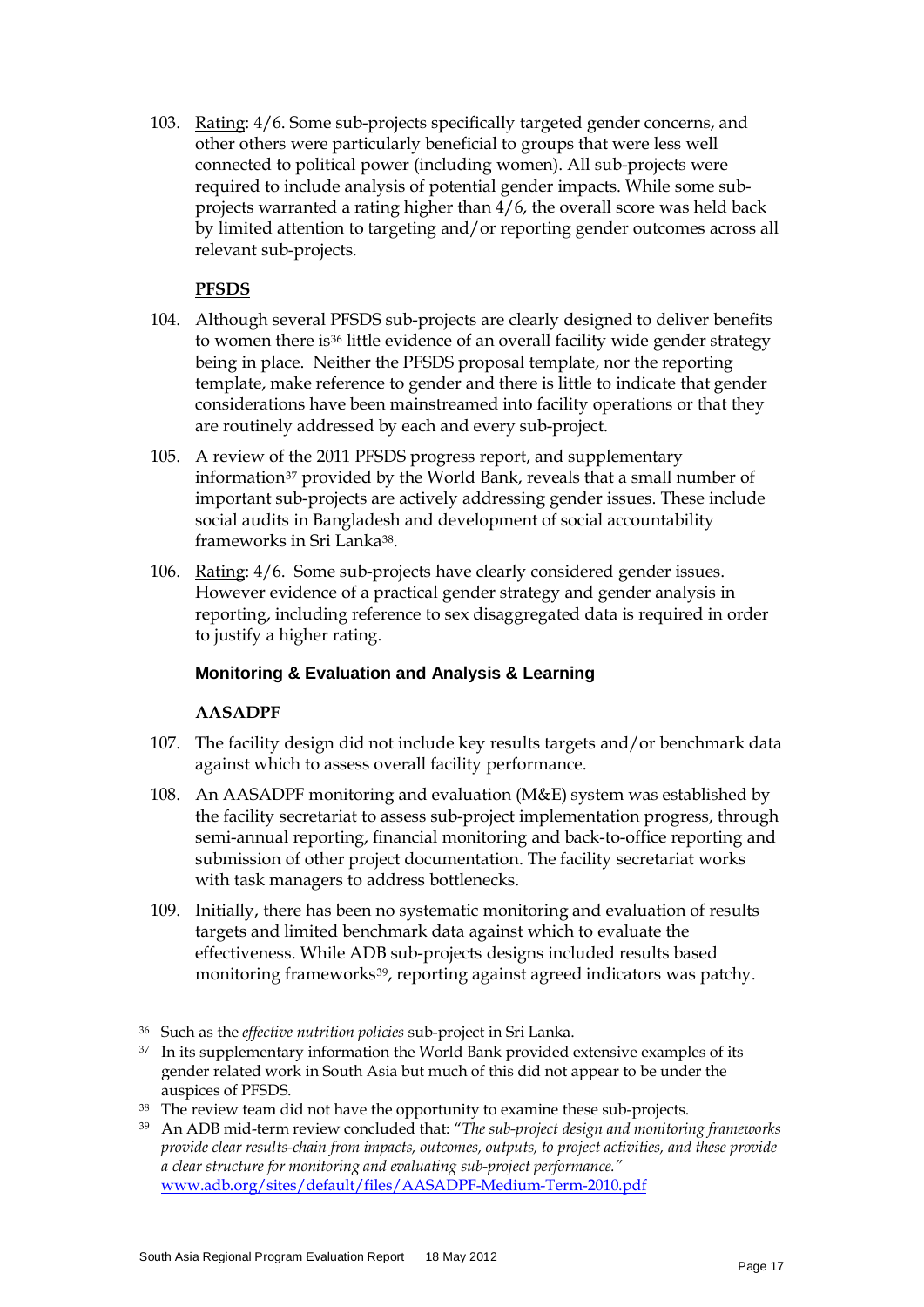This was partly due to limited M&E budget, but also due to the relatively high fixed costs involved in monitoring the impacts of large numbers of relatively small projects[40](#page-22-3). Following AusAID requests during annual consultations, ADB instructed sub-project task managers to include a greater focus on results indicators in their periodic monitoring.

- 110. Subsequently, ADB strengthened quarterly performance-monitoring reports to include assessments of progress at each major milestone, and available information on outcomes and impact. While all sub-projects are required to provide specific budget for M&E activities, ADB staff recognized that inadequate baseline data and beneficiary surveys limit the ability of the subproject leaders to capture progress towards outcome and impact. Instead, ADB relies on review missions and feedback from stakeholders on project impacts to evaluate selected sub-project activities.
- 111. A limited focus on outcomes means that some projects are underselling actual achievements (e.g. the local governance partnership in Nepal). Knowledge products for other sub-projects have attracted considerable attention (e.g., the interregional trade and investment study<sup>[41](#page-23-0)</sup> and the municipal waste management study).
- 112. The level of analysis and learning is mixed. Initial sub-project designs lacked specific activities and/or budget for knowledge sharing. More recently, ADB has pro-actively attempted to incorporate regional learning opportunities into projects designs[42](#page-23-1). The recent appointment of a principal knowledge management specialist to the head the facility secretariat should facilitate improvements in efforts to produce and disseminate knowledge products.
- 113. Value for money considerations require careful planning to design M&E systems appropriate for small-scale projects. Regular international travel for review missions is unlikely to be economic for small-scale projects.
- 114. Rating: 4/6. AusAID and ADB worked together to address deficiencies identified in the original program design, with marked improvements in results reporting and knowledge sharing in recent years.

#### **PFSDS**

- 115. M&E arrangements for PFSDS revolve around annual reporting on facility progress including that of individual sub-projects. Whilst a results framework for PFSDS has been developed, it does not appear to be fully operationalized or provide useful facility level data to aid any assessment of achievements against the PFSDS objective.
- 116. Performance reporting on sub-projects is generally captured by a 1 2 page summary report (including outcomes achieved) prepared by Task Team Leaders. Given the relatively small size of sub-projects many of the reported outcomes are enabling rather than developmental.

- <span id="page-23-0"></span><sup>41</sup> However, ADB staff had concerns about the lack of follow-up on study recommendations.
- <span id="page-23-1"></span><sup>42</sup> Ongoing sub-projects share information via the South Asia Seminar Series presentation.

<sup>&</sup>lt;sup>40</sup> By way of comparison AusAID generally only monitors initiatives with a value in excess of AUD 3 million.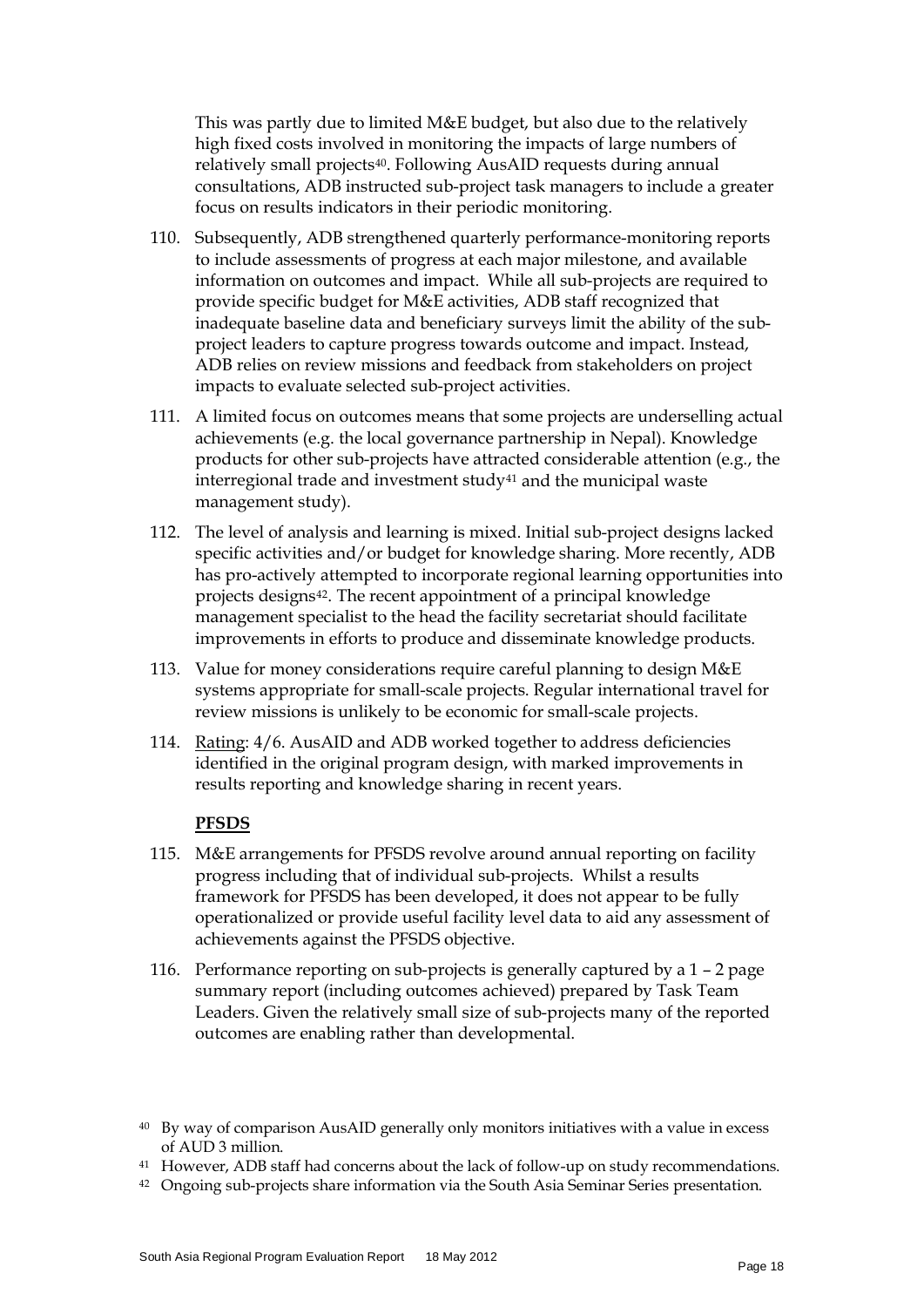- 117. PFSDS lacks a facility level monitoring and evaluation framework, and hence performance reporting tends to focus upon the selection of a few achievements from a number of individual sub-projects. The lack of targeted results in the original design has limited the ability of the World Bank to report upon aggregated, facility level outcomes.
- 118. The World Bank has indicated that it plans to undertake a review of the performance of PFSDS. A separate evaluation may be desirable as travel logistics, scheduling, sampling factors, combined with delays in receiving progress reports, limited the scope and effectiveness of this evaluation.
- 119. The PFSDS has included deliberate priority to and budget for knowledge management and dissemination activities. Knowledge dissemination has included a large number of national, regional and South-South workshops<sup>[43](#page-23-0)</sup> and a Washington based seminar series on decentralization. A number of PFSDS sub-projects have been highlighted through this series. Once such example relates to the *Bhutan poverty mapping* presentation that provided the task team leader with useful input on how to further improve this subproject. This same presentation also generated interest from Bank staff responsible for related programs in Bangladesh, the Philippines and Kenya who are now considering adopting such an approach.
- 120. Rating: 3/6. As outlined above, there is considerable scope to strengthen the PFSDS M&E systems. This would aid improvements to facility management and strengthen accountability arrangements. On the other hand, knowledge dissemination and learning outcomes has been a PFSDS strength.

<span id="page-24-0"></span><sup>&</sup>lt;sup>43</sup> The evaluation team leader participated in a regional workshop on urban development held in Sri Lanka that coincided with the team's visit.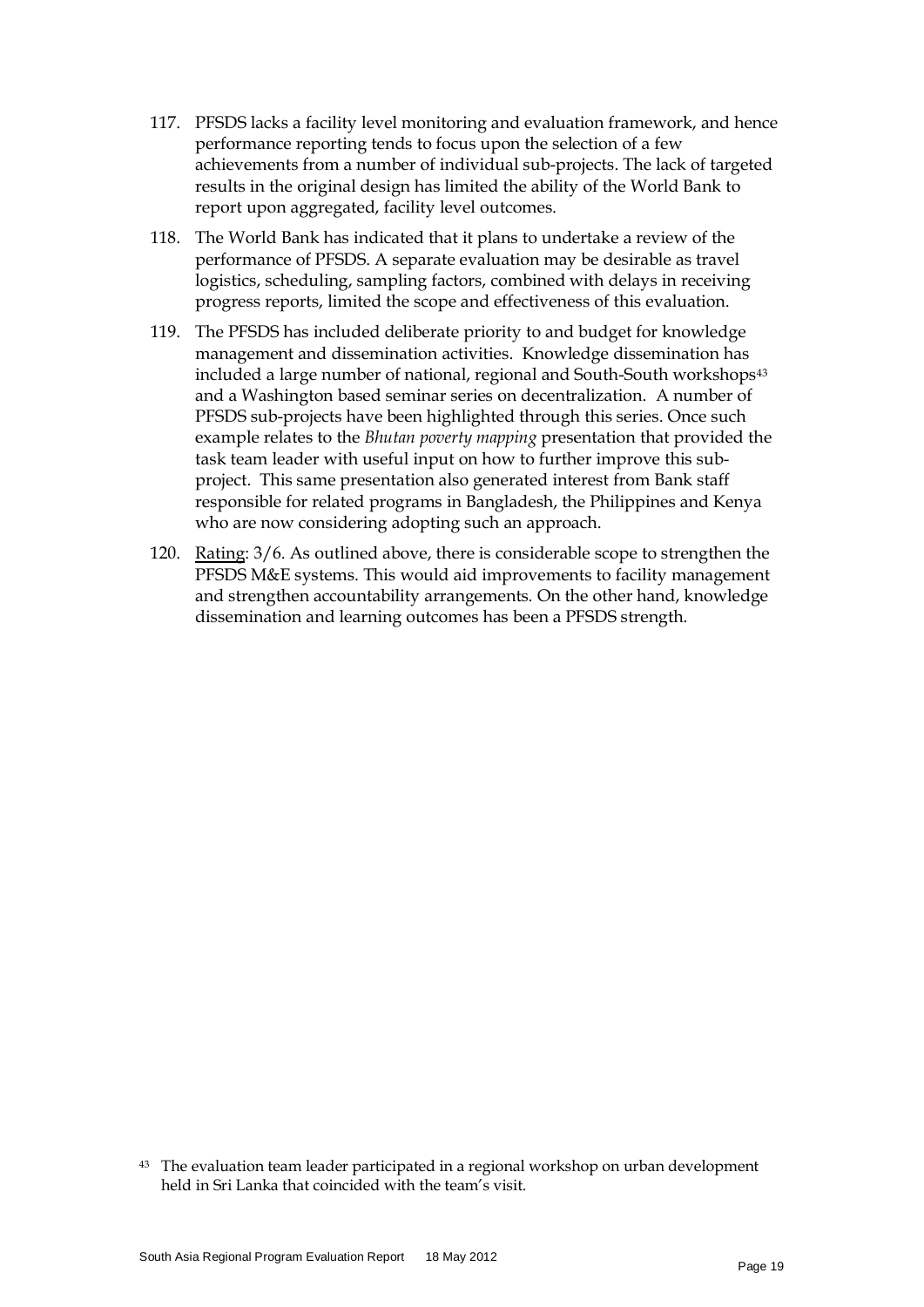# **Summary Ratings of the Two Facilities**

| <b>Evaluation Criteria</b>                   | <b>Facility Funded Sub-Projects</b> |          |  |  |  |
|----------------------------------------------|-------------------------------------|----------|--|--|--|
|                                              | $ADB(1-6)$                          | WB (1-6) |  |  |  |
| Relevance                                    | 5                                   | 5        |  |  |  |
| Effectiveness                                | 5                                   | 4        |  |  |  |
| Efficiency                                   | 4                                   | 4        |  |  |  |
| Sustainability                               | 4                                   | 4        |  |  |  |
| Gender Equality                              | 4                                   | 4        |  |  |  |
| Monitoring & Evaluation, Analysis & Learning | 4                                   | З        |  |  |  |

*Rating: (a) Satisfactory: 6 = Very high quality; 5 = Good quality; 4 = Adequate quality. (b) Less that satisfactory: 3 = Less than adequate quality; 2 = Poor quality; 1= Very poor quality*

# **Partnerships**

#### **Overview**

- 121. The facilities provide a capacity to fund relatively risky projects (with potentially high returns) that might not otherwise have been funded from traditional project resources. This contrasts with some other funding sources that prioritize project preparatory work and tend to discourage potentially rewarding risk-taking.
- 122. The facilities also allow AusAID to support important reforms in the region that it may not be able to do directly as a bilateral donor given political sensitivities.
- 123. Both facilities have helped build partnerships as evidenced by:
	- Growing trust that AusAID could rely on the MFIs to deliver relevant support in targeted areas with low AusAID transaction-costs (human resource inputs). Better results reporting could help build confidence about the impact of this support.
	- Improvements in the level of communications and engagement between AusAID and the MFIs on facility activities and issues in recent years.
	- Improvement in AusAID visibility and profile in recent years.
	- Recognition by a broad range of stakeholders of the development outcomes from sub-project interventions.
- 124. Partner countries stand to benefit from such partnerships through:
	- More effective delivery of development assistance in line with the Paris Declaration of Aid Effectiveness;
	- Enhanced regional sharing of development experiences, lessons learned and good practices;
	- Increased opportunities to fund innovative, risker and potentially rewarding initiatives that would be difficult to fund from other sources.
- 125. Australia stands to benefit from these partnerships in several ways, including: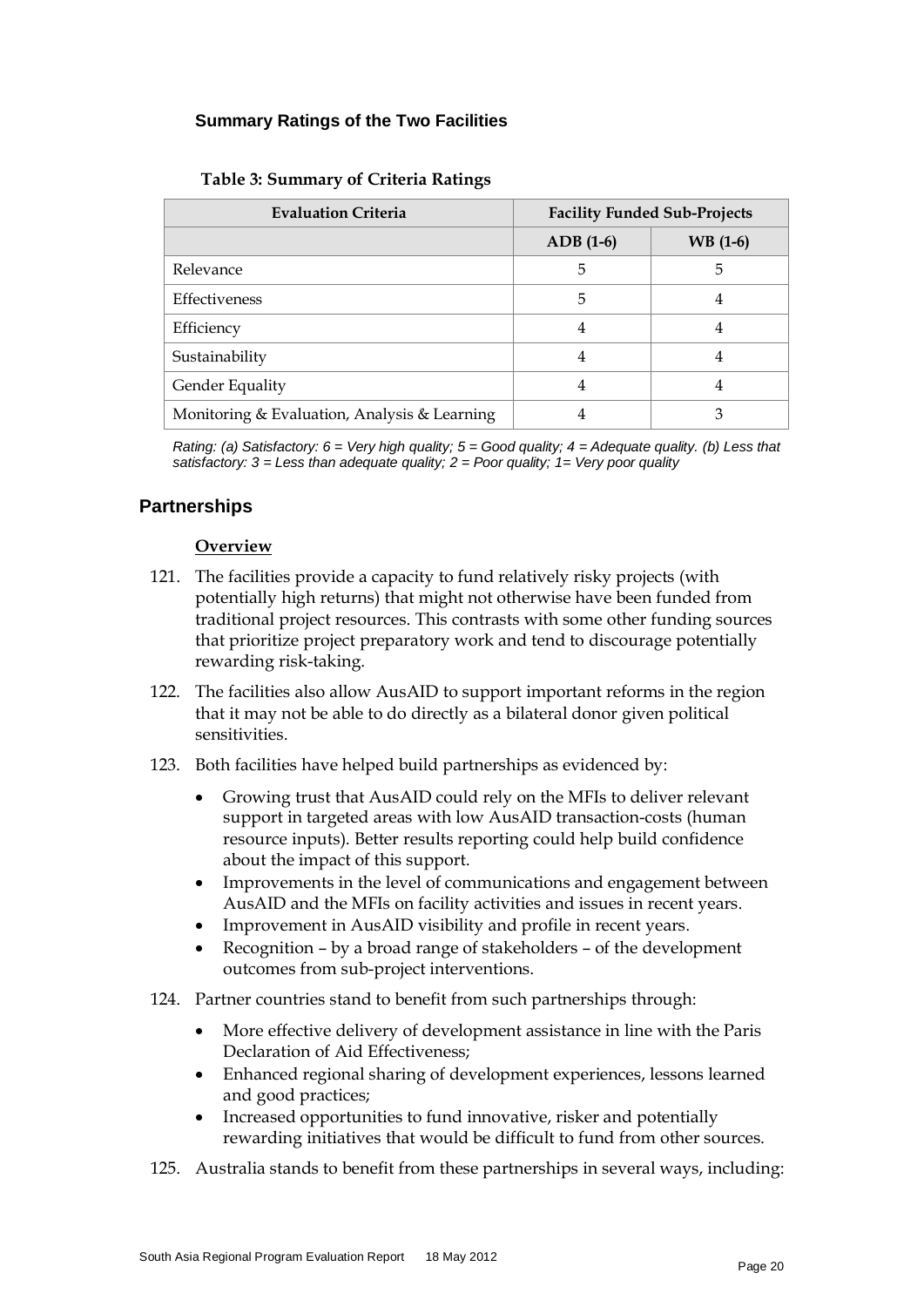- Delivering relevant and results oriented development support to South Asia in a cost-effective and sustainable manner that has the potential to provide good money for money.
- Increase the share of Australian development assistance support delivered in accordance with Paris declaration principles.
- Increase the visibility of Australia involvement in supporting high priority national and regional priorities in South Asia.
- Opportunities to engage with, and learn from, national, regional and international development experts on key issues affecting the region.
- 126. MFIs benefit from the additional resources provided to fund innovative projects that are not easily funded from their own resources. Lessons learned from these projects can be applied to more mainstream MFI operations.
- 127. Challenges faced by AusAID with respect to both partnerships included:
	- AusAID country and regional staff often lack the time to participate in core sub-project events and activities. There is also limited technical expertise within AusAID to engage in key technical areas targeted by the facilities.
	- Communication within AusAID (e.g. between Canberra, regional to country offices) was at times less than optimal<sup>[44](#page-24-0)</sup>. The recent initiation of regular schedules telephone calls between Canberra and the regional offices helped improve communications.
	- The lack of clearly defined communications protocols between AusAID and the MFIs at times undermined systematic sharing of information, experiences, and concerns.

# **ADB-AusAID Partnership**

- 128. Specific observations on the ADB-AusAID partnership include:
	- The AASADPF benefited from ADB's commitment to, and established track record, and credibility in supporting regional cooperation in Asia (notably the Greater Mekong Subregion program) and South Asia.
	- ADB was also able to deliver on its strong, pragmatic relations with government officials to address difficult issues[45.](#page-26-0)
	- Many facility sub-projects are being implemented in cooperation with multiple government agencies, different levels of government, NGOs, the private sector and/or donor partners. This allowed sub-projects to address cross-sectoral issues that often receive inadequate attention in traditional donor financed projects.
	- ADB was responsive and open to discussions with AusAID on changes in policy direction and to focus on results.

<span id="page-26-0"></span><sup>45</sup> E.g., support to the Royal Government of Bhutan for putting in place anti corruption and good governance systems, regulatory impact assessment capacity; and capacity building of the Bribery Commission, Public Service Commission, Finance Commission and the Ministry of Justice in Sri Lanka.

<span id="page-26-1"></span><sup>44</sup> E.g., Australian High Commission in Sri Lanka was not advised on potential to participate in urban development conference opened by the Secretary of the Ministry for Defence and Urban Development.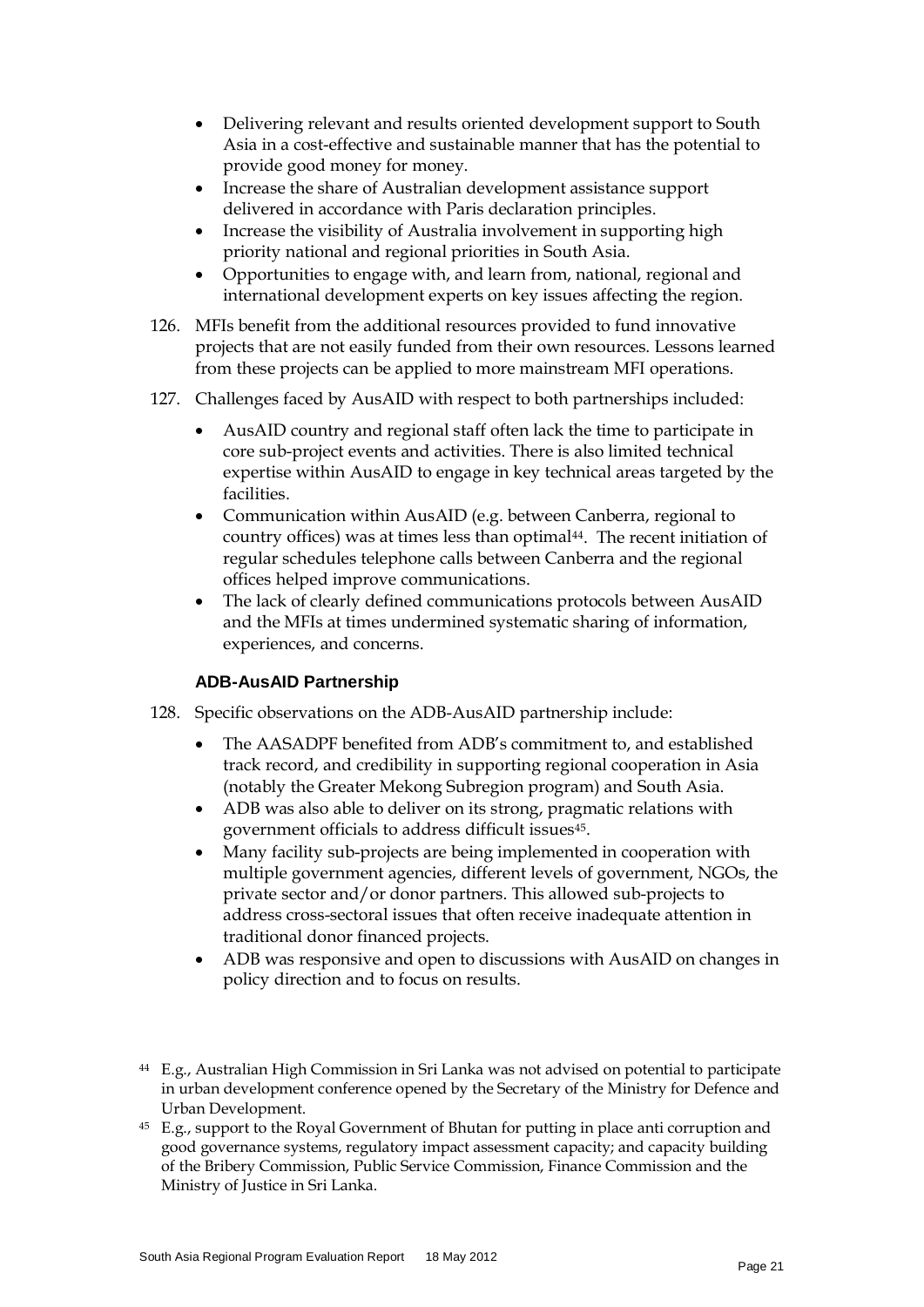- The partnership contributed to increased high-level dialogue between AusAID and ADB leaders on strategic high level concerns and growing interaction with AusAID regional staff. Contact between ADB sub-project team leaders and AusAID staff, however, remains somewhat ad hoc.
- Initially, there has been no consistent approach to documenting and disseminating experiences and lessons learned to others. This issue has received greater attention in more recently approved sub-projects.
- AusAID and ADB staff turnover limited the potential benefits of effective partnerships[46](#page-26-1).

# **World Bank-AusAID Partnerships**

- 129. Specific observations on the World Bank-AusAID partnership include:
	- PFSDS sub-projects are well integrated into the operations of the World Bank in each country and are frequently linked to the activities of numerous development partners
	- The World Bank has been effective in drawing together leading international and regional technical experts for PFSDS sub-projects to discuss and share experiences on priority development issues.
	- Performance management and reporting is seen as an area requiring improvement, this includes a greater commitment to accountability;
	- The facility provides a good mechanism for public diplomacy and responds well to opportunities for change through strategic initiatives;
	- The physical distance between Washington, Canberra, and South Asia presents a challenge to strengthening the relationship between the two parties. This however is being consciously addressed with several visits over the past year and openness to the idea of establishing a regular calendar of meetings in the region. This deeper engagement is essential if each of the parties are to better understand the other's expectations; and
	- The recent umbrella funding agreement between AusAID and the World Bank reduces transactions costs for both parties and better captures the full extent of collaboration between the two agencies in the region.

# **AusAID Visibility**

# **ADB**

- 130. Visibility of AusAID was given via the Facility website<sup>47</sup>, ADB Today, subproject communications, and significant sub-project activities. The track record with respect to visibility has been mixed, but improving.
- 131. Australia has got good mileage out of recent sub-project activities (e.g. the anti-corruption work in Bhutan, the local governance work in Nepal, and city clusters, urban planning and justice sector initiatives in Sri Lanka).
- <span id="page-27-1"></span><sup>46</sup> At ADB there have been 4 different ADB Chairs of the Facility Advisory Council: (from August 2006 to February 2008; June 2008 to June 2010; July-October 2010, and October 2010 to March 2012). There have also been 4 different heads of the facility secretariat. Having only two different program managers provided relative continuity.
- <span id="page-27-0"></span><sup>47</sup> The information provided about the facility on the ADB website was substantially reduced in April 2012 as part of a restructuring of the ADB website.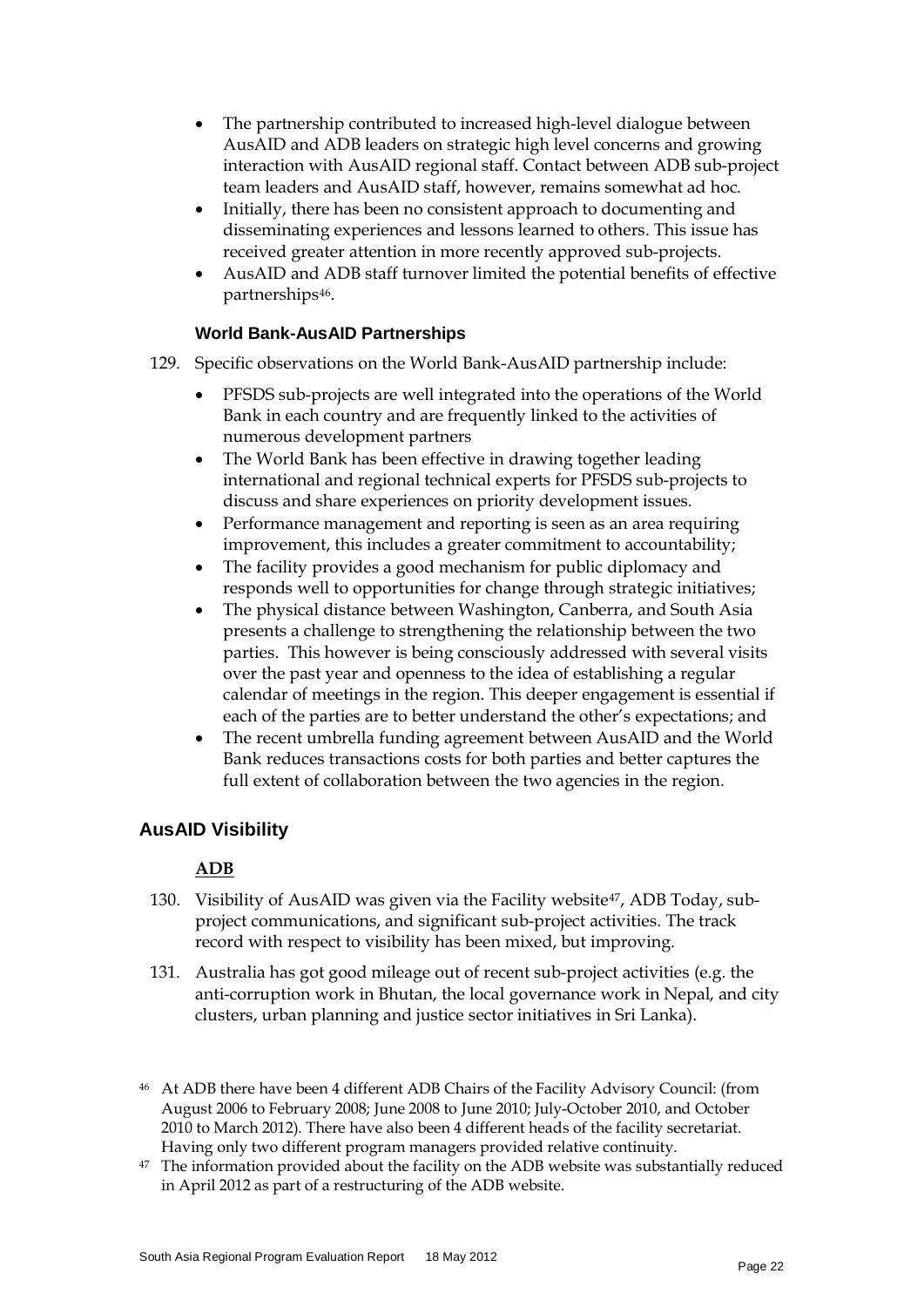- 132. Greater participation of country based and regional (Canberra and Delhi based) AusAID/Australian Embassy officials in key events could help in raising visibility. This has not always been possible due to:
	- Human resources constraints within AusAID
	- Problems in communications (e.g. between AusAID Canberra and country office), and
	- The short-notice provided to AusAID country offices about opportunities to participate in some events (especially during the early stages of implementation).
- 133. ADB and AusAID signed a Joint Communications Plan at  $2<sup>nd</sup>$  Australia-ADB High Level Consultation in Canberra, (10 September 2010) The Joint Communications Plan aims to highlight joint activities and promote visibility and recognition of activities partially or wholly financed by AusAID[48.](#page-27-1) The partners agreed that visibility could be strengthened through:
	- Increased Australian participation in sub-project related events like project kick-off, steering committee meetings, workshops and book/report launching;
	- Publication of quality reports showcasing the tangible and replicable development results from the various sub-projects'
	- Publication and distribution of program/sub-project brochures;
	- Hosting brown-bag seminars and other outreach events to discuss subproject findings; and
	- The participation of AusAID official in ADB sub-project review missions.
- 134. There is also potential for AusAID to enhance visibility by more actively identifying opportunities to build linkages between facility activities and Australian centres of excellence (e.g., ACIAR, CSIRO, Productivity Commission[49,](#page-28-0) ANU) in relevant subject areas.

#### **World Bank**

- 135. PFSDS supported a wide range of knowledge dissemination activities. AusAID's contribution was recognized at these events, and in papers and publications.
- 136. PFSDS sub-project task team leaders are specifically briefed on the need to ensure Australia's contribution is disclosed and provided with practical suggestions as to how this can be achieved.
- 137. Government officials encountered throughout the review mission were well aware of Australia's support to the facility, and by extension the individual sub-projects. However it is unknown whether the same awareness exists in those countries and regions that were not visited by the review team.
- 138. The World Bank also reported difficulty in their efforts to engage AusAID posts in South Asian countries on public relations opportunities. As noted
- <sup>48</sup> The aim is to assist the partnership gain greater public support by demonstrating to the Australian public and the international community that Australia's support to the ADB is reducing poverty and achieving sustainable development in the Asia and Pacific region.
- <span id="page-28-1"></span><span id="page-28-0"></span><sup>49</sup> Bhutan officials visited the Productivity Commission as part of the ADB sub-project to introduce regulatory impact assessment in Bhutan.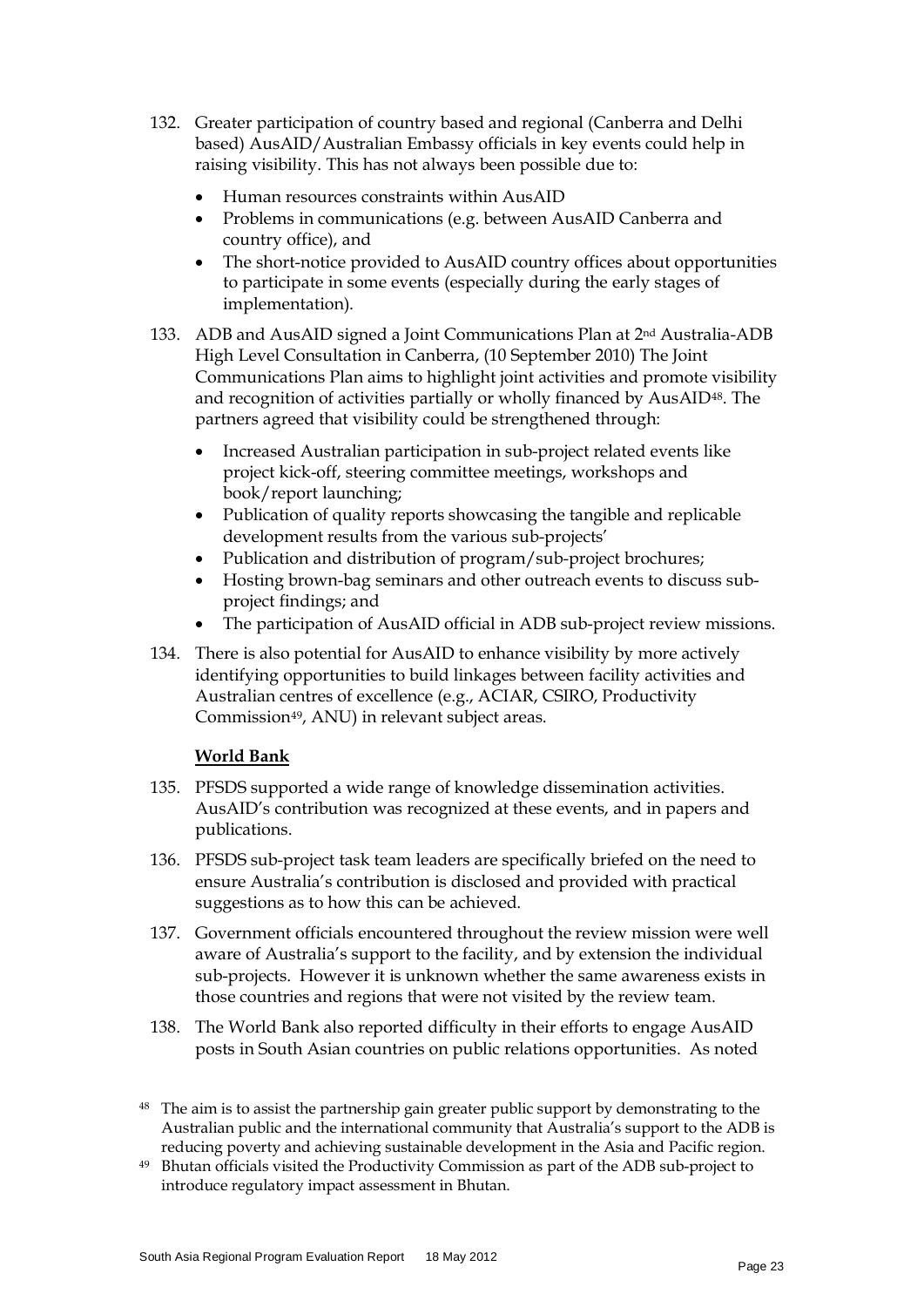earlier, Australian support to the facility would almost certainly get more recognition if embassy staff could attend high profile functions.

139. Scope exists for the development of a communication strategy including an upcoming events calendar. With better planning and earlier notice increased engagement by AusAID or other Australian embassy staff is likely and hence visibility will increase. This will also allow better prioritization around attendance at events.

# **Conclusions, Lessons Learned and Recommendations**

# **Sub-project Outcomes**

#### **Conclusions**

- 140. Both facilities were used to fund sub-projects that have resulted in tangible outcomes, provided good value for money, and generated valuable experiences and lessons that are transferable throughout the region. There are good prospects that many outputs will generate sustainable outcomes.
- 141. Many sub-projects would not have been readily financed from internal ADB or World Bank resources because of their small size, risk, and/or because they would not necessarily directly support lending operations.
- 142. Slow disbursements undermined the efficiency of both facilities. There were delays between approval and initial disbursement in several sub-projects (under both facilities). Sufficient resources need to be made available to ensure adequate follow-up at this critical time.
- 143. The geographic distribution of projects was not uniform. Some relatively poor areas of South Asia received relatively limited allocations (e.g. Afghanistan and Pakistan in the case of the AASADPF[50\)](#page-28-1).
- 144. The two facilities were given similar ratings for relevance, sustainability, efficiency, and gender. The AASADPF was rated higher in terms of effectiveness and monitoring and evaluation. All ratings -- except the M&E rating for the PFSDS -- were satisfactory or better. Logistical considerations limited evaluation team opportunities to: (i) visit and meet with stakeholders from PFSDS sub-projects, and; (ii) meet with key World Bank staff involved with the facility. The sample of PFSDS sub-projects visited by the team was small and unrepresentative. This may have negatively impacted on evaluation findings for the PFSDS.

#### **Lessons Learned**

- 145. A combination of demand driven sub-projects with effective and efficient quality control at project approval stage is critical to the effectiveness and efficiency of sub-projects.
- <span id="page-29-0"></span>146. Supporting innovation and reform can generate high returns but requires knowledge transfer to change mindsets. Some failures and delays are to be

<sup>50</sup> The countries are not included in the South Asia Department of ADB.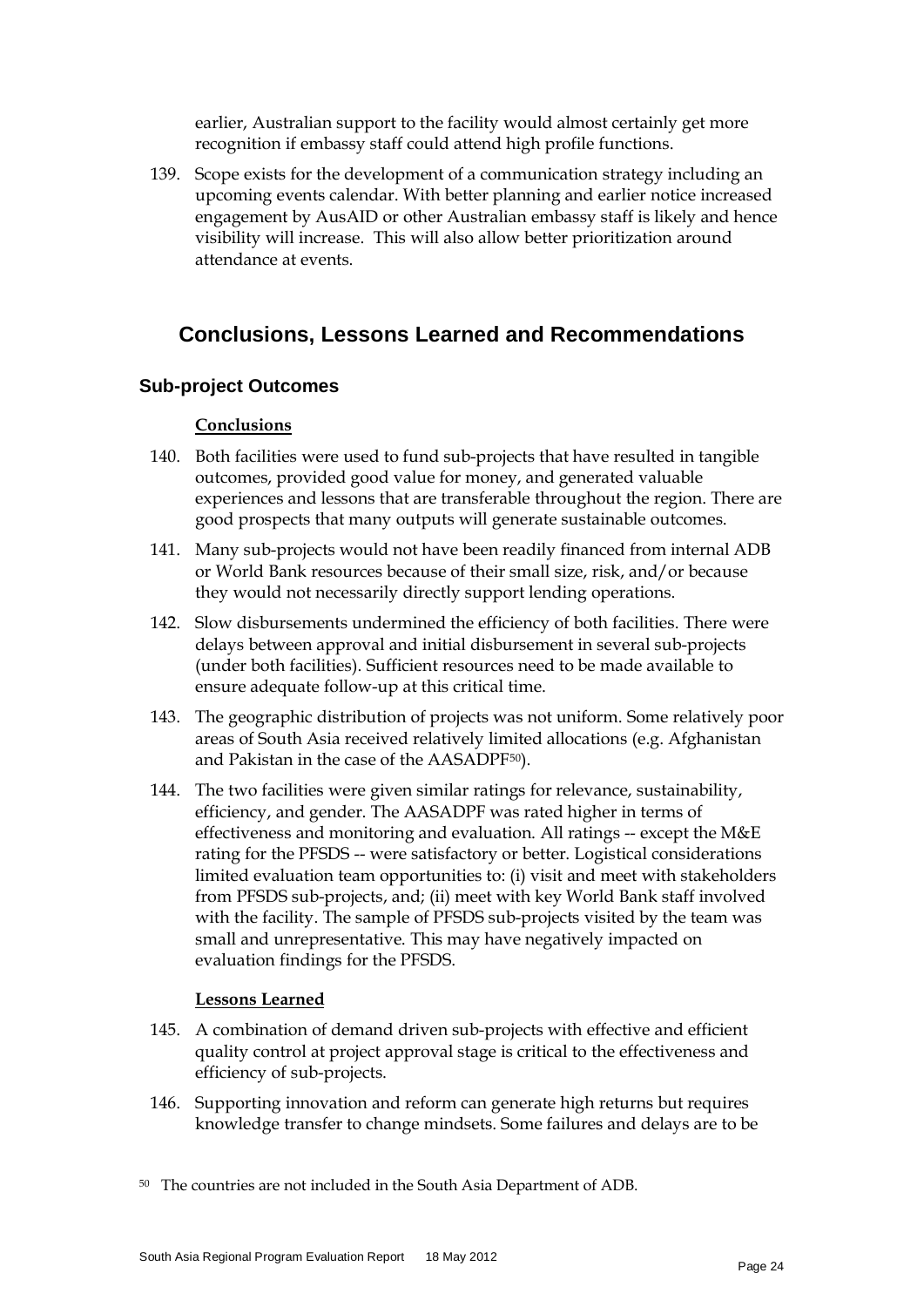expected in funding risky projects: this needs to be reflected in project designs, monitoring and evaluation.

- 147. There is a considerable unmet demand for financing relatively modest investments in innovative regional and national projects to help share development experiences. ADB and WB staff are uniquely well-positioned to identify and respond to such opportunities.
- 148. Flexibility is a key feature of both facilities that is highly valued by the banks. However this inevitably leads to less focus and significantly complicates the process of both reporting and managing for results. The following table provides an overview of some of the costs and benefits of each approach.

|                            | <b>Benefits</b>                                                                                                                                                                                                                                                                 | Costs                                                                                                                                                                                    |
|----------------------------|---------------------------------------------------------------------------------------------------------------------------------------------------------------------------------------------------------------------------------------------------------------------------------|------------------------------------------------------------------------------------------------------------------------------------------------------------------------------------------|
| More<br>focussed<br>agenda | • Easier to monitor and assess results<br>and evaluate performance<br>• Easier to ensure links to AusAID<br>priorities<br>• Easier for AusAID to mobilise<br>expertise and include technical<br>dialogue within the partnership.                                                | • Banks have less flexibility to<br>respond to emerging<br>opportunities.<br>• Potential for less innovation and<br>more risk aversion.<br>• Potentially less demand for<br>resources.   |
| More<br>flexible<br>agenda | • Banks are able to respond quickly to<br>emerging opportunities.<br>• Less conditionality around financing<br>strengthens incentives for banks (and<br>recipient government) to engage with<br>AusAID<br>• Complements rather than just<br>supplements existing bank resources | • Lack of control over use of<br>resources<br>• May be more difficult to<br>demonstrate results.<br>• Maybe used to fund overly risky<br>projects that would not otherwise<br>be funded. |

# **Table: Flexibility versus Focus: Some Costs and Benefits.**

#### **Recommendations**

- 149. AusAID should review options to ensure that adequate shares of resources are allocated to the poorer regions and countries in the region.
- 150. AusAID should increase the cap on sub-projects budgets to allow more substantive, and longer-term support to better address core cross-sector constraints, and to facilitate piloting of institutional development initiatives.
- 151. AusAID should consider providing more flexibility in financing guidelines to allow the financing of priority needs, rather than primarily focusing on financing consultant costs.

#### **Monitoring, Evaluation and Knowledge Management**

#### **Conclusions**

152. The design of both facilities lacked clear facility wide results frameworks. This made it difficult for the development partners to have a shared vision of how to assess program success. Sub-project level results frameworks were better developed, but reporting against results needs to be strengthened.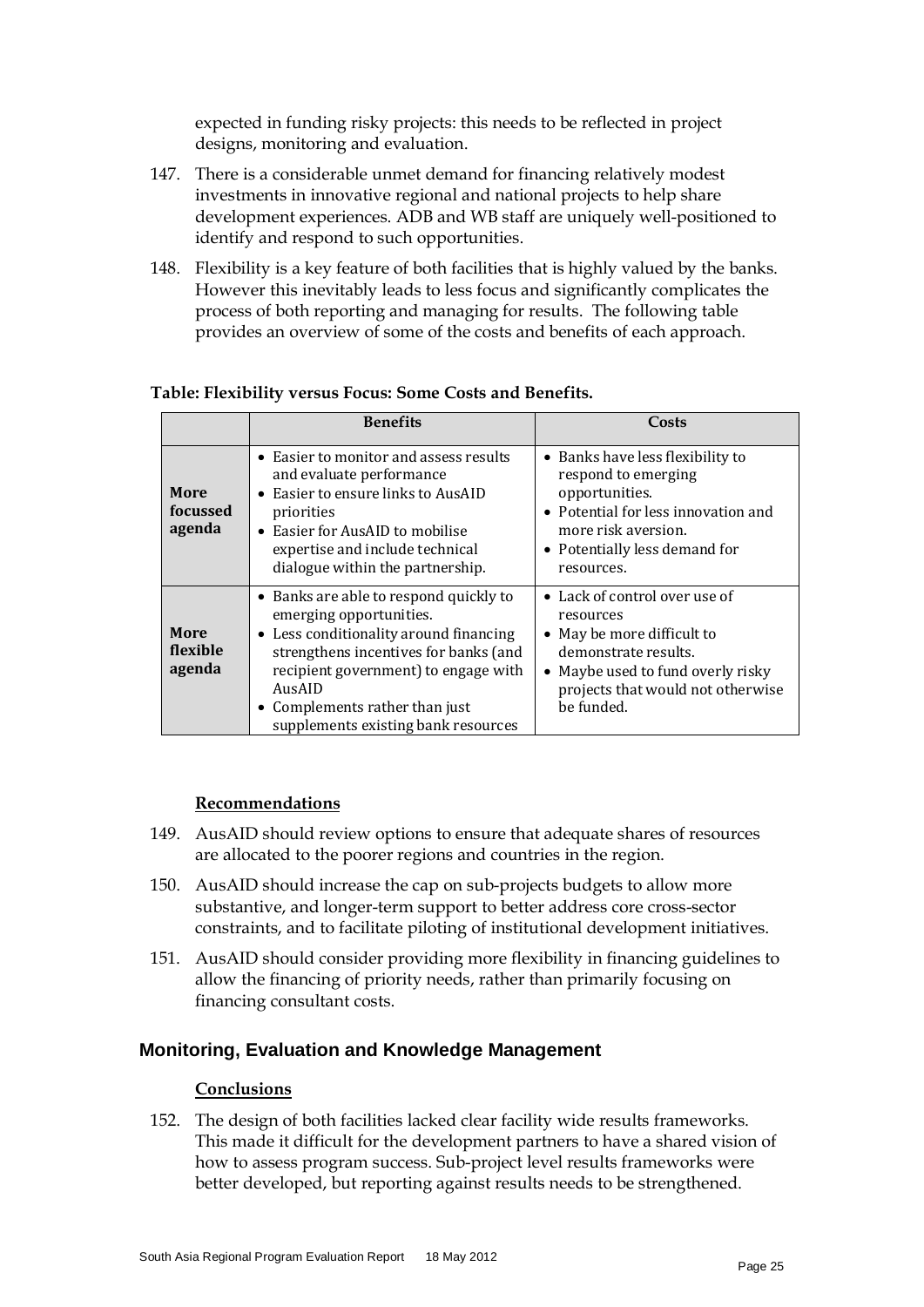- 153. AASADPF staff responded to AusAID requests for improved facility level results monitoring and an increased focus on knowledge management<sup>[51](#page-29-0)</sup>.
- 154. The PFSDS include a strong focus on knowledge sharing, but M&E reporting to AusAID lacked as focus on results reporting at sub-project and facility level results. This was partly due to weaknesses in the original design.

#### **Recommendations**

- 155. Partners need to agree, from the beginning, on shared performance management and results framework for each facility with clear, targeted, phased outcomes<sup>[52](#page-31-0)</sup> to effectively assess performance and the effectiveness of investments, and ensure accountability for shared (AusAID/MFI) results targets. Linkages between targeted outcomes and impacts on poverty alleviation should be clearly and concisely articulated. Include a concise narrative on the additionality provided by AusAID resources. Some flexibility will need to be retained (e.g. via annual (or biennial) joint reviews to adjust targeted outcomes in response to emerging opportunities and challenges).
- 156. Partners should jointly agree on strategies and actions for reporting and communicating results in accordance with jointly agreed results reporting framework (linked to agreed regional development goals and targeted outcomes). Require the use of results based monitoring system at facility, thematic and sub-project levels. Where feasible, (expected) impacts on the poor, disadvantaged groups and women should be reported and communicated.
- 157. Sub-project monitoring systems should be designed to quickly identify and address delays between project approval and start-up.
- 158. Organize annual regional workshops in regional centres (with the participation of AusAID, MFI and regional countries) to report on facility results and disseminate and share key results and success stories of each facility. Annual workshop could also be a forum for reviewing and revising program priorities and indicators as appropriate.
- 159. Other recommendations on knowledge management are:
	- Require that sub-projects include strategies for communicating results in the program designs.
	- Include results/good practice communications indicators as key performance indicators (e.g. number of visits to blogs on facility supported project outcomes, case studies, lessons learned, etc.).
	- Include facility wide resources to package and communicate results and knowledge products that are of particular regional interest.
- <sup>51</sup> E.g. ADB now requires presentations on project experience and outcomes to the South Asia Seminar Series presentation.
- <span id="page-31-1"></span><span id="page-31-0"></span><sup>52</sup> Potential targets for regional economic integration results include: (i) growth in interregional trade, investment, tourism; (ii) reduction in disparities in growth rates in the region, and (iv) relative economic performance of lagging regions. It is also important to consider including results indicators for the partnership itself.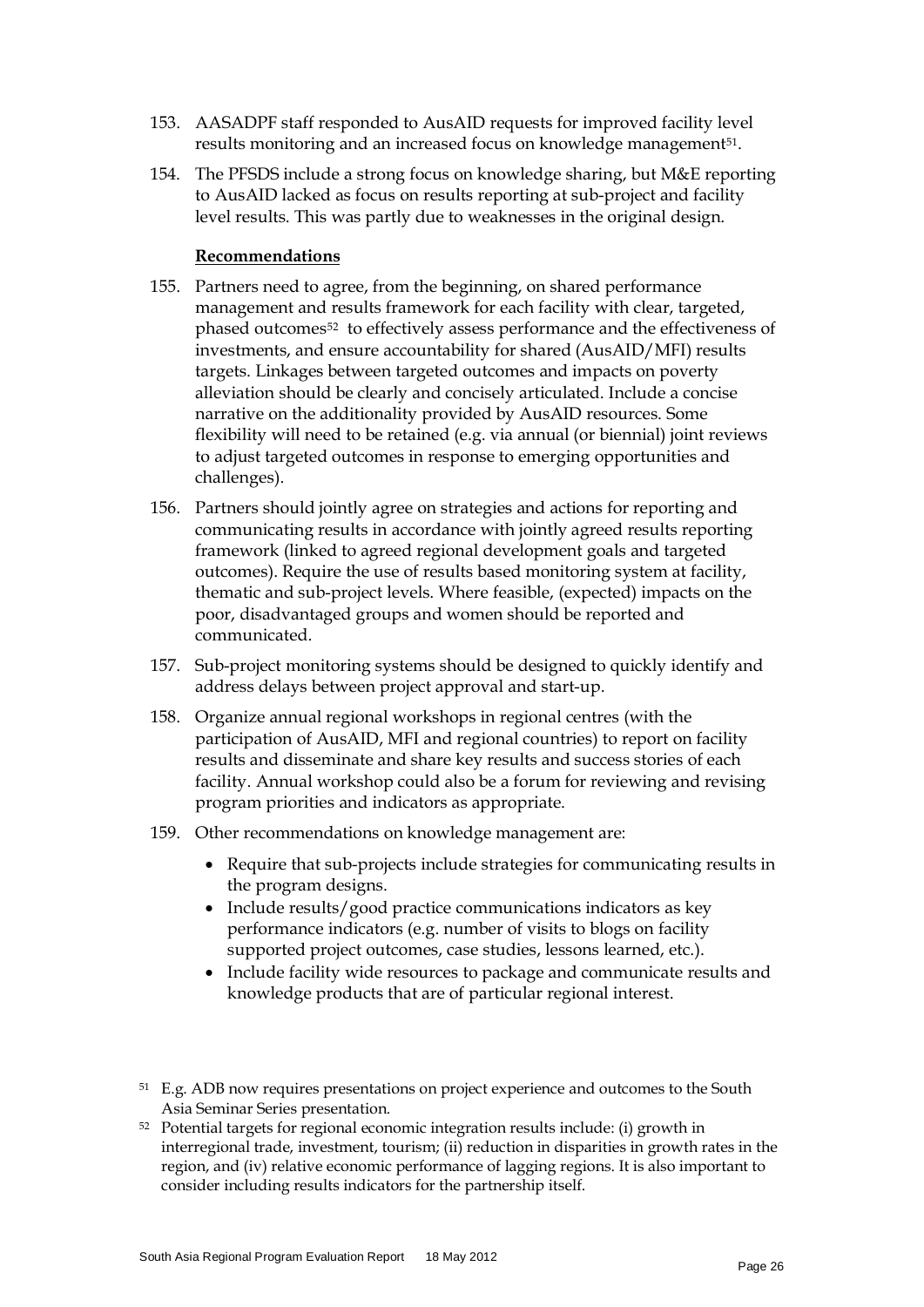- Strengthen communication protocols to ensure that AusAID regional and country officers have sufficient notice of high profile events.
- AusAID could more actively explore opportunities to build linkages between facility activities and Australian centres of excellence (e.g., the Australian Centre for International Agriculture Research, CSIRO, Productivity Commission<sup>[53](#page-31-1)</sup>, and the Australian National University) in relevant subject areas.

# **Partnerships**

# **Conclusions**

- 160. Both facilities served to help build substantive partnerships between AusAID and the respective implementing agencies. However, AusAID human resource constraints and weaknesses in communications and reporting meant the full potential benefits of the partnership were not realized.
- 161. The partnerships have the potential to provide substantive benefits to target countries, AusAID and the MFIs. Joint engagement on crosscutting issues such as governance, regional cooperation, gender, results monitoring and knowledge management was beneficial to all parties.
- 162. There are substantive fixed costs associated with establishing and sustaining each partnership, and substantive investments are needed to ensure AusAID leverage in influencing MFI operations in target areas.

# **Lessons Learned**

- 163. Building partnerships (and facilities) takes time. It takes time to build the systems, confidence, knowledge and trust needed to effectively utilize available resources. It is important to take a medium-term view to partnership building and realizing tangible outcomes from partnerships.
- 164. Regular communications is critical to development of effective partnerships. Scheduled periodic communications can help in this regard.

#### **Recommendations**

- 165. AusAID should build on the achievements, networks, and experiences gained under the two facilities. Looking forward AusAID should explore with partners all options to help strengthen partnership structures, including:
	- Commit to participate in quarterly video discussions on progress and implementation issues. Country offices of both partners should be encouraged to participate in these meetings.
	- Formal performance assessment processes and indicators should be outlined in agreements with MFI partners. Review options for linking annual funding levels to performance (e.g., commitments and

<span id="page-32-0"></span><sup>53</sup> Bhutan officials visited the Productivity Commission as part of the ADB sub-project to introduce regulatory impact assessment in Bhutan.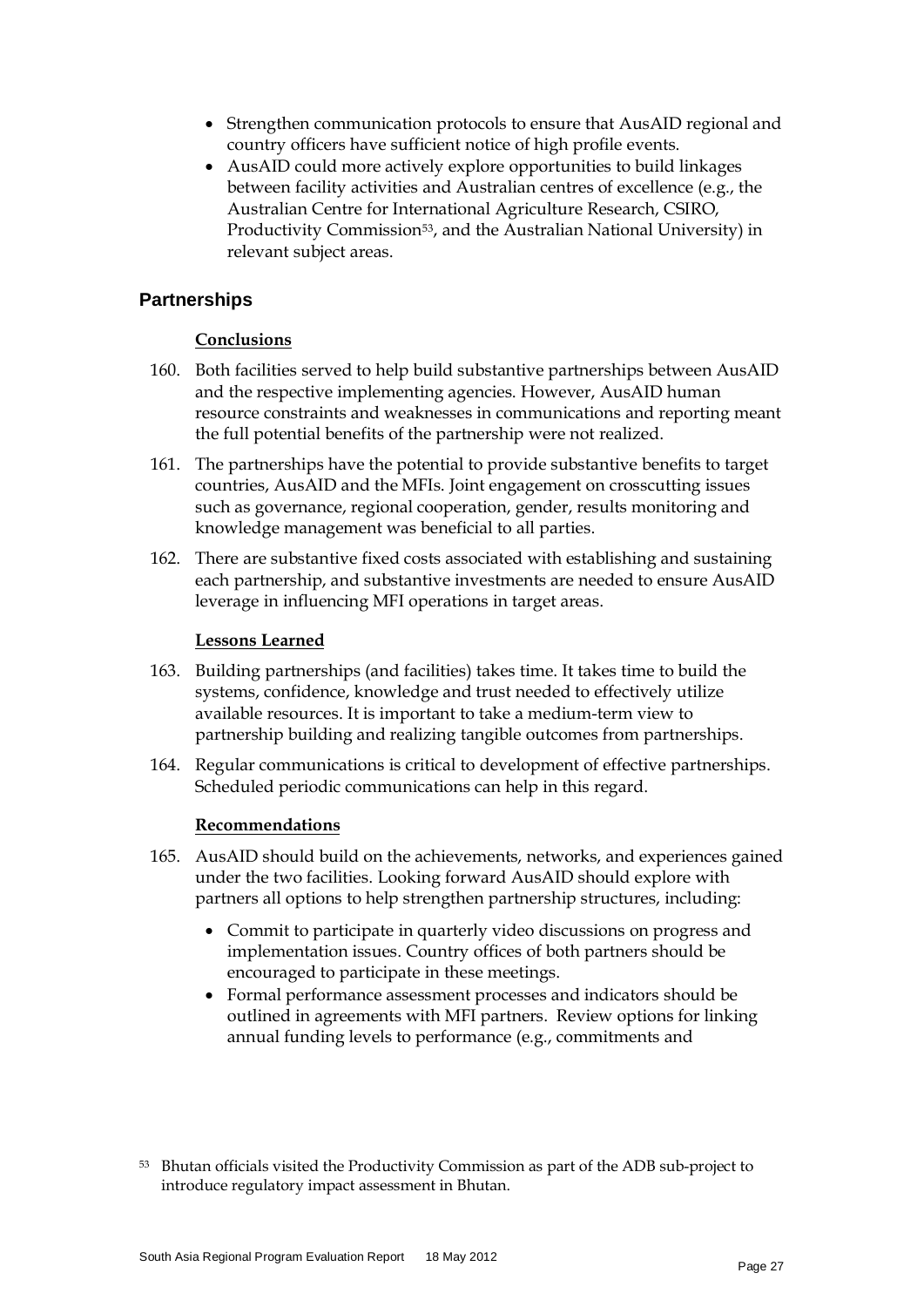<span id="page-33-0"></span>disbursement) and giving AusAID some flexibility to adjust funding allocations on an annual basis if desirable[54.](#page-32-0)

- Prepare detailed action plans (with clear time-tables and action and reporting responsibilities) to follow-up on agreements reached during periodic consultations between partners.
- 166. AusAID should consider designating technical experts (e.g. in regional economic integration, and gender in development) to engage in technical aspects of the facilities supported activities. Consider outsourcing additional technical expertise where needed.
- 167. AusAID needs to ensure that results and knowledge management, and priority crosscutting concerns (e.g. gender and disability) are specifically addressed in future program designs.
- 168. The high fixed costs of maintaining partnerships raises questions about whether AusAID would be better off: (i) continuing to broaden potential opportunities and spread risks by supporting both partnerships; or (ii) focussing on supporting a single more substantive partnership where AusAID is likely to have greater leverage. This is a decision for AusAID management.

# **Regional cooperation**

#### **Conclusions**

- 169. Regional cooperation activities mostly involved sharing of knowledge and experiences. Some of these activities have had particularly high visibility. Relatively few activities addressed trans-boundary issues.
- 170. While there is interest and awareness about the potential benefits from regional and sub-regional cooperation in South Asia, there has only been limited progress with formal agreements on regional economic integration in South Asia.

#### **Lessons learned**

- 171. Politics have a major impact on opportunities to support action on formal regional cooperation. The enormous disparity in economic power of countries in South Asia increases political sensitivities in promoting regional economic cooperation. Support needs to include opportunities to engage all stakeholders on potential impacts of regional cooperation.
- 172. More substantive progress has been made with economic cooperation at the sub-regional level and with attempts to address specific bottlenecks associated with specific development issues (e.g. resource management, cross-border trade facilitation, economic corridor development).
- 173. Flexibility is needed to respond quickly to emerging demand for support to address practical issues related to regional cooperation.

<sup>&</sup>lt;sup>54</sup> Whilst funding should be performance linked, caution needs to be taken in designing competitive arrangements between the MFIs, as this could have some undesirable consequences.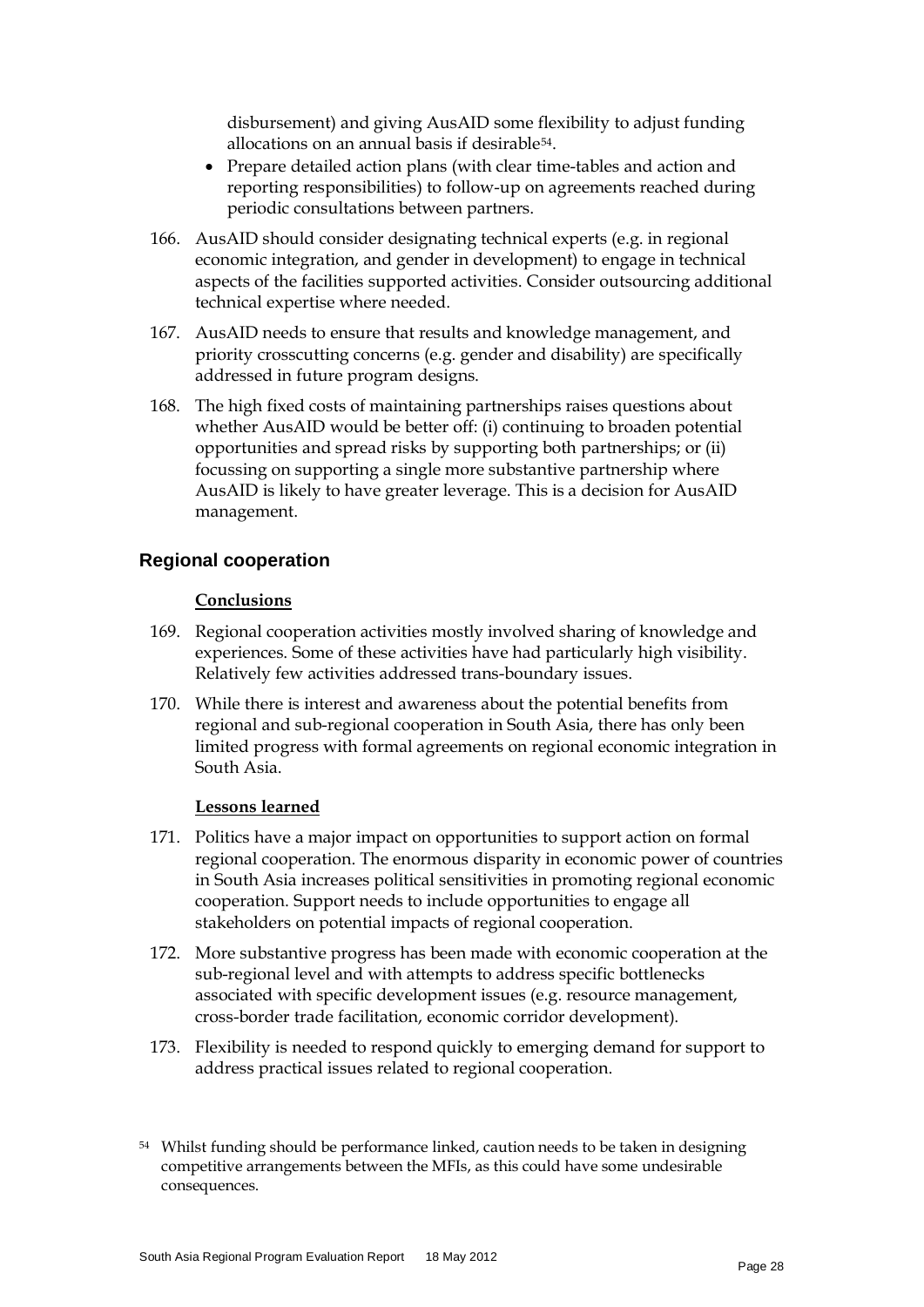#### **Recommendations**

- 174. Adopt a pragmatic approach to supporting regional integration that recognizes the critical role of central and sub-national governance and service delivery to boosting regional integration and to ensure that poor households and lagging regions benefit from regional integration.
- 175. Target some activities aimed at achieving quick results (especially in reducing poverty) to help build community support for regional cooperation (e.g., trade related infrastructure and institutions in border towns), reducing barriers to re-establishment of traditional trade linkages (e.g. in northern Sri Lanka), tourism facilitation, and supporting practical SASEC endorsed initiatives to help the lagging (poorer) north-east sub-region of South Asia).
- 176. Explore opportunities to directly support ADB's strategy to support trade facilitation in South Asia.
- 177. In planning and developing support for regional cooperation, it is important to draw on the experiences and lessons learned from multilateral support for the Greater Mekong Subregion initiative.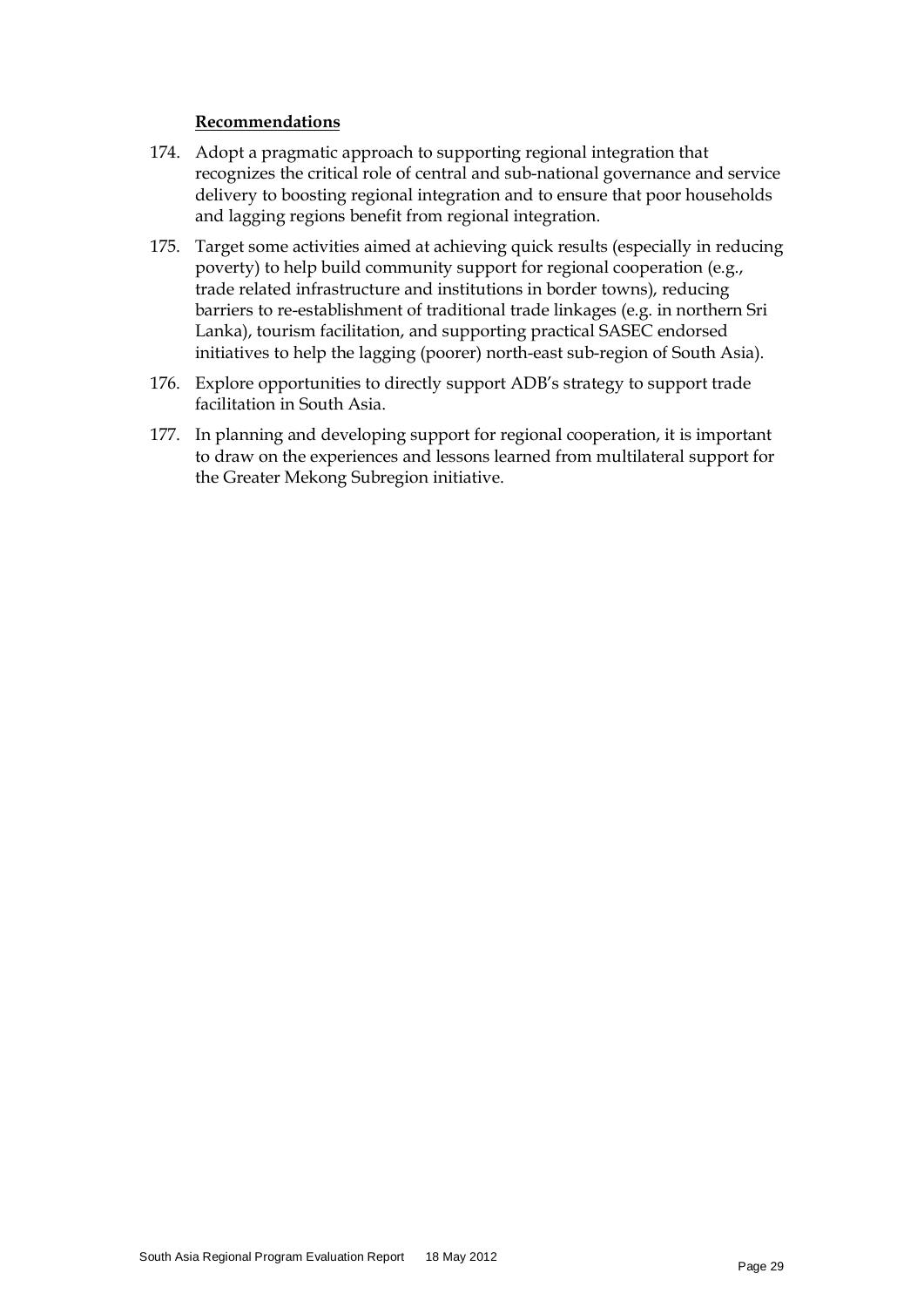# *Appendix A: List of Persons Met*

#### **Bhutan**

Ministry of Finance Mr. Nim Dorji, Director, Department Of Public Accounts Mr. Tshewang Norbu Mr. Yeshi Lhendup, Asst. Program Officer Mr. Dhenden Dhondup. CPO, Public Procurement Policy Ms. Yangzom, Deputy EE, Public Procurement Policy Mr. Lekzang Dorji, Chief Planning Officer, Public Procurement Policy Mr. Wangchuk Loday, PO, Public Procurement Policy

Ministry of Economic Affairs

Mr. Karma Tsering, SIO, Department of Cottage & Small Industry Mr. Richen Dorji, CIO, Department of Cottage & Small Industry

Ministry of Information & Communication Mr. Kinley Dorji, Secretary Mr. Sonam Dendup, Sr. Planning Officer Ms. Dorji Wangmo, Sr. Planning Officer

Ministry of Works and Human Settlements Dr. Sonam Tenzin, Secretary Mr. Pema Lhaden, Chief Planning Officer Mr. Karma Pempa, Deputy Chief Transport officer-RSTA

Ms Pema Lhahden

Ministry of Health Kado Zangpo, Chief Planning Officer Kamalini De Silva, Secretary Tshering Jamtsho, Reasearch Officer (Demographer), Health Management Information Systems

National Bureau of Statistics Mr. Pema Namgay, Head of GIS Department Nisha Pradhan, GIS Officer Tenzin Wangchuk, GIS Officer Pema Nemgyal, Statistics Officer

Thimpu Municipality, Bhutan Minjur Dorji, Executive Secretary

Anti Corruption Commission Ms. Neten Zhangmo, Chairperson

Royal Audit Authority Mr. Jamtsho, Deputy Auditor General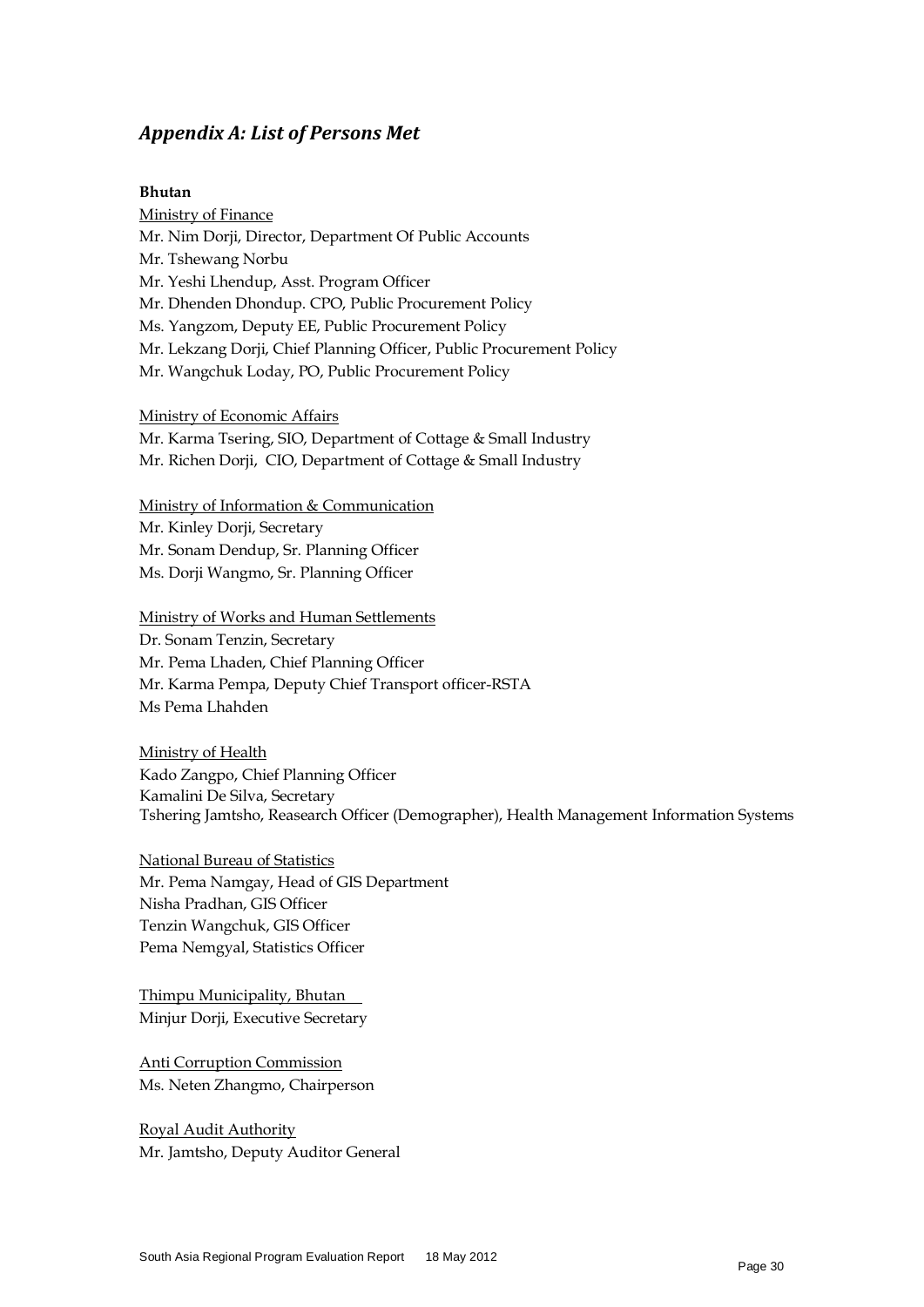Royal Institute of Management Mr. Karma Pema Loday, Sr. Lecturer

World Bank Mark La Prairie, Representative to Bhutan

**Nepal** Ministry of Finance Mr. Kailash Pokharel, Under Secretary

Ministry of Local Development Mr. Reshmi Raj Pandey, Joint Secretary, Municipal Management Division

Department of Urban Development and Building Construction Mahendra Subba, Joint Secretary

Town Development Fund Sushil Gyewali, Executive Director CA Uttar Kumar Shrestha, Director Harka B Chhetri, Director Maniram Singh Mahat, Director

Tanka Prasad Archarya Memorial Foundation Dr Meena Acharya, General Secretary

United Nations Development Programme

Mr. Robert Piper, Country Director

Mr. Jorn Sorensen, Deputy Country Director (Programme)

Ms. Lazima Onta-Bhatta, Asst. Country Director, Poverty and Inclusion Unit

Ms. Jung Yuen Park, Associate Programme Officer, United Nations Volunteers

Ms. Nabina Shrestha, Private Sector Analyst, Pro-Poor and Sustainable Livelihood Unite

Mr. Purusottam Man Shrestha, National Project Manager, PPP for Urban Environment

Ms. Prativa Upadya (Neupane), Legal Officer, PPP for Urban Environment

Mr. Lal Manandhar, Senior Project Officer

World Bank, Nepal Silva Shrestha, Research Analyst Somil Nagpal, Health Specialist

Dharan

Mr. Rajendra Poudel, Dharan Municipality Executive Officer Mr. Shankar Ghimire, Dharan Member-PPPUE Mr. C.P Dutta, Dharan Member-PPPUE Mr. Khagendra P Khatiwada, Dharan Municipality Tax Officer Mr. Sunil Nepal, Dharan Municipality Social Development Officer Mr. Tika Rai, Dharan Social worker

Mr. Sarbajit Rai, Dharan Social worker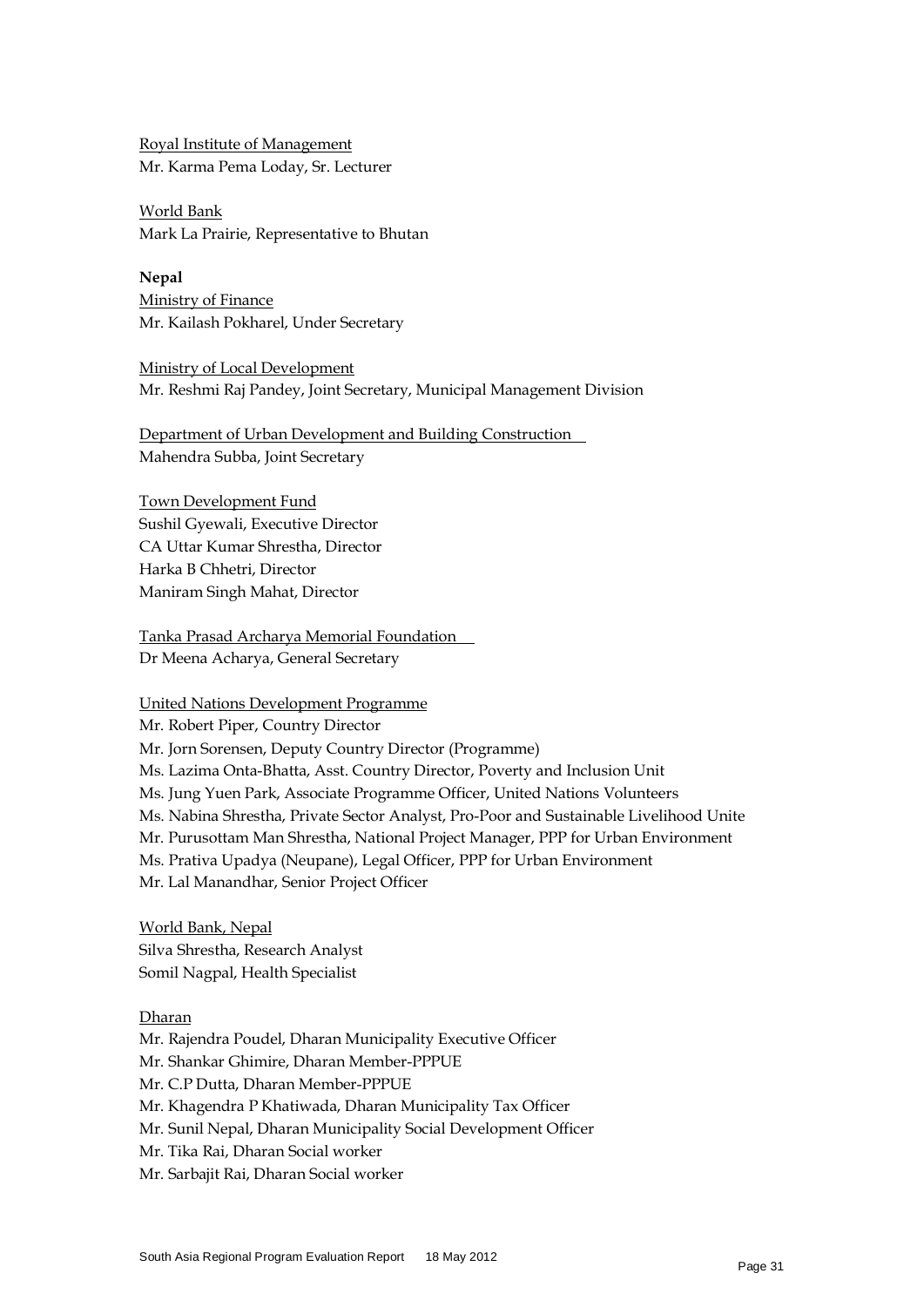Mr. Bhaktiraj Sharma, Dharan Municipality Communication officer

- Mr. Ramkumar Rai, Dharan Municipality Legal Assistant
- Mr. Shiv Chamling, Dharan Municipality Info.Asst
- Mr. Dambar, Dharan Municipality Store chief
- Mr. Kishore Dhakal, Dharan Member-PPP
- Mr. Ramesh Kr. Shah, Dharan Municipality Internal Auditor
- Ms. Krishnamaya Karki, Butwal Municipality UNV
- Ms. Sulekha Karna, Siraha Municipality, UNV
- Ms. Sarita Singha, Lahan Municipality UNV
- Ms. Prija Shrestha, Rajbiraj Municipality UNV
- Mr. Bhesh Raj Adhikari, Dharan Municipality Focal Person
- Ms. Neeta Shrestha, Dharan Municipality UNV
- Mr. Raju Pokharel, Dharan Municipality Engineer
- Mr. Hari Bahadur Karki, Dharan Municipality Mapping section
- Mr. Purna Kala Rai, Dharan Municipality LGCDP
- Mr. Ganesh Prasad Khatiwada, Dharan Municipality Administration Chief

Khatridhara Cremation Center and Dharan CCI

- Mr. Naresh Kumar Agrawal, Jhigu Samaj President
- Mr. Naresh Kr Shakya, Dharan CCI President
- Mr. Hare ram Karmacharya, Dharan CCI Vice-President
- Mr. Love Joshi, Dharan CCI Secretary
- Mr. Surendra Man Sthapit, Dharan CCI Treasurer
- Mr. Amrit Shakya, Dharan CCI Vice Secretary
- Mr. Samir Tamrakar, Dharan CCI Member
- Mr. Chandra Halwai, Dharan CCI Member
- Mr. Mamta Tamot, Dharan CCI Member
- Mr. Madhu Sthapit, Dharan CCI Member
- Mr. Prem Bdr. Tuladhar, Dharan CCI Member
- Mr. Suresh Kr Shrestha, Dharan CCI Member
- Mr. Dev Raj Shrestha, Dharan CCI Member
- Mr. Bijay Shrestha, Member
- Mr. Kaji Man Rai, Member
- Mr. Gopal Psd Pokharel, Advisor
- Mr. Bheshraj Adhikari, Dharan Municipality AC Officer
- Mr. Sapana Pariyar, Field Monitor
- Ms. Samjhana Kafle, Triyuga UNV
- Ms. Desh Kumar Rai, Dharan UNV
- Biogas Field Visit
- Mr. Dilip Chamling Sardu Biogas President
- Ms. Pushpa Sahi Secretary
- Mr. Surya Sherpa Treasurer
- Mr. Yogesh Tamang Joint-Secretary
- Ms. Ishori Shrestha Member

Chamber of Commerce and Industry (Sunsari) Mr. Mohan Kaji Shakya, President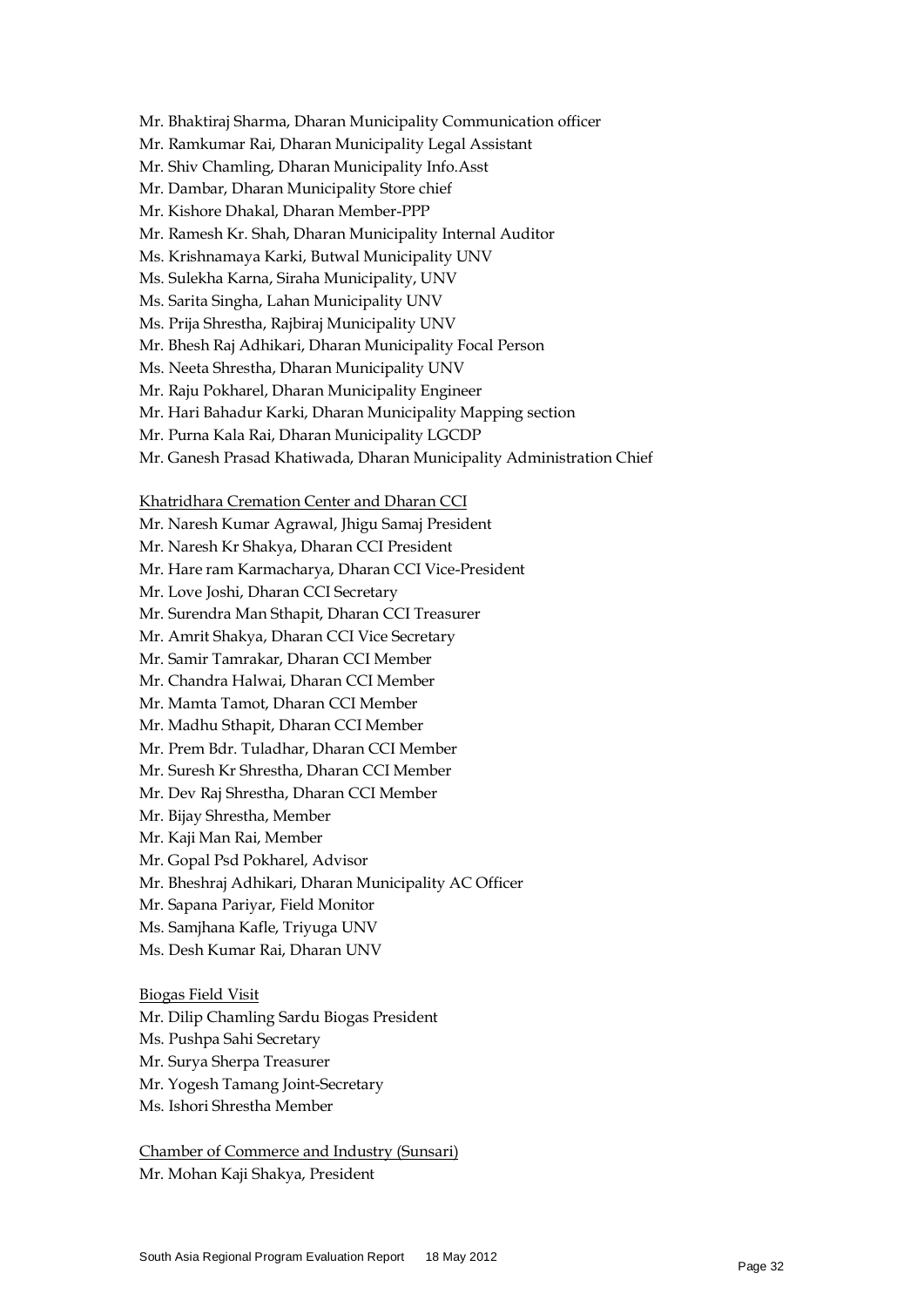Mr. Saroj Shrestha, CCI First Vice President Mr. Rohit PD Tamrakar, Member Mr. Lalit man Shreshta, Dharan Mr. Shiv Raj Shrestha, CCI Board Member Mr. Mahendra Pradhan, CCI Board Member Mr. Bijaya Shrestha, CCI

#### Dhangadhi

Mr. Narayan Prasad Pandey, Municipal Executive Officer, Dhangadhi Mr. Dij Raj Bhatta, Municipal Engineer, Dhangadhi Mr. Dilli Raj Ojha, Account Officer, Dhangadhi Mr. Rishikesh Shrestha , Private Operator, Dasharath Vim Garden Mr. Raj Kumar Nepal, Private Operator, Solid Waste Management Mr. Tank Bahadur Bista, PPP Focal Person, Dhangadhi Ms. Kalawoti Chand, UN volunteer (Dhangadhi Municipality) Ms. Sabitri Orh, UN volunteer (Dasharathchand Municipality) Ms. Shova Dhami, UN volunteer (Bhimdatta Municipality)

Kailali Chamber of Commerce and Industry

Mr. Dinesh R. Bhandari, President

Mr. Mohan Raj Sharma, General Secretary

Mr. Dilli Raj Sharma, Executive Director

Mr. Narayan Lamsal, Secretary

#### Sahavagi Dr. Meena Acharya, General Secretary

ADB: Nepal Resident Mission

Mr. Paolo Spantigati, OIC Ms. Rachana Shrestha, Public Management Officer

AusAID, Nepal Benjamin Reese, First Secretary, Development Cooperation Tara Gurung, Country Manager

#### **Sri Lanka**

Australian High Commission Ms. Robyn Mudie, High Commissioner Sally Mackay, First Secretary, Development Cooperation Simon Buckely, Counsellor

Ministry of Finance and Planning

Mr. Priyantha Ratnayake, Director (ADB Desk), Department of External Resources Mr. Chandana Bandara, Assistant Director, Department of External Resources

Ministry of Plantation Industry Mr. P.L.U. Dissanayake, Additional Secretary (Development)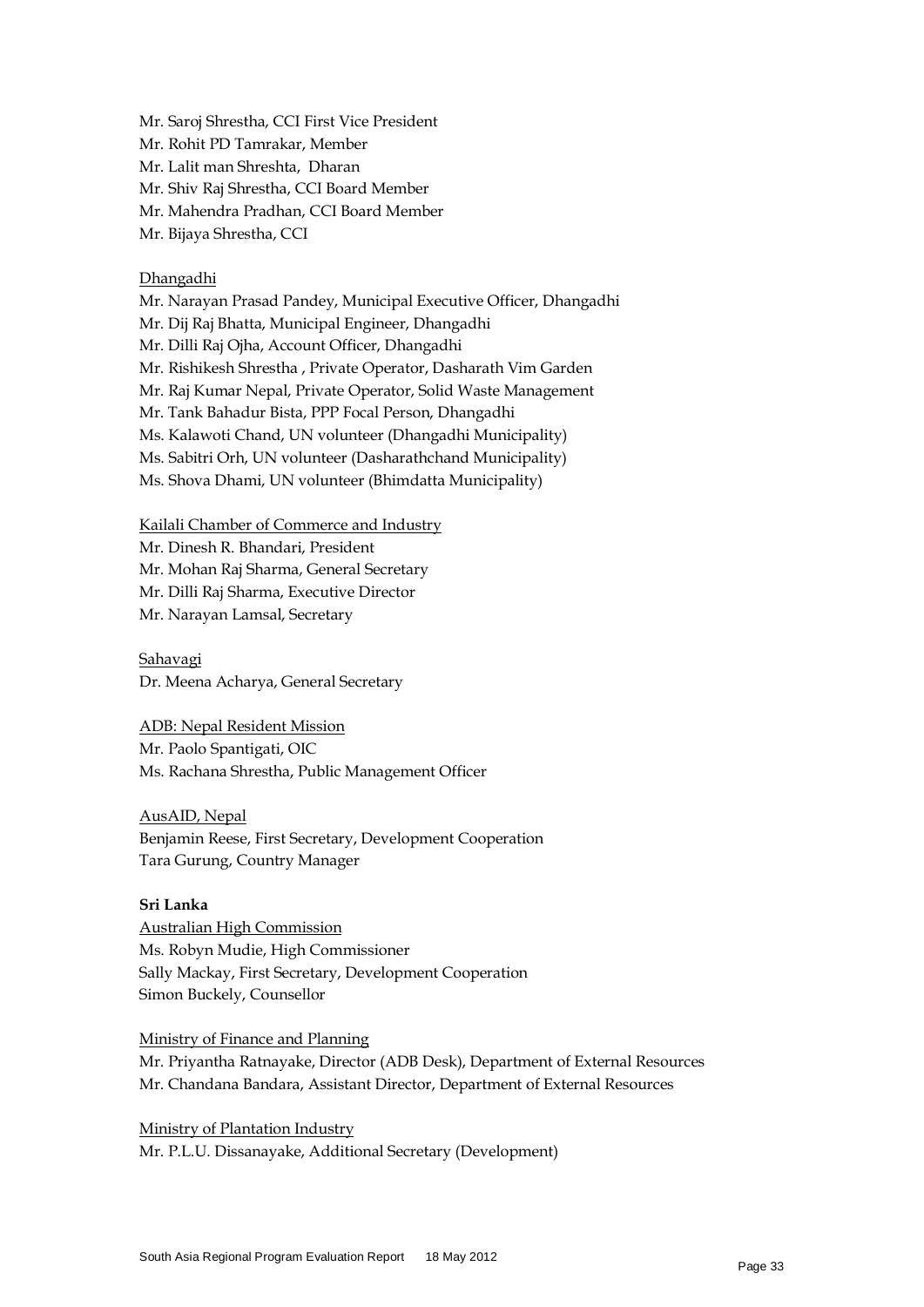Ministry of Agriculture Mr. D.B.T. Wijaratne, Additional Secretary Mr. L.K. Haltrunusinghu, Director (Projects) Mr. K.M.A. Sukoon, Deputy Director Mr. S.L.G. Banduisin, Chief Agriculturist Mr. S. Sivakumar, Provincial Director of Agriculture Mr. J.A. Sarath Raveendrah, General Administrator, Provincial Mr. U.L.M. Haldeen, Agriculturist, Provincial

Ministry of Justice Kamalini De Silva, Secretary

Sri Lanka Society of Rubber Industry Mr. W.T. Ellawala, Chairperson

Rubber Research Board of Sri Lanka Mr. Justin Seneviratne, Director

Seethawake Export Processing Zone Mr. A.K. Jayasinghe, Director, Board of Investment Ms. S.N. Fernando, Deputy Director

Commission to Investigate Allegations of Bribery or Corruption Justice D. J. De S. Balapatabendi, Chairman Mrs. L. Jayawickrama, Director General Dr. J. Wickramarathna, Commissioner Justice L.K. Wimalachandra, Commissioner

Supreme Court Honorable Dr. Shirani Bandaranayake, Chief Justice

Ministry of Justice Ms. Kamalini de Silva, Secretary

Office of the Attorney-General Ms. Shanthi Eva Wanasundera, Attorney General

Central Provincial Council Mr. Saliya Dharmawardana, Director Internal Audit

The World Bank Mr. Patrick Vandenbruaene, Senior Coordination Officer

Ms Kumari Navaratne, Task Team Leader (Framework for tackling Malnutrition at the Local Level), Ms Angela de Silva, (Framework for Tackling Malnutrition at the Local Level) Mr Manoharan, Task Team Leader (Political Economy of Decentralization (NELSIP) Ms Susan Razzaz, Country Economist

ADB: Sri Lanka Resident Mission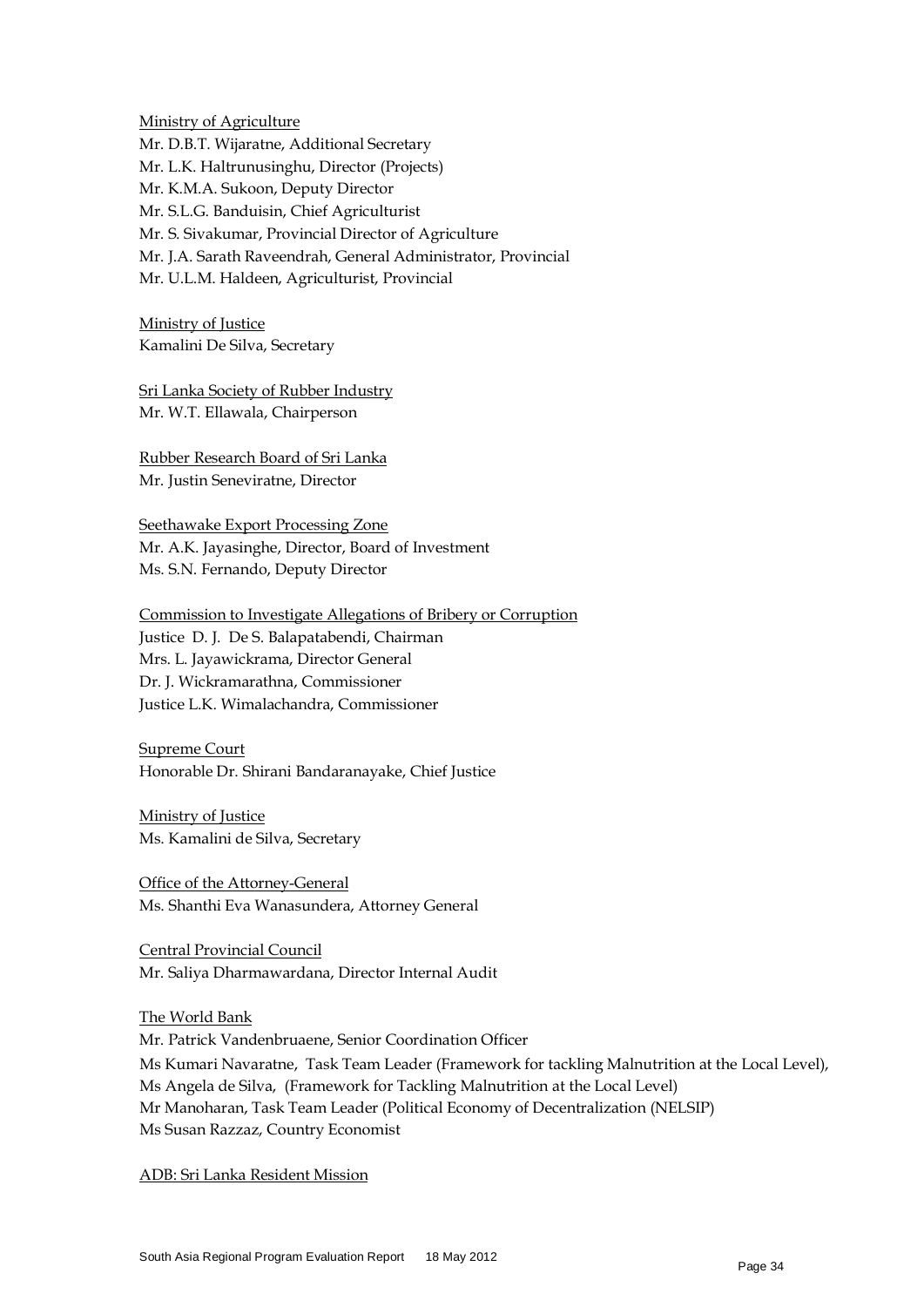Ms. Rita O'Sullivan, Country Director

Mr. Lakna Paranawithana, Team Leader/Consultant, Sub-project 16

Ms. Thusitha Molligoda, Senior Finance and Administrative Officer

Ms. Nelun Gunasekera, Senior Social Development Officer (Gender)

Mr. Harsha Fernando, Governance Expert/Consultant

Ms. Hasitha Wickremasinghe, Senior Economics Officer

#### **Workshop to Launch the Rubber Secretariat, Colombo, 19 March 2012**

Ms. Sudharma Karunarathne, Secretary, Ministry of Plantation Industries and Chairperson Technical Assistance Steering Committee (TASC)

Mr. Upali Dissanayake, Additional Secretary (Development) Ministry of Plantation Industries, CCED Phase III Project Cordinating Officer and TASC member,

Mr. Asitha Seneviratne, Additional Secretary (Development) Ministry of Industries & Commerce, TASC member

Mr. Epa Dayaratne – Director, Ministry of Industries & Commerce, TASC member Mr. Janaka Kurukulasuriya – Additional Secretary, Ministry of Defence & Urban Development, TASC member

Mr. Priyantha Rathnayake – Director ADB Division, External Resources Department, Ministry of Finance and Planning, TASC member

Mr. L. K. S. U. Dharmakeerthi, Director Natural Resources, Ministry of Environment, TASC member

Ms. K. D. Anoja Munasinghe – Director, Department of National Planning, Ministry of Finance and Planning, TASC member

Mr. W. T. Ellawala, Chairman Sri Lanka Society of Rubber Industry, member TASC Mr. Kulatunga Rajapaksa, Executive Board member, Sri Lanka Society of Rubber Industry, TASC member

Dr. Tissa Jinasena, Executive Board member, Sri Lanka Society of Rubber Industry Mr. Lalith Hapangama, Chairman and Managing Director, Lalan Rubbers Limited, Executive Board member, Sri Lanka Society of Rubber Industry

Mr. Justin Seneviratne, Director, Lalans Rubber Limited, Chairman Technical Working Committee (TWC)

Mr. Lalith Jayawardena, Director, DSI Group, member, TWC

Mr. Bhathiya Amarakoon, Director, Loadstar Pvt Ltd, member TWC

Mr. Ranjit C. Peries, CEO, Lankem Plantations Limited, Executive Board member, Sri Lanka Society of Rubber Industry, member TWC

Mr. Ananda Caldera, Director Global Rubber Limited, Executive Board member, Sri Lanka Society of Rubber Industry, member TWC

Mr. K. J. Wanasinghe, President, Plastics and Rubber Institute of Sri Lanka (PRISL), Executive Board member, Sri Lanka Society of Rubber Industry, member TWC

Mr. Saifuddin Jafferjee, President, Sri Lanka Association of Manufacturers and Exporters of Rubber Products (SLAMERP) and Executive Board member, Sri Lanka Society of Rubber Industry, member TWC

Mr. R. B. Premadasa, Director General, Rubber Development Department, member TWC

Mr. Dhammika Ranatunga, Assistant Director, Ministry of Plantation Industries

Dr. Gamini Seneviratne, Director, Rubber Research Institute of Sri Lanka

Ms. Malini Dharmatilleka, Director, Rubber Products Development and Services Center of Industrial Development Board of Sri Lanka, member TWC

Mr. J. T. Lal Motha, Senior Scientist and head of rubber division, Industrial Technology Institute, member TWC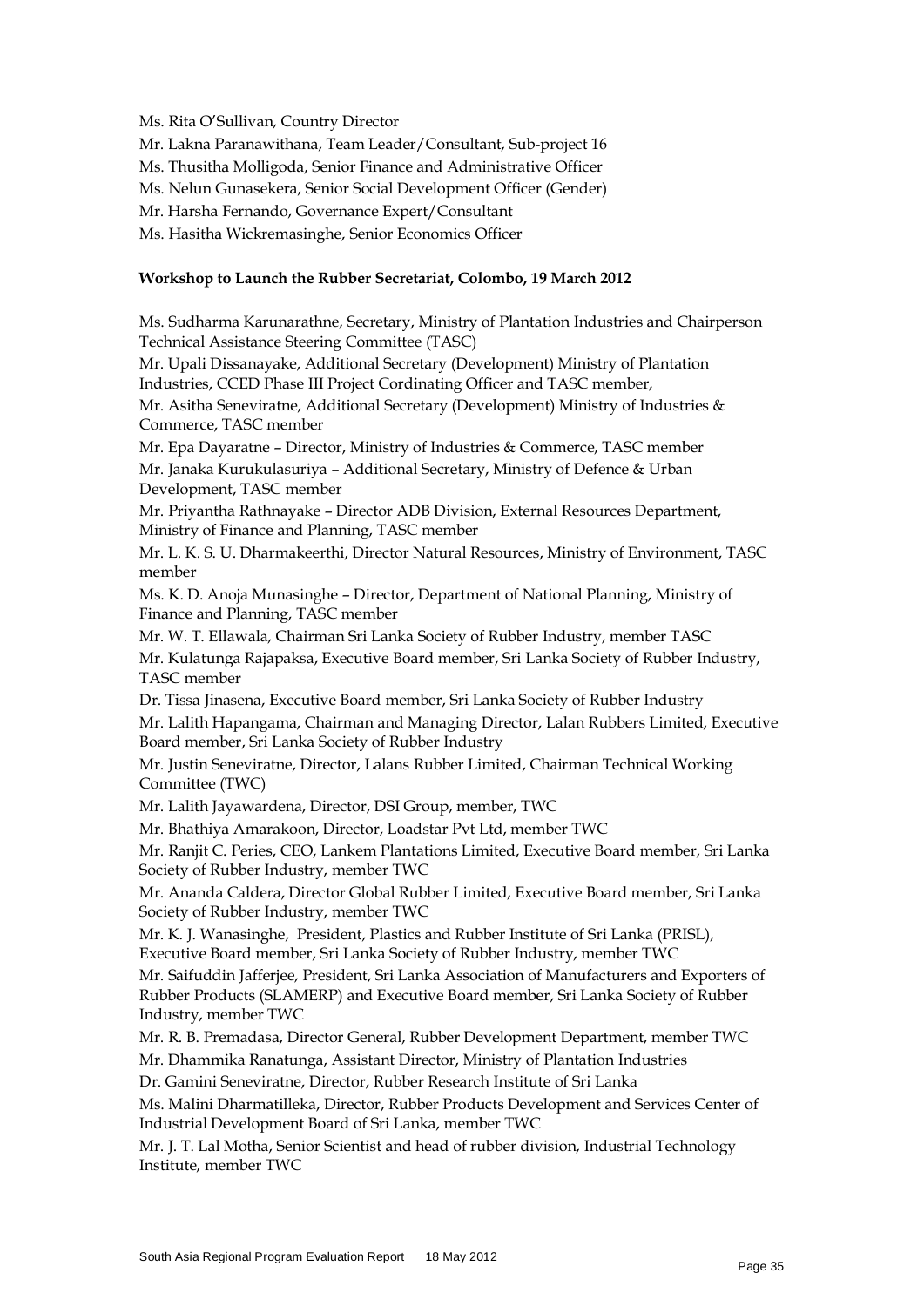Mr. Shantha Fernando, Director, Export Development Board of Sri Lanka Eng. Athula Jayasinghe, Director Seethawaka IPZ, Board of Investment Sri Lanka Mr. A. Raheem, Chairman, Colombo Rubber Traders Association (CRTA), Executive Board member, Sri Lanka Society of Rubber Industry Mr. Dhamitha Dharmasena, MAS Holdings Limited, Executive Board member, Sri Lanka Society of Rubber Industry Mr. Roy Abeygunawardena, Consultant D Samson Industries Limited Mr. K. A. Jayaratne, President, SEVANATHA Urban Resource Centre, CCED Phase I and II national consultancy firm Mr. Wasantha Warakagoda, Director Lalan Eco plantations Mr. Victor Perera, Lalan Eco Plantations Limited Mr. Alwis, Director, Lalan Plantations Limited Ms. Priyadarshani Gunasena, Company Secretary, The Sri Lanka Society of Rubber Industry Mr. Lakna Paranawithana, Project Team, Chief Advisor and Team Leader CCED Sri Lanka Dr. L. M. K. Tillekeratne, Project Team, Rubber Cluster Program Coordinator Mr. Ranjith Gurugamage, Project Team, Administrative Assistant CCED Phase III Mr. Harsha Kaluarachi, Project Team, Technical Assistant CCED Phase III Dr. N. Yogaratnam, Consultant RDC (National Consultant Firm) Dr. W. M. G. Seneviratne, Consultant RDC (National Consultant Firm) Dr. W. S. E. Fernando, Consultant RDC (National Consultant Firm) Dr. Wasana Wijesuriya, Consultant RDC (National Consultant Firm) Dr. Anura Dissanayake, Consultant RDC (National Consultant Firm) Dr. S. M. F. Marikar, Consultant RDC (National Consultant Firm) Mr. S. W. Karunaratne, Consultant RDC (National Consultant Firm) Mr. W. C. Dheeresekera, Consultant RDC (National Consultant Firm) Mr. P. Perera, Consultant RDC (National Consultant Firm) Mr. Chula Weeasuriya, Consultant RDC (National Consultant Firm) Mr. L. H. K. Sathyadasa, Consultant RDC (National Consultant Firm) Mr. A. H. C. de Silva, Consultant RDC (National Consultant Firm) Mr. N. S. Jayasundera, Consultant RDC (National Consultant Firm) Mr. Jayatilleka, Managing Director, Resources Development Consultants Limited Ms. Tania Weerasuriya, Director Resources Development Consultants Limited

#### **Manila, Philippines**

#### Asian Development Bank

Sekhar Bonu, Director, Regional Cooperation and Operations Coordination Division (SARC)

Mr. Bruno Carrasco, Director, Public Management, Financial Sector, & Trade Division (SAPF)

Mr. Sungsup Ra, Director, Human and Social Development Division (SAHS)

Mr. Takashi Matsuo, Director, Natural Resources & Agriculture Division (SAER)

Mr. Sangay Penjor, Officer-In-Charge, Urban Development and Water Division (SAUW)

Mr. Hideaki Iwasaki, Officer-In-Charge, Transport and Communications Division (SATC)

Mr. Herath Gunatilake, Officer-In-Charge, Energy Division (SAEN)

Mr. Brajesh Panth, Lead Education Specialist, SAHS

Mr. AKM Mahfuzuddin Ahmed, Principal Operations Coordination Specialist, SARC

Mr. Emil Bolongaita, Public Management Specialist, SAPF

Mr. Cuong Minh Nguyen, Senior Economist (Regional Cooperation), SARC

Ms. Tasneem Mirza, Economist, SARC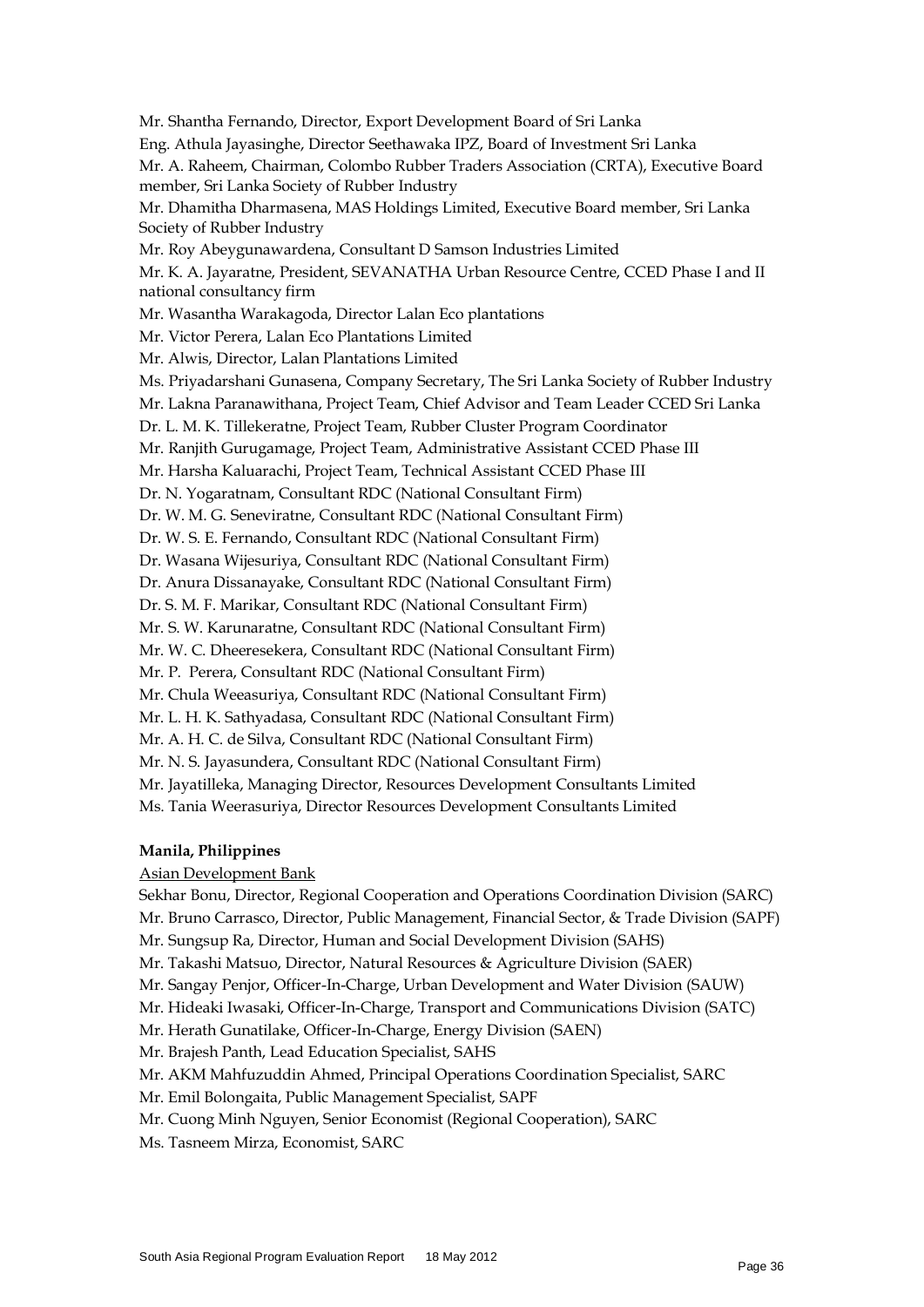#### **Washington, USA and Bangladesh (teleconference and videoconference)**

#### World Bank

Bala Menon, Nepal Mihaly Kopyani, Task Team Leader (Town Development Fund), Nepal Elisa Muzzini (Nepal Urban Growth and Competitiveness Study), Nepal Zahed Khan, Task Team Leader (HR Rules and Municipal Finance Law), Bhutan Andy Kotikula, Task Team Leader (Map Portal), Bhutan

#### **Canberra, Australia**

#### AusAID

Mr. Andrew Adzic, Director, Multilateral Aid Effectiveness Ms Violet Rish, Graduate, South Asia Regional Ms Sun-Hee Lee, Director, South Asia Regional Mr Graham Rady, Director, Mekong, Philippines, Burma and Regional Mr Brek Batley, Director, South Asia Regional Ms Sabrina Varma, Director, South Asia Regional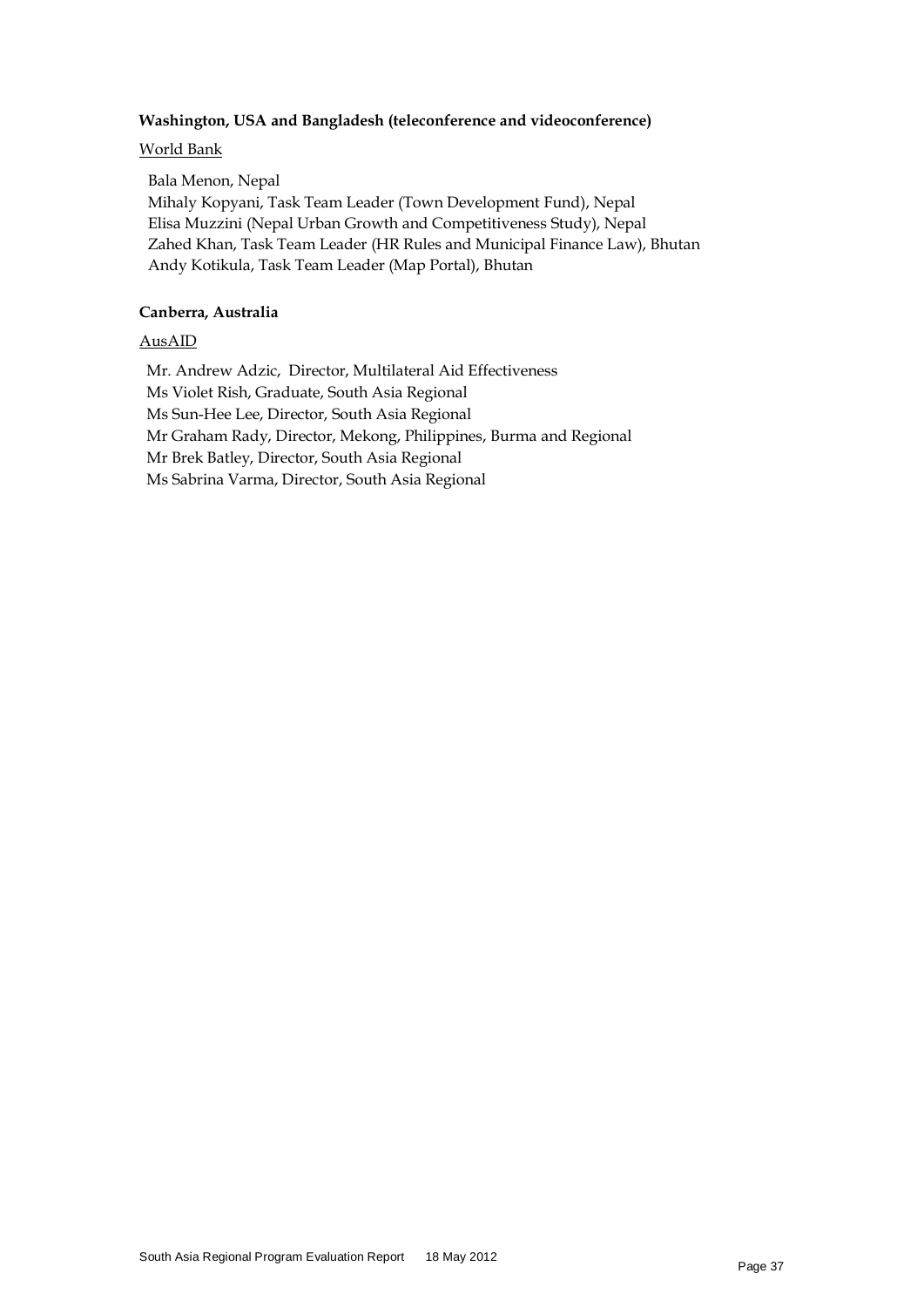# *Appendix B: Selected References Consulted*

# **AusAID Documents**

- Development Partnership Program for South Asia (DPPSA) for Australia-ADB South Asia Development Partnership Facility, summary document
- AusAID ICR/ICR format
- AusAID, Australian Multilateral Assessment (AMA) Methodology, 2011?
- South Asia Multi-Country and Regional Framework 2010 2015
- QAI for Policy Advocacy & Service Delivery Decentralisation Component of AusAID-WB Service Delivery Improvement Facility for South Asia, February 2012
- QAI for Policy Advocacy & Service Delivery Decentralisation Component of AusAID-WB Service Delivery Improvement Facility for South Asia, January 2011
- QAI for AusAID\_ADB Development Partnership Facility for South Asia, February 2012
- QAI for AusAID\_ADB Development Partnership Facility for South Asia, January 2011
- An Alternative Approach to Partnerships: AusAID-World Bank Partnership for South Asia
- Design Summary and Implementation Document South Asia Water Initiative
- Australian Multilateral Assessment (AMA) Methodology
- South Asia Multi-country and Regional Framework, 2008 2013

#### **ADB (ADB/AusAID) Documents**

- ADB, Mid-Term Review of the Australia-ADB South Asia Development Partnership Facility and RETA 6337: Development Partnership Program for South Asia, February 2010
- ADB, TAR Proposed Technical Assistance for the Development Partnership Program for South Asia, July 2006
- ADB, Annual Progress Report on the Australia-ADB South Asia Development Partnership Facility, January - December 2010
- AusAID-ADB Development Partnership Facility Overview
- Minute: Aid-Regional Regional Sth Asia AusAID ADB Development Partnership Facility for South Asia, 28 April 2006
- Australia-ADB Development Partnership Facility, Guiding Principles, 5 April 2006
- ADB, Partnership Brief: Co-financing with Australia.
- ADB/AusAID, Partnership Framework on Development Between ADB and AusAID, 2009.
- ADB-AusAID Joint Communications Plan, 2011?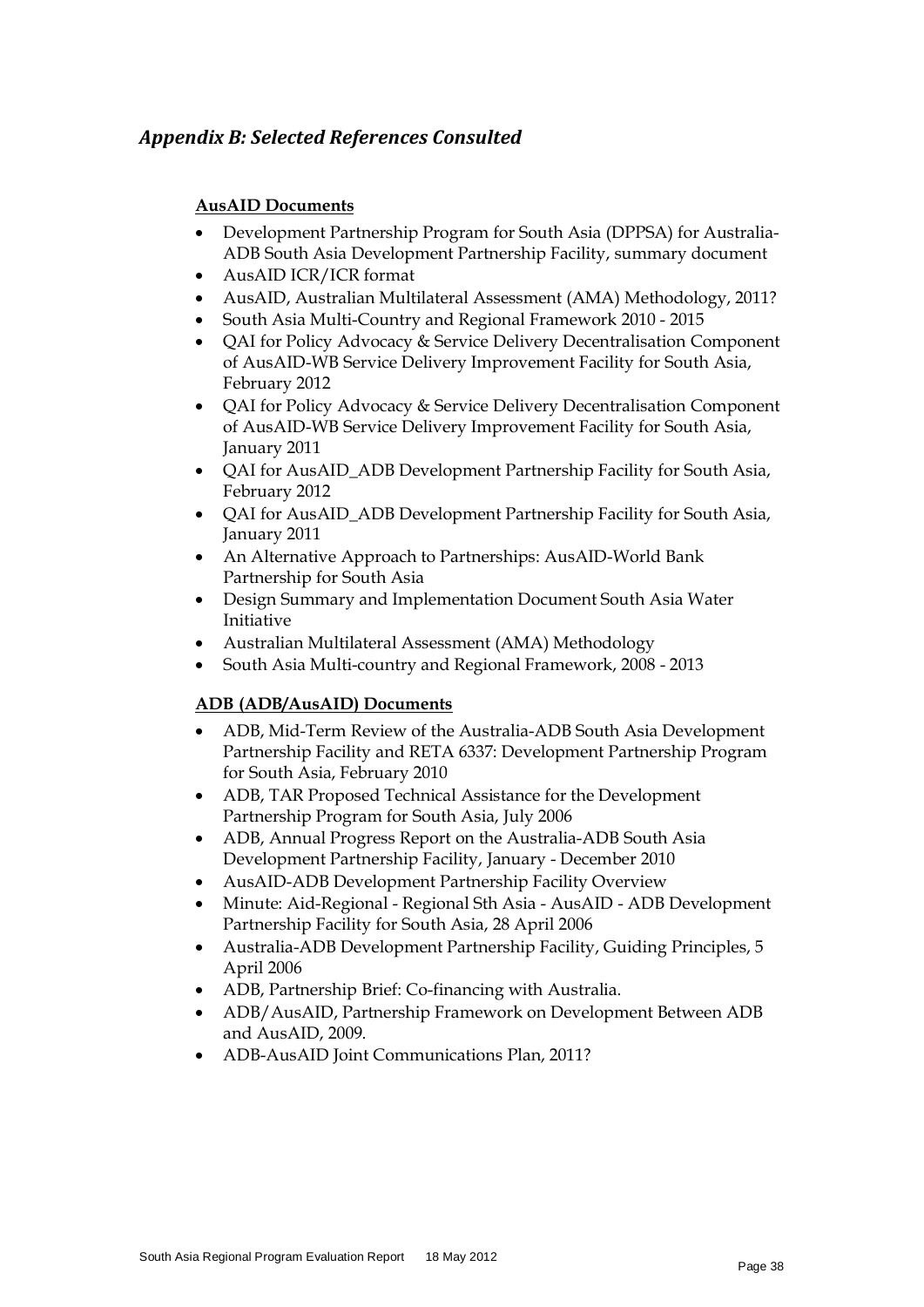#### **WB (WB/AusAID) Documents**

- AusAID-SAR Policy Facility for Decentralisation, Local Governance and Service Delivery, (WB), Annual Progress Report, October 2010
- Administration Agreement for the Australian Trust Fund for Policy Facility for Decentralisation and Service Delivery in South Asia (TF #070649)
- First Amendment to the Administration Agreement between the GOA and IBRD and IDA on TF#070649
- Administration Agreement for the AusAID-World Bank Partnership for South Asia, TF#071677
- First Amendment to the Administration Agreement between the GOA and IBRD and IDA on TF#071677, 24 May 2011
- Second Amendment to the Administration Agreement between the GOA and IBRD and IDA on TF#071677, 24 May 2011
- Third Amendment to the Administration Agreement between the GOA and IBRD and IDA on TF#071677, 27 Oct. 2011
- Minute: Aid-Regional Regional Sth Asia AusAID World Bank Service Delivery Improvement Facility for South Asia, August 2006
- WB Annual Progress Report to AusAID, September 2008
- WB, Summary of Selected Proposals-Round 2, June 2008
- WB, Cover Note to Summary of Selected Proposals, June 2008
- WB, An Evaluation of the WB's Trust Fund Portfolio, 2011
- WB/AusAID, Partnership Framework Between AusAID and WB Group, 23 Sept 2011.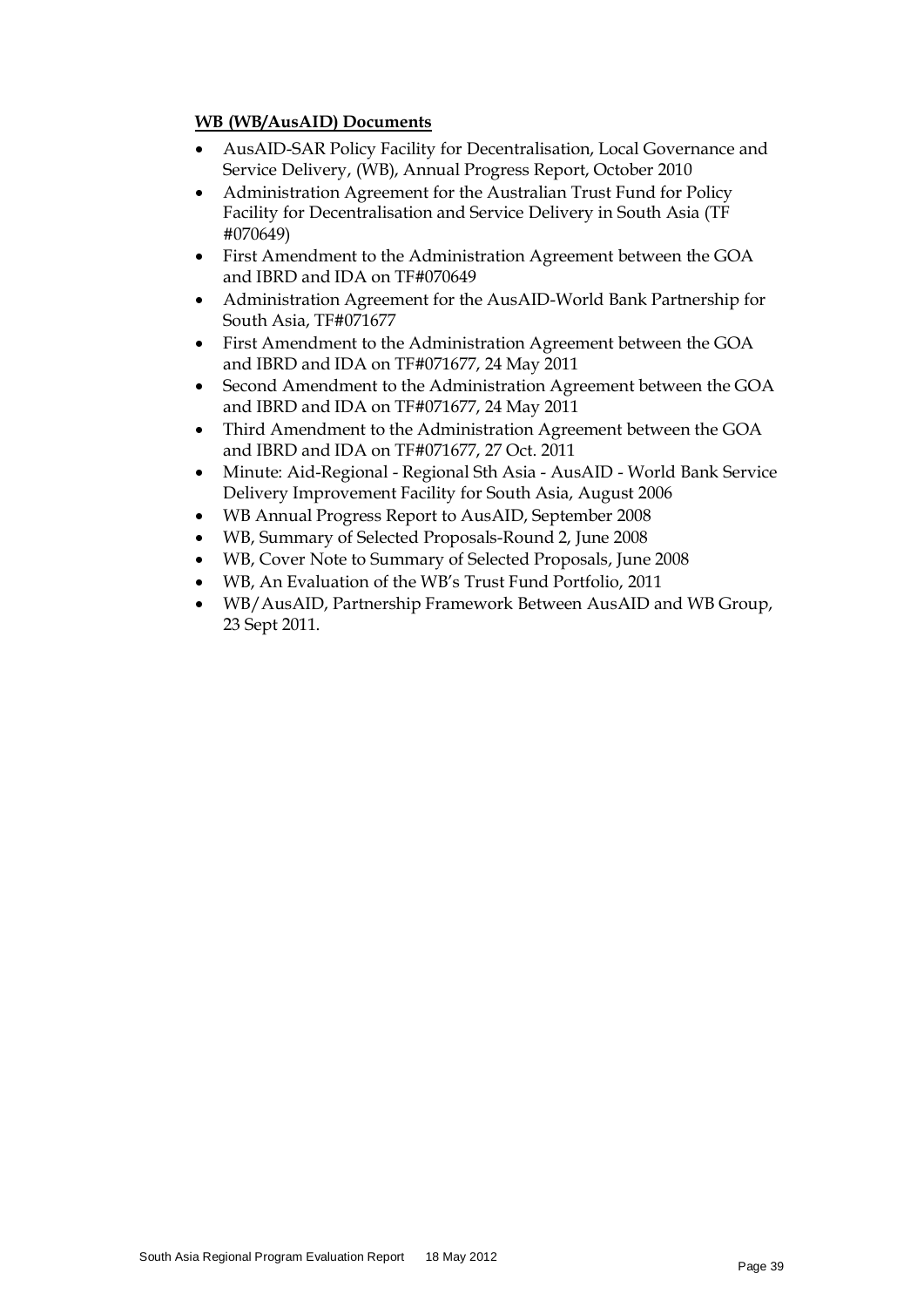#### **Terms of Reference**

# **Cluster Evaluation of ING 236 World Bank Service Delivery Improvement Facility AusAID ADB South Asia Development Partnership Facility**

#### **1. Purpose of the evaluation**

- 1.1 The evaluation will assess and compare the performance of trust funds under the South Asia Regional program, under ING 236. The evaluation will focus on:
	- (i) comparing the performance of the two funds to their objectives (i.e. how well have these been met);
	- (ii) identifying what has worked well and what hasn't in the two programs to date;
	- (iii) assess how AusAID might improve engagement with these partners and trust funds
	- (iv) draw forward-looking lessons and recommendations to provide guidance on the next phase of AusAID engagement with the multilateral development banks.
- 1.2 The evaluation will focus on the effectiveness of these partnership facilities in South Asia; and guide AusAID's evaluation of these partners, including:
- How effective are these multilateral partners on governance and policy reform in the region?
- How effective are the AusAID-WB and AusAID-ADB partnership facility arrangements? Is there a better way to structure our partnerships?

# **2. Context**

- 2.1 AusAID's South Asia regional program is expected to grow as Australia's aid program scales up to meet its 2015 targets. Under Australia's new aid policy [An Effective Aid Program,](http://www.ausaid.gov.au/makediff/aid-policy.cfm) Australia's aid programs in South Asia will be predominantly partner-led. The multilateral development institutions (WB and the ADB) are expected to remain key aid delivery partners for AusAID in the region.
- 2.2 Funding for two multilateral facilities in the regional program will conclude this financial year (2011/12) under initiative ING 236: the *AusAID-ADB Development Partnership Facility for South Asia* and the *AusAID-World Bank Service Delivery and Improvement Facility for South Asia*. A cluster evaluation of these programs will enable a comparison of performance.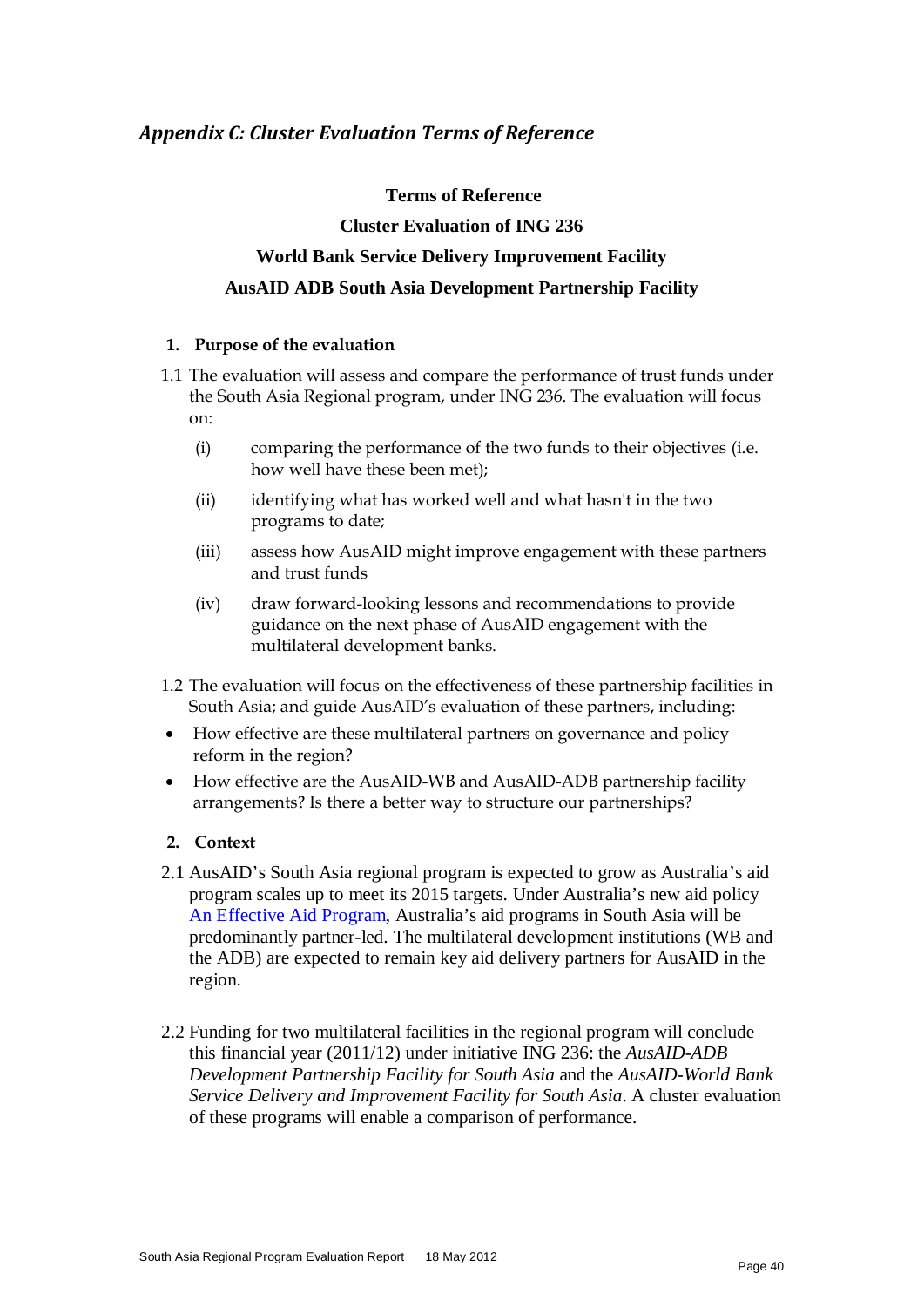- 2.3 Both facilities finance a program of projects of \$200,000-\$500,000 each, including technical assistance operations, components of investment projects and stand-alone grant financed activities. The countries covered in both initiatives are Afghanistan, Bangladesh, Nepal, Sri Lanka, Bhutan, Maldives, Pakistan and India (see Attachment A for further detail).
- 2.4 The ADB facility (\$11 million over 7 years (2006-12)) focuses five key areas of cooperation: (i) enhanced governance particularly at the local level; (ii) urban development including mega cities and secondary cities and towns, and associated issues such as municipal financing of infrastructure and publicprivate partnerships; (iii) promotion of inclusive growth; (iv) human resource development particularly in improving service delivery in education, health, water and sanitation and other such social services; and (v) regional cooperation and integration.
- 2.5 The World Bank facility (\$5.7 million over 7 years (2006-12)) is focused on facilitating efforts of clients to develop and implement the institutional and policy reforms needed for efficient and accountable service delivery at the local level. The sectors covered are health, education, water and sanitation, economic governance and infrastructure.
- 2.6 The proposed evaluation will inform AusAID's planning for its future portfolio of initiatives with these key agencies. It will therefore be both retrospective and prospective.

# **3. Objectives**

- 3.1 To compare the performance of the two programs against their objectives. Standard OECD evaluation and AusAID criteria may assist in this regard: see Section 4;
- 3.2 Reporting of the key program outcomes and achievements;
- 3.3 Drawing out lessons learned through each program; and
- 3.4 Providing recommendations for AusAID's future partnership programs with the ADB and the World Bank in South Asia, in relation to AusAID's future program strategy for the South Asia Regional Program.

# **4. Criteria**

- 4.1 The evaluation criteria below (drawn from OECD DAC criteria) may be used to assess and compare the performance of the trust funds. Reviewers may also to draw on AusAID's Activity Completion Report / Independent Completion Report format (See 9.5 below), which suggests potential lines of enquiry under these criteria and AusAID policy guidance (which can be found on the AusAID website: <http://www.ausaid.gov.au/keyaid/default.cfm>).
	- *Relevance:* to assess whether the activities in the trust funds contribute to higher level objectives of the Australia's aid program in South Asia.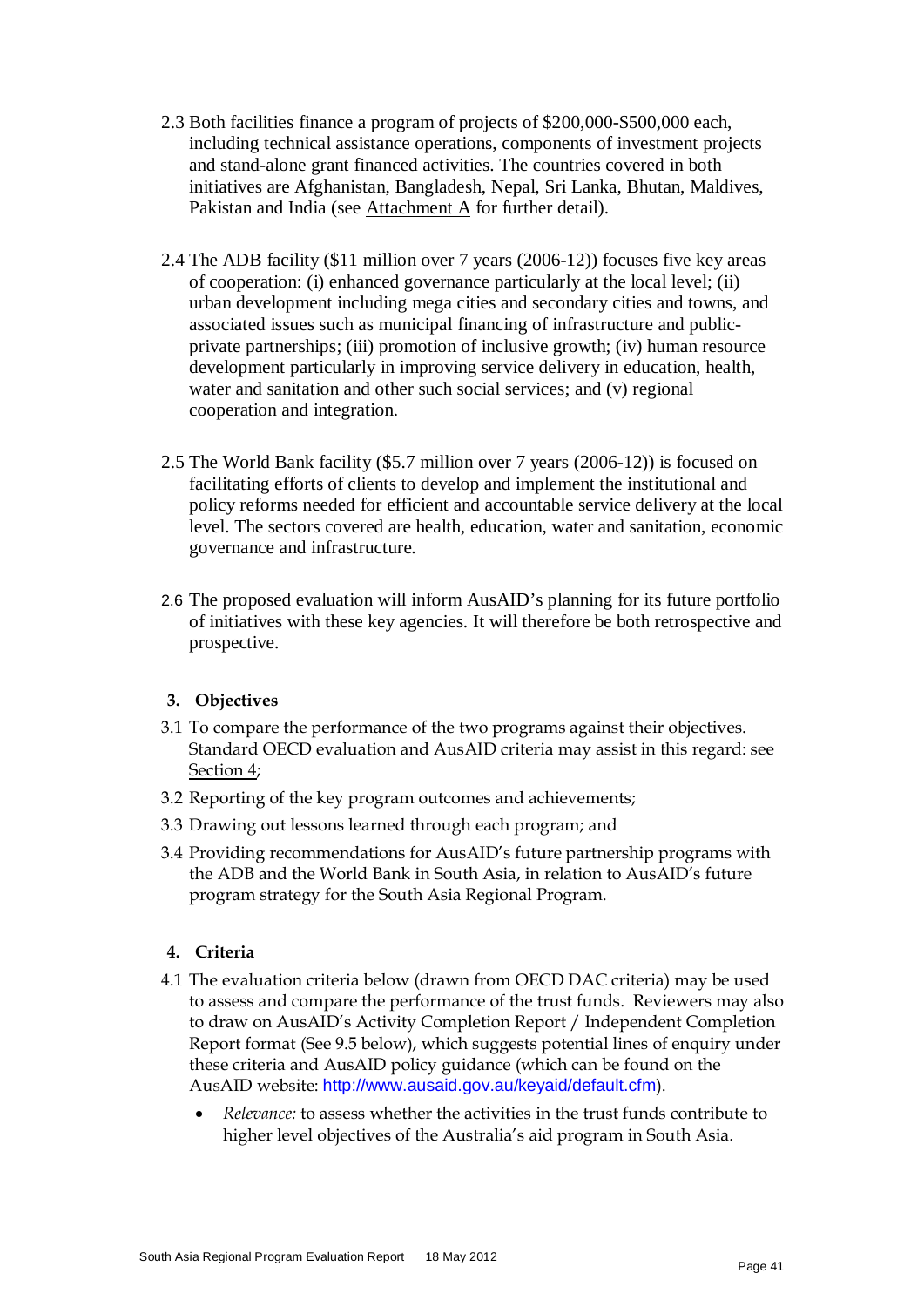- *Effectiveness:* to assess whether the trust funds have achieved their stated objectives.
- *Efficiency:* to assess whether the trust funds are achieving value for money from inputs of funds, staff and other resources, and how risks are being managed.
- *Impact (where feasible):* to assess whether the trust fund activities produce positive or negative changes (directly or indirectly, intended or unintended). The degree to which the various aspects of impact can be assessed will vary according to the nature and duration of each trust fund. Whether impact can be assessed, or the way impact can be assessed will need to be determined by the Independent Evaluation Team. As such, impact will not be rated.
- *Sustainability:* to assess whether the trust funds appropriately address sustainability so that the benefits of the activity will continue after funding has ceased, with due account of partner government systems, stakeholder ownership and the phase-out strategy.
- *Monitoring & Evaluation:* to assess whether the monitoring and evaluation framework effectively measures progress towards meeting objectives.
- *Gender Equality:* to assess whether the activity advances gender equality and promotes women (considering the four dimensions of gender equality: access, decision-making, women's rights, capacity-building).
- *Analysis & Learning:* to assess whether the activity is based on sound technical analysis and continuous learning.
- *AusAID's engagement:* to assess AusAID's engagement in the management of the trust funds and to identify what improvements can be made to improve the level of engagement both from the perspective of AusAID and trust fund managers.
- *Forward looking:* Consult with AusAID and partners to identify and consider how these trust funds align with AusAID's draft strategic goals in the South Asia Regional program detailed in Attachment A.

#### 5. **Review requirements and scope**

- 5.1 The evaluation will include the **two partnership facilities** in ING 236.
- 5.2 The review will be **led by a consultant with relevant subject matter expertise and experience**, including with multilateral development banks and on governance, economic and policy reforms and technical assistance. The lead consultant will be s**upported by a monitoring and evaluation specialist**  (possibly from within AusAID).
- 5.3 A **limited focus and timely report** is expected, relying heavily on secondary data, existing reports from the implementing agencies, and interviews with key informants. It is **not expected to be evaluation research** for which there is neither time, nor resources. However, this evaluation will include field visits to evaluate project sites in Sri Lanka, Nepal and Bhutan (depending on approval(s) from the respective Governments), and may include visits to the headquarters of the MDBs (in Washington and Manila).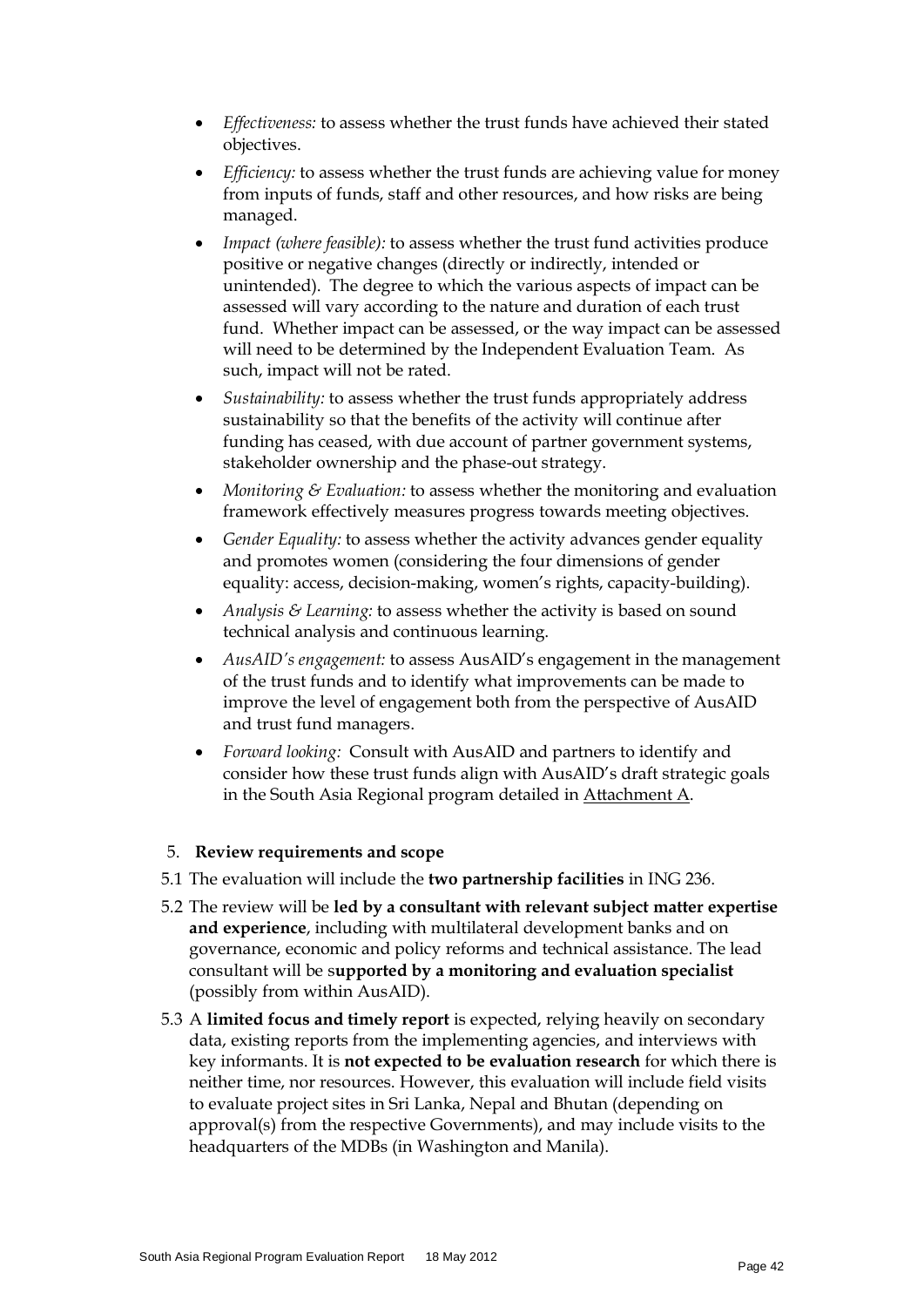- 5.4 **High quality,** as demonstrated by usability of the report as an Activity Completion Report and for input to design of the next phase of the partnerships, is expected.
- 5.5 A **brief and results oriented report** is expected. The AusAID Guidelines specify 25 pages plus annexes as needed. Experience suggests that a major difficulty with evaluations is in using their outputs for improving future program impact arising because of
	- o a lack of prioritisation of effort,
	- o stakeholder comments neutralising each other; and
	- o reviewers hiding behind lots of meaningless data, which often is caused by the valid requirement that evaluation should be evidence based.
- 5.6 It is expected that the reviewers will exercise and make **professional independent judgments** which will be brought out in the report, including opportunities of one program to learn from the other.
- 5.7 It is expected that the following issues will be analysed and reviewed: Activity Selection Process
	- Have the Activity selection criteria and review processes been consistent with the program strategy and have they been effective in selecting relevant activities?
	- What are the key lessons learned in the Activity selection process? Progress towards Development Outcomes
	- What development outputs have been produced to date and are they progressing satisfactorily toward the planned development outcomes of the two programs? What are the lessons for the design of future programs with ADB and the World Bank?
	- Progress toward Partnership Outcomes
	- What partnerships outputs have been produced to date and what are the lessons learned for future partnerships with the World Bank and ADB?

Progress toward Policy Options and Discussions

• To what extent have the current and planned activities contributed to policy discussions with country governments and regional bodies? Identify any barriers to and further opportunities for policy level discussions and outcomes that can be used in the next phase of the partnership, proposing measures necessary to enhance policy level engagement in the next phase.

#### **6. Evaluation method**

- 6.1 Document review, field visits and stakeholder consultation in countries in South Asia. A methodology (no more than 4 pages) should be approved by AusAID prior to departure.
- 6.2 AusAID is joining the ADB-led evaluation mission of the ADB facility (see draft outline of program at Attachment B) for the AusAID's independent evaluation. World Bank field sites will be evaluated at these same locations in parallel. If required, the consultants will also visit the headquarters of these multilateral agencies (e.g. if required to draw forward-looking lessons and recommendations).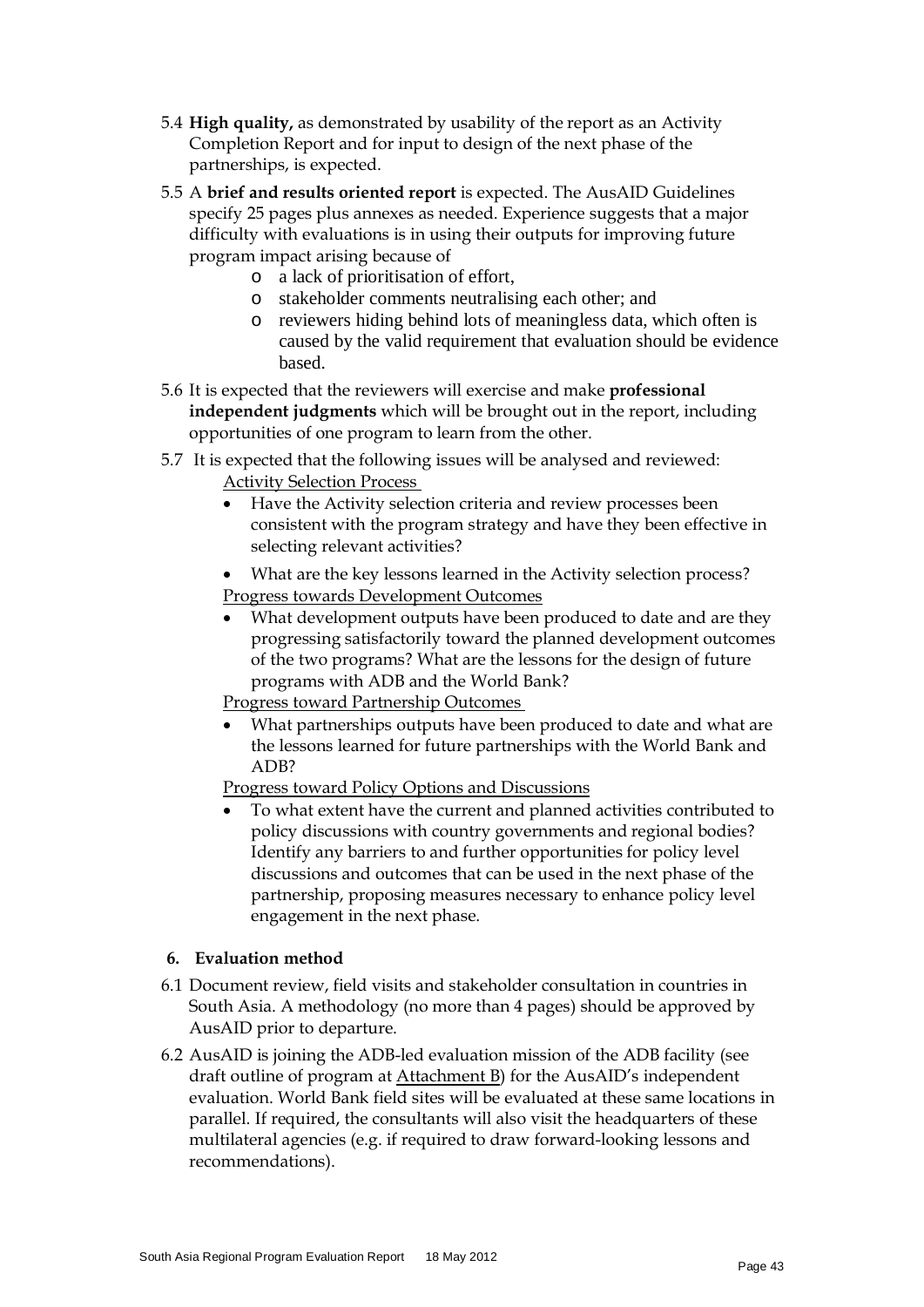6.3 The Consultant will report to Fiona Lord, South Asia Section, AusAID, Canberra. Gopal Menon, Country Manager, India and South Asia regional programs, AusAID, New Delhi, will be the primary contact point for the field visits and consultations with stakeholders.

### **7. Indicative timeframe**

- 7.1 Contract for 19-22 days for the person leading the review, including travel, including:
	- 7.1.1 3 days to review the documents and develop the methodology (in early Feb. 12)
	- 7.1.2 1 day to revise methodology based on AusAID comments
	- 7.1.3 9-12 days field visit between 12 and 21 March 2012
	- 7.1.4 4 days to draft the report to be submitted by 28 March 2012
	- 7.1.5 2 days to make any final revisions to the report based on AusAID comments.
- 7.2 Contract for 18-21 days for the Monitoring and Evaluation specialist supporting the review, including travel:
	- 7.2.1 3 days to review the documents and help develop the methodology
	- 7.2.2 9-12 days field visit between 12 and 21 March 2012
	- 7.2.3 4 days to contribute to the report drafting to be submitted by 28 March 2012
	- 7.2.4 2 days to make any final revisions to the report based on AusAID comments.
- 7.3 Final report to be submitted by around 4 April 2012.

# **8. Reporting**

- 8.1 The consultant will provide the following outputs (all documents to be supplied in MS Word format) with the following dates:
	- 8.1.1 Methodology: not more than 4 pages excluding appendices **due Feb 2011.**
	- 8.1.2 The draft review report not more than 25 pages plus appendices for AusAID comment, due 28 March 2011.
	- 8.1.3 Final review report incorporating AusAID's comments, due 4 April 2011.

#### **9. Documents**

- 9.1 Project Design Documents
- 9.2 AusAID Quality At Implementation (QAI) reports
- 9.3 ADB and WB Mid-Term Review reports
- 9.4 ADB and WB Annual Reports
- 9.5 AusAID ICR/ICR format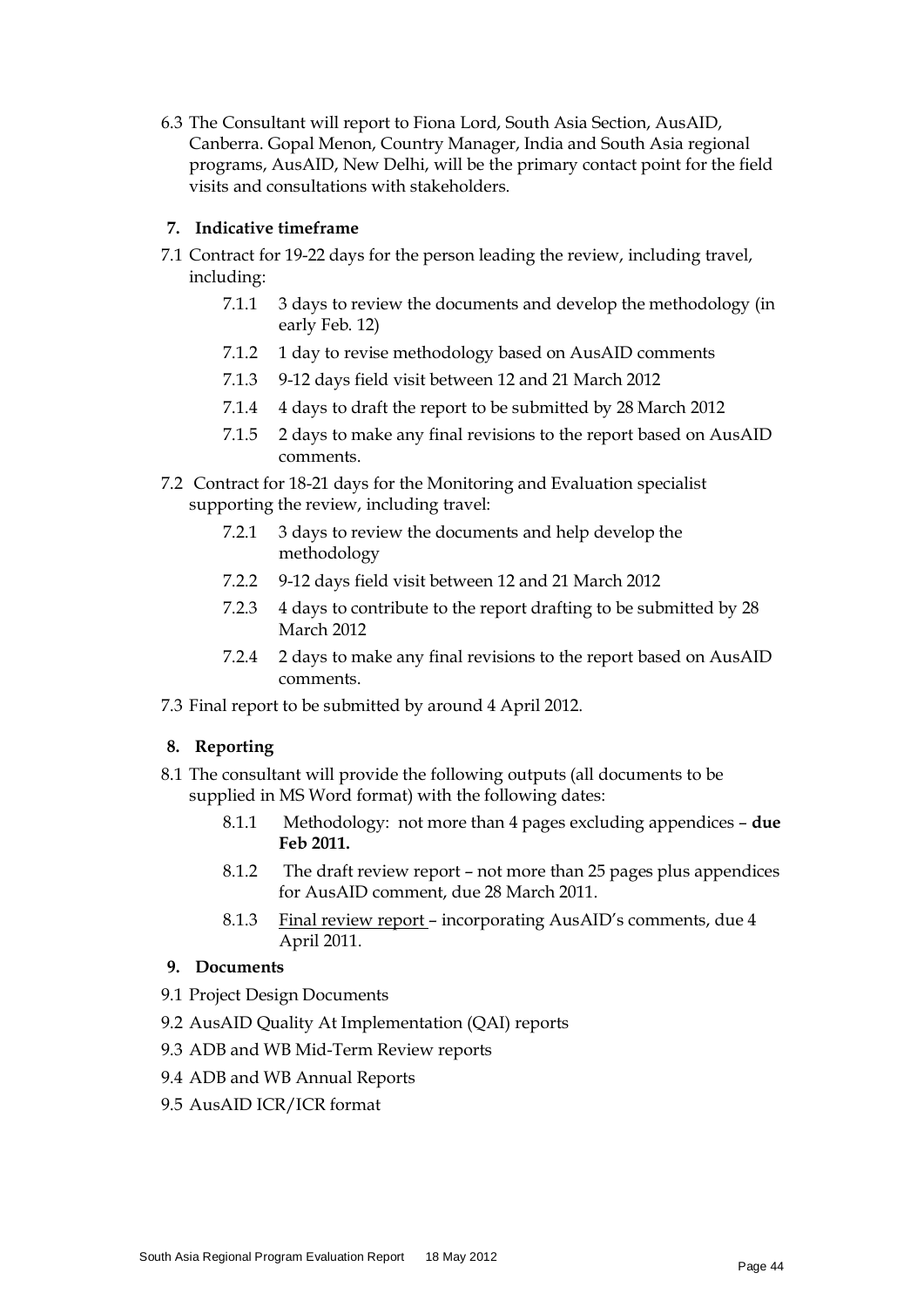| <b>SP</b><br>No | Project Title                                                              | Country  | Key Prioritized<br>Area                     | Key Output Type                        | Approved  | Complete             | Amount<br>(\$'000) | Summary of Key Results and any Follow-up and/or<br>Linkages with Other Projects                                                                                                                                                                                                                                                                                                                                                                                                                                                                                                                                                                                                      |
|-----------------|----------------------------------------------------------------------------|----------|---------------------------------------------|----------------------------------------|-----------|----------------------|--------------------|--------------------------------------------------------------------------------------------------------------------------------------------------------------------------------------------------------------------------------------------------------------------------------------------------------------------------------------------------------------------------------------------------------------------------------------------------------------------------------------------------------------------------------------------------------------------------------------------------------------------------------------------------------------------------------------|
| $\mathbf{1}$    | Support for<br>Anticorruption and<br>Good Governance at<br>the Local level | Bhutan   | Enhanced<br>governance                      | Innovative                             | 5 Dec 06  | 12 Sep 10            | 500                | Targeting both prevention and prosecution through<br>capacity building. Twelve manuals developed with<br>project support are helping financial staff ensure<br>greater accountability at national and local levels.<br>State-of-the-art data analysis software and related<br>hardware has strengthened the day-to-day<br>operations of the Royal Audit Authority. Governance<br>and anticorruption tools are being used to calculate<br>cost of service delivery. A Corruption Risk<br>Management tool is being used. Integrity Pacts are<br>now included in standard bidding documents.<br>Irregularities reported in RAA audits declinedfrom<br>33.85% in 2006 to 13.48% in 2009. |
| 2               | Study on Intraregional<br>Trade and Investment<br>in South Asia            | Regional | Reg. cooperation<br><b>Inclusive Growth</b> | Regional<br>cooperation<br>Information | 17 Nov 96 | 30 Mar 09            | 320                | Despite delays and implementation issues, the study<br>enhanced the understanding of SAARC policy<br>makers and technical staff of the potential benefits<br>and policies options for boosting trade and<br>investment in South Asia. The study included: (i)<br>country-specific policy recommendations to boost<br>trade and promote investments; (ii) a framework for<br>exploring potential of trade in services under SAFTA,<br>and for addressing its constraints; and (iii) trade<br>policies for specific key industries.                                                                                                                                                    |
| 3               | Rural Development<br>Projects Review                                       | Pakistan |                                             |                                        | 20 Jul 07 | 6 Nov 08 (Cancelled) |                    | Cancelled because of delayed start-up and overlap<br>with other initiatives and studies that started after<br>approval.                                                                                                                                                                                                                                                                                                                                                                                                                                                                                                                                                              |

# *Attachment 1: AusAID-ADB South Asia Development Partnership Facility: Approved Sub-projects (as of February 2012)*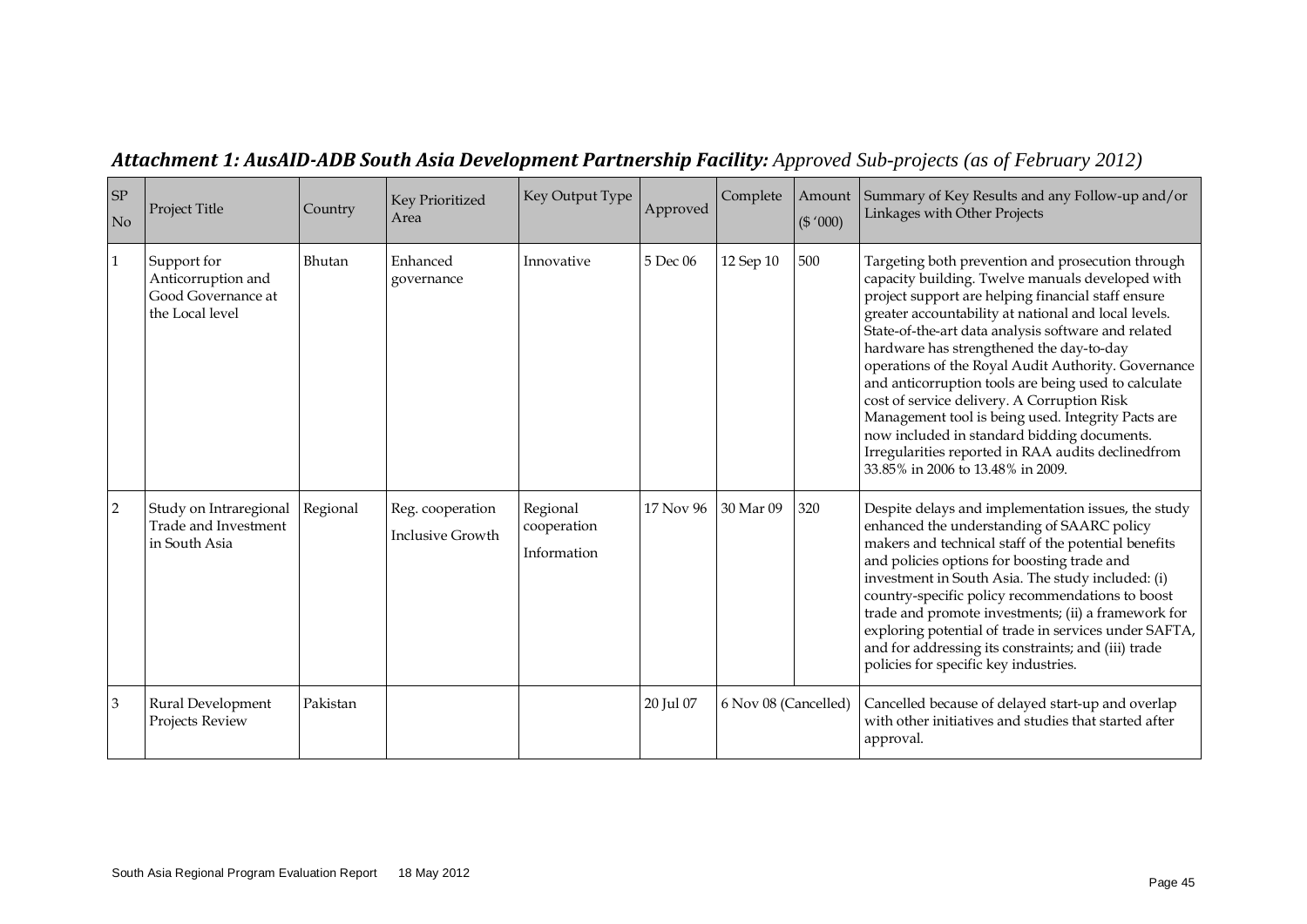<span id="page-51-0"></span>

| ${\rm SP}$<br>N <sub>o</sub> | Project Title                                                                            | Country   | Key Prioritized<br>Area                     | Key Output Type | Approved  | Complete  | Amount<br>(\$'000) | Summary of Key Results and any Follow-up and/or<br>Linkages with Other Projects                                                                                                                                                                                                                                                                                                                                                                                                                                                                                           |
|------------------------------|------------------------------------------------------------------------------------------|-----------|---------------------------------------------|-----------------|-----------|-----------|--------------------|---------------------------------------------------------------------------------------------------------------------------------------------------------------------------------------------------------------------------------------------------------------------------------------------------------------------------------------------------------------------------------------------------------------------------------------------------------------------------------------------------------------------------------------------------------------------------|
| $\overline{4}$               | Enhancing Internal<br>Audit                                                              | Maldives  | Enhanced<br>Governance                      | Innovative      | 20 Jul 07 | 31 Aug 10 | 500                | Strategic management plan for internal audit<br>function within Ministry of Finance and Treasury<br>targets more accurate, reliable, and timely financial<br>reporting and monitoring. The unit will also provide<br>an independent and objective opinion to the<br>Financial Controller, Accounting Officers, and<br>Cabinet members of the Government on risk<br>management, control and governance.                                                                                                                                                                    |
| $\mathbf 5$                  | Capacity Building for<br>Introducing<br>Regulatory Impact<br>Assessment in Bhutan        | Bhutan    | Enhanced<br>governance,<br>Inclusive growth | Innovative      | 20 Jul 07 | 30 Jun 12 | 400                | Contributing to (i) improved enterprise registration,<br>licensing and clearance for business start up; (ii)<br>increased investments in micro, small, and medium-<br>sized enterprises; and (iii) increased income and<br>employment. Guidelines and manuals produced<br>should help ensure sustainability. Additional<br>resource being sought to print and distribute<br>documentation.                                                                                                                                                                                |
| 6                            | Strengthening of<br>Conflict Sensitivity and<br>Governance in Sri<br>Lanka <sup>55</sup> | Sri Lanka | Enhanced<br>governance                      |                 | 29 Nov 07 | 30 Jun 12 | 500                | Helped: (i) mainstream work of the Bribery<br>Commission; (ii) streamline Public Service<br>Commission information management; and (iii)<br>mainstream conflict sensitivity in ADB and other<br>donor-funded project designs. Two concrete results<br>have been (i) decentralization of procurement and<br>implementation authority is reducing delays and<br>improving impact; and (ii) the use of Mediation<br>Boards to deal with road related disputes is reducing<br>lead time and bringing forward economic impact of<br>roads. Ongoing collaboration with the Asia |

<sup>55</sup>Total sub-project cost is \$1,088,000 which includes additional grants from the governments of Norway (\$300,000) and Sweden (\$288,000).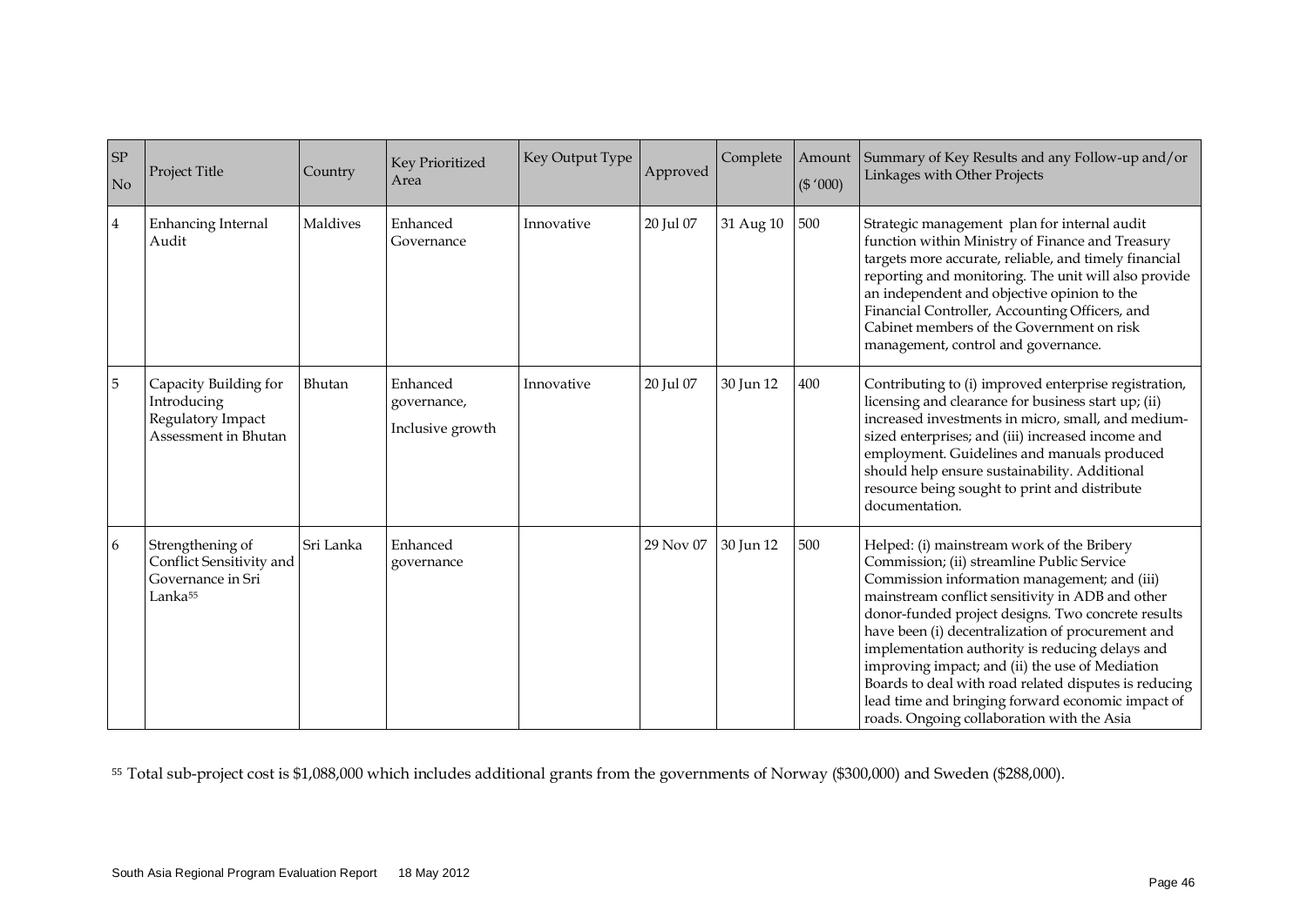<span id="page-52-0"></span>

| SP<br>N <sub>o</sub> | <b>Project Title</b>                                                                                       | Country             | Key Prioritized<br>Area                         | Key Output Type           | Approved  | Complete  | Amount<br>(\$'000) | Summary of Key Results and any Follow-up and/or<br>Linkages with Other Projects                                                                                                                                                                                                                                                                                                                                                                                                                                                                                                                                        |
|----------------------|------------------------------------------------------------------------------------------------------------|---------------------|-------------------------------------------------|---------------------------|-----------|-----------|--------------------|------------------------------------------------------------------------------------------------------------------------------------------------------------------------------------------------------------------------------------------------------------------------------------------------------------------------------------------------------------------------------------------------------------------------------------------------------------------------------------------------------------------------------------------------------------------------------------------------------------------------|
|                      |                                                                                                            |                     |                                                 |                           |           |           |                    | Foundation to prepare a road map for justice sector<br>development. A South Asia Seminar Series<br>presentation, scheduled on 26 August 2012, aims to<br>share experiences from this project.                                                                                                                                                                                                                                                                                                                                                                                                                          |
| 7                    | <b>Clustered Cities</b><br>Economic<br>Development (CCED):<br>Innovative<br>Interventions in South<br>Asia | Regional            | Urban<br>Infrastructure and<br>Service Delivery | Innovative                | 29 Apr 09 | 29 Oct 09 |                    | Bangladesh, India and Sri Lanka case studies were<br>published by ADB and the national partner research<br>institutions, contributing to ongoing discussions on<br>how ADB could best leverage its investments in the<br>urban sector. The National Capital Region Planning<br>Board of India and the Board of Investment of Sri<br>Lanka haved used the CCED approach in their urban<br>infrastructure planning. Follow-up support was<br>provided to Sri Lankan to apply the CCED approach.                                                                                                                          |
| 8                    | Gender-Responsive<br>Decentralized<br>Governance in Nepal                                                  | Nepal <sup>56</sup> | Governance,<br>Inclusive growth                 | Innovative<br>Information | 2 Oct 08  | 28 Feb 12 | 500                | Aims for more transparent, gender-equitable and<br>socially-inclusive governance at decentralized level<br>by introducing gender responsive budgeting (GRB),<br>ensuring budget submissions include adequate<br>gender analysis, and identiying actions and resources<br>to respond to critical gender concerns. Final draft of<br>consultant's report is being reviewed within RSDD.<br>Tangible outcomes yet to be realized, but awareness<br>raised and officials can access relevant lessons and<br>good practices from the region. A South Asia<br>Seminar Series presentation is scheduled on 23<br>August 2012. |

<sup>56</sup> DPPSA co-financed TA REG 6493: Gender-Responsive Decentralized Governance in Asia under the ADB TA Funding Program to expand the geographic focus which was originally limited to Cambodia and Indonesia, to Nepal. Co-financing will be used for Nepal activities only.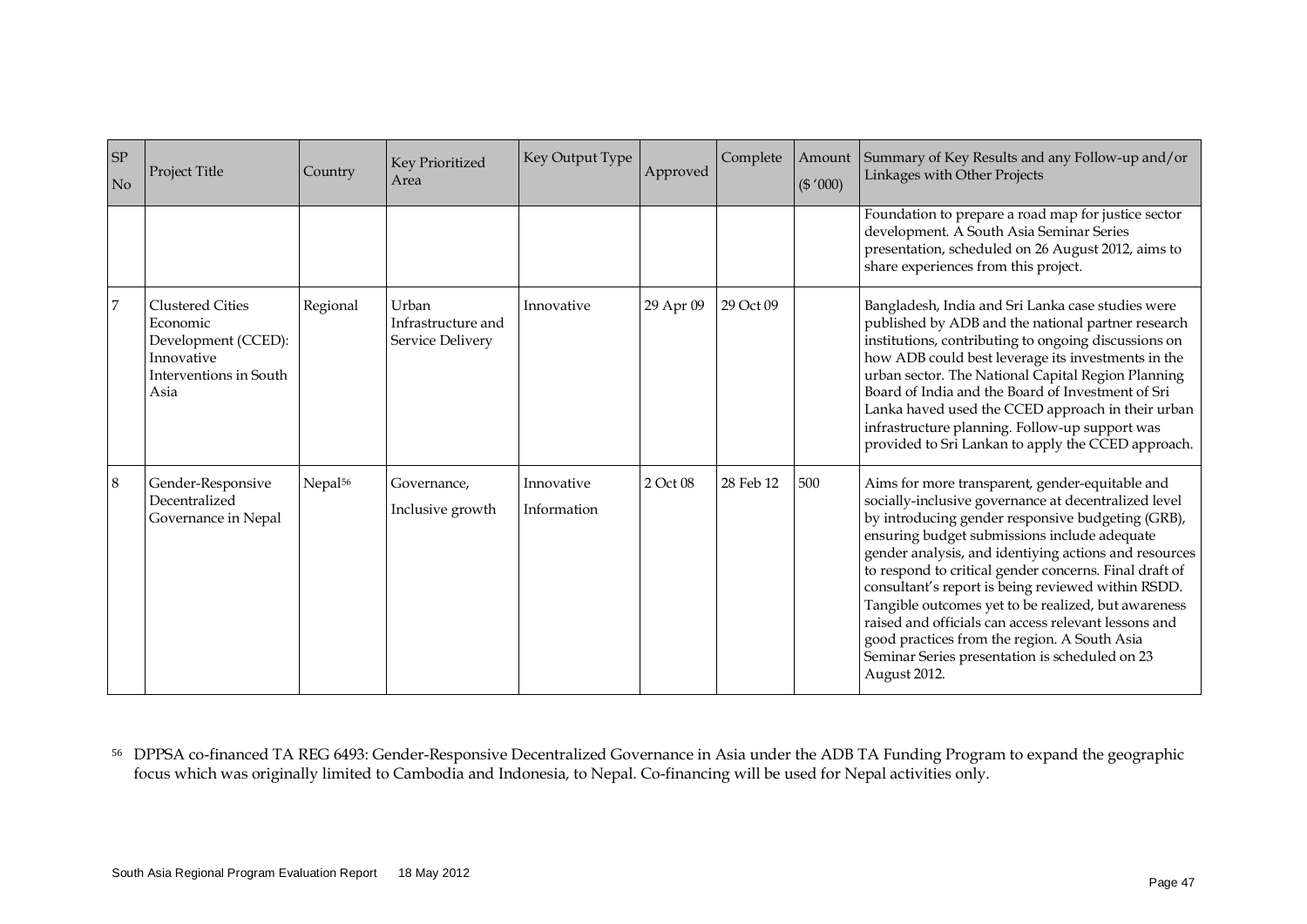<span id="page-53-0"></span>

| <b>SP</b><br>N <sub>o</sub> | Project Title                                                                                                                   | Country                                     | Key Prioritized<br>Area                         | Key Output Type           | Approved       | Complete  | Amount<br>(\$'000) | Summary of Key Results and any Follow-up and/or<br>Linkages with Other Projects                                                                                                                                                                                                                                                                                                                                                                                                                                                       |
|-----------------------------|---------------------------------------------------------------------------------------------------------------------------------|---------------------------------------------|-------------------------------------------------|---------------------------|----------------|-----------|--------------------|---------------------------------------------------------------------------------------------------------------------------------------------------------------------------------------------------------------------------------------------------------------------------------------------------------------------------------------------------------------------------------------------------------------------------------------------------------------------------------------------------------------------------------------|
| 9                           | <b>Best Practices for</b><br>Municipal Solid Waste<br>Management in South<br>Asia: A New<br>Knowledge Product                   | Regional<br>(BAN, IND,<br>NEP, SRI          | Urban<br>Infrastructure and<br>Service Delivery | Information               | 29 Apr<br>2009 | 15 Sep 11 | 300                | Resulted in ADB 's first publication addressing solid<br>waste management in South Asia. The regional scope<br>of this comprehensive assessment of locally<br>developed, successful solid waste management<br>practices in South Asia (and relevant international<br>practices), will help transfer knowledge and<br>techniques throughout the region.                                                                                                                                                                                |
| 10                          | Regional Economics of<br>Climate Change Part I<br>- Cleaner Technologies<br>and Options <sup>57</sup>                           | Regional<br>(BAN, BHU,<br>MLD, NEP,<br>SRI) | Regional<br>Cooperation                         | Regional<br>Cooperation   | 29 Apr<br>2009 | 29 Feb 12 | 500                | a South Asia Seminar Series presentation is<br>scheduled on 30 August 2012.                                                                                                                                                                                                                                                                                                                                                                                                                                                           |
| 11                          | <b>Innovative Strategies</b><br>in Technical and<br>Higher Education for<br>Human Resource<br>Development in South<br>Asia $58$ | Regional<br>(BAN, BHU,<br>MLD, NEP,<br>SRI) | Human Resource<br>Development                   | Innovative<br>Information | 29 Apr<br>2009 | 30 Apr 12 | 500                | Country (BAN, NEP, SRI) and regional reports are<br>being finalized for publication. additional ADB<br>financing mobilized to: (i) identify good practices,<br>opportunities, and mechanisms to pursue public-<br>private partnerships in TVET and higher education;<br>(ii) identify opportunities for ICT in education and<br>training; and (iii) identify options for linking higher<br>education institutions to enhance school education<br>capacity. A South Asia Seminar Series presentation is<br>scheduled on 9 August 2012. |

<sup>57</sup> The United Kingdom Department for International Development (DFID) provided \$700,000 (equivalent to 480,000 pounds sterling) to support continuation of this sub-project under RETA 7423: Regional Economics of Climate Change in South Asia Part II: Adaptation and Impact Assessment.

<sup>58</sup> A supplementary financing of \$1 million from Technical Assistance Special Fund- other sources was approved on 16 December 2010. Total sub-project cost is \$1.5 million.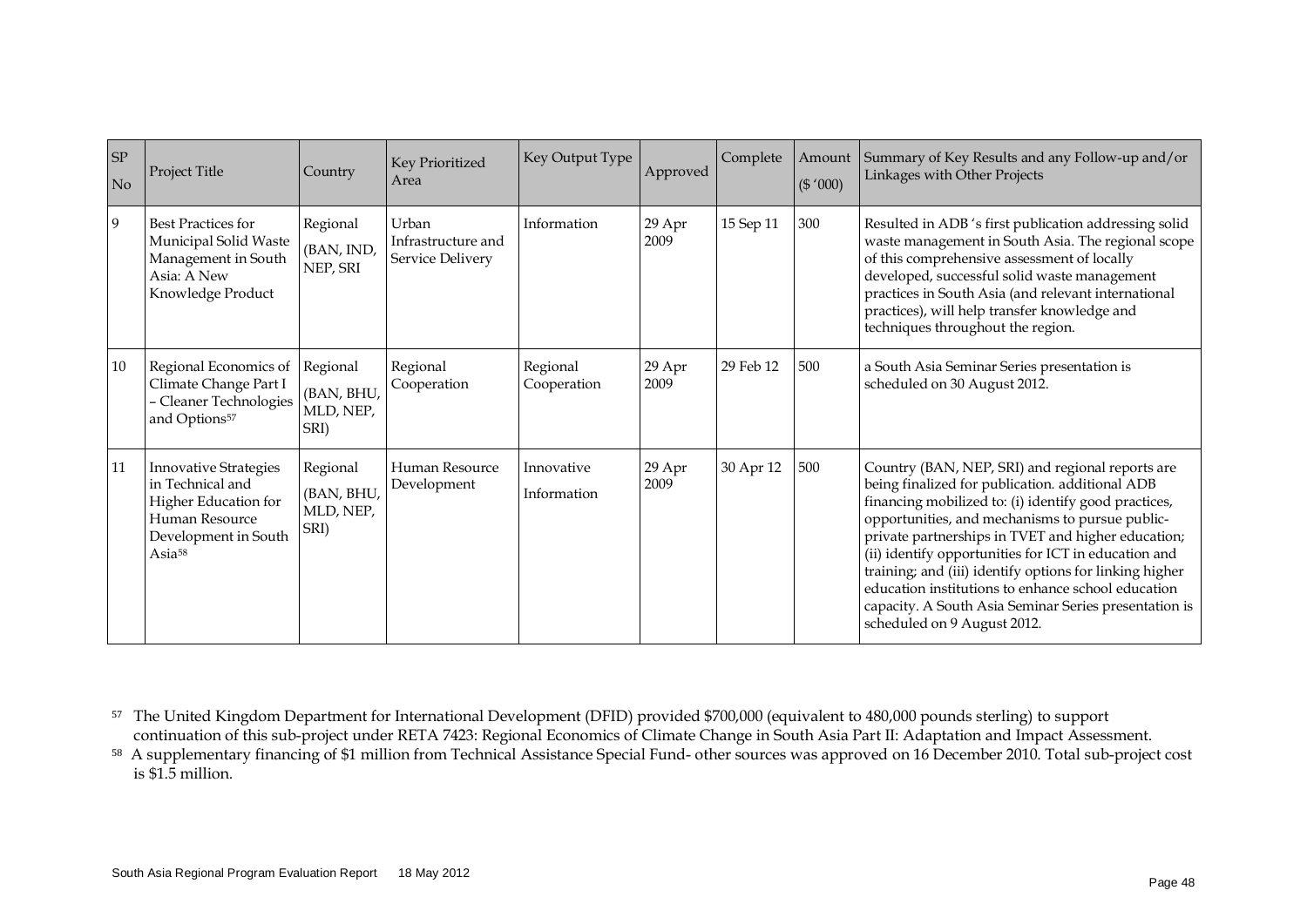| <b>SP</b><br>No | Project Title                                                                                 | Country                                          | Key Prioritized<br>Area               | Key Output Type           | Approved       | Complete  | Amount<br>(\$'000) | Summary of Key Results and any Follow-up and/or<br>Linkages with Other Projects                                                                                                                                                                                                                                                                                 |
|-----------------|-----------------------------------------------------------------------------------------------|--------------------------------------------------|---------------------------------------|---------------------------|----------------|-----------|--------------------|-----------------------------------------------------------------------------------------------------------------------------------------------------------------------------------------------------------------------------------------------------------------------------------------------------------------------------------------------------------------|
| 12              | Promoting Women<br>Entrepreneurship in<br>Bangladesh                                          | Bangladesh                                       | <b>Inclusive Growth</b>               | Innovative                | 13 Aug<br>2009 | 30 Jul 12 | 500                | Support for capacity development, institutional<br>reforms, and related activities aimed at maximizing<br>returns from ADB investment project. A SA Seminar<br>Series presentation is scheduled on 10 Sept. 2012.                                                                                                                                               |
| 13              | <b>Enhancing Local</b><br>Governance                                                          | Nepal                                            | Governance<br><b>HRD</b>              | Innovative                | 1 Sep 2009     | 31 Dec 11 | 450                |                                                                                                                                                                                                                                                                                                                                                                 |
| 14              | Bhutan Transport 2040<br><b>Integrated Strategic</b><br>Vision                                | Bhutan                                           | Governance<br>Inclusive Growth        | Innovative<br>Information | 21 May<br>2010 | 15 Mar 12 | 500                | Study brought together range of agencies to develop<br>a holistic vision for transport development that<br>included regional and national economic integration<br>issues as well as equity and environmental<br>considerations. Draft Vision Paper expected to be<br>published online. A South Asia Seminar Series<br>presentation is scheduled on 5 July 2012. |
| 15              | <b>Enhanced Gender</b><br>Capacity of Executing<br>and Implementing<br>Agencies in South Asia | Regional<br>(BAN, BHU,<br>IND, MLD,<br>NEP, SRI) | <b>HRD</b><br><b>Inclusive Growth</b> |                           | 1 Jun 2010     | 30 Jul 12 | 500                | Asia Seminar Series presentation is scheduled on 28<br><b>June 2012.</b>                                                                                                                                                                                                                                                                                        |
| 16              | Operationalizing City<br>Cluster Economic<br>Development in Sri<br>Lanka                      | Sri Lanka                                        | Urban Infra, and<br>Service Delivery  |                           | 16 Sep 10      | 30 Mar 13 | 500                | Slow start-up. Work just commencing.                                                                                                                                                                                                                                                                                                                            |
| 17              | <b>Bhutan Country</b><br>Diagnostics Study                                                    | Bhutan                                           | <b>Inclusive Growth</b>               |                           | 16 Sep<br>2010 | 30 Sep 12 | 275                | The study will be presented to stakeholders in high-<br>level consultations to be led by Ministry of Economy<br>is on 20 April 2012. A South Asia Seminar Series                                                                                                                                                                                                |